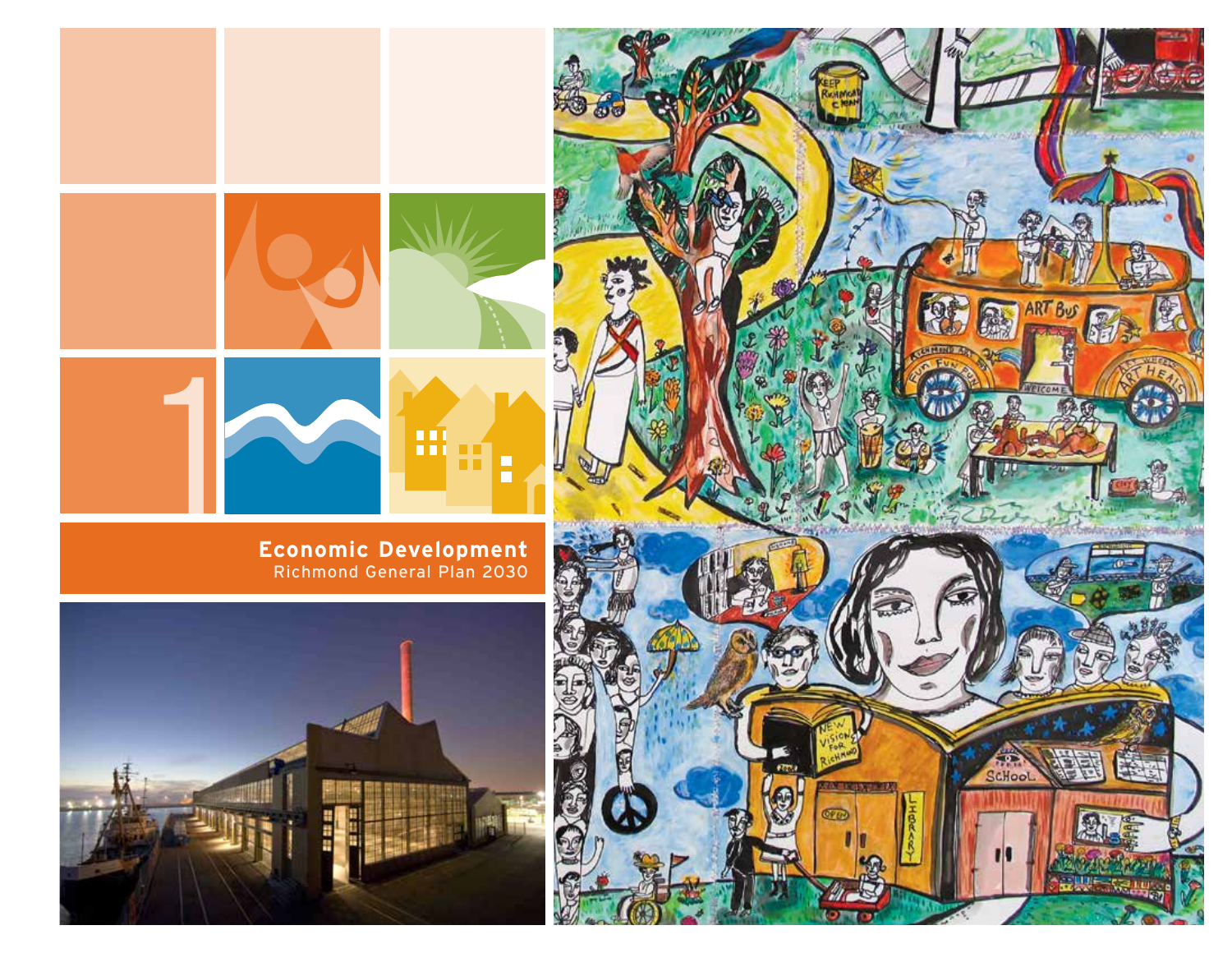# Community Vision

Richmond, California in 2030

Richmond is home to a variety of employers in key industries including green businesses, high-technology, manufacturing, distribution, petroleum refining, retail/entertainment and shipping. Richmond's skilled workforce enjoys a variety of jobs that offer opportunities for building equity — contributing to overall community health and individual achievement.

Transformed waterfront areas including the Southern Shoreline and San Pablo Peninsula provide recreational opportunities for residents and visitors and attract new residential and commercial development. A range of housing options are available to meet the needs of all segments of the population, and well-maintained streets and properties contribute to a sense of neighborhood pride.

The City has unique mixed-use corridors that offer a range of local-serving commercial establishments, attractive streetscapes, higher-density housing and convenient and efficient circulation. Macdonald Avenue, Hilltop Mall and the Ferry Terminal in Marina Bay are major activity centers, offering attractive retail and office space and a rich offering of arts, music and dining.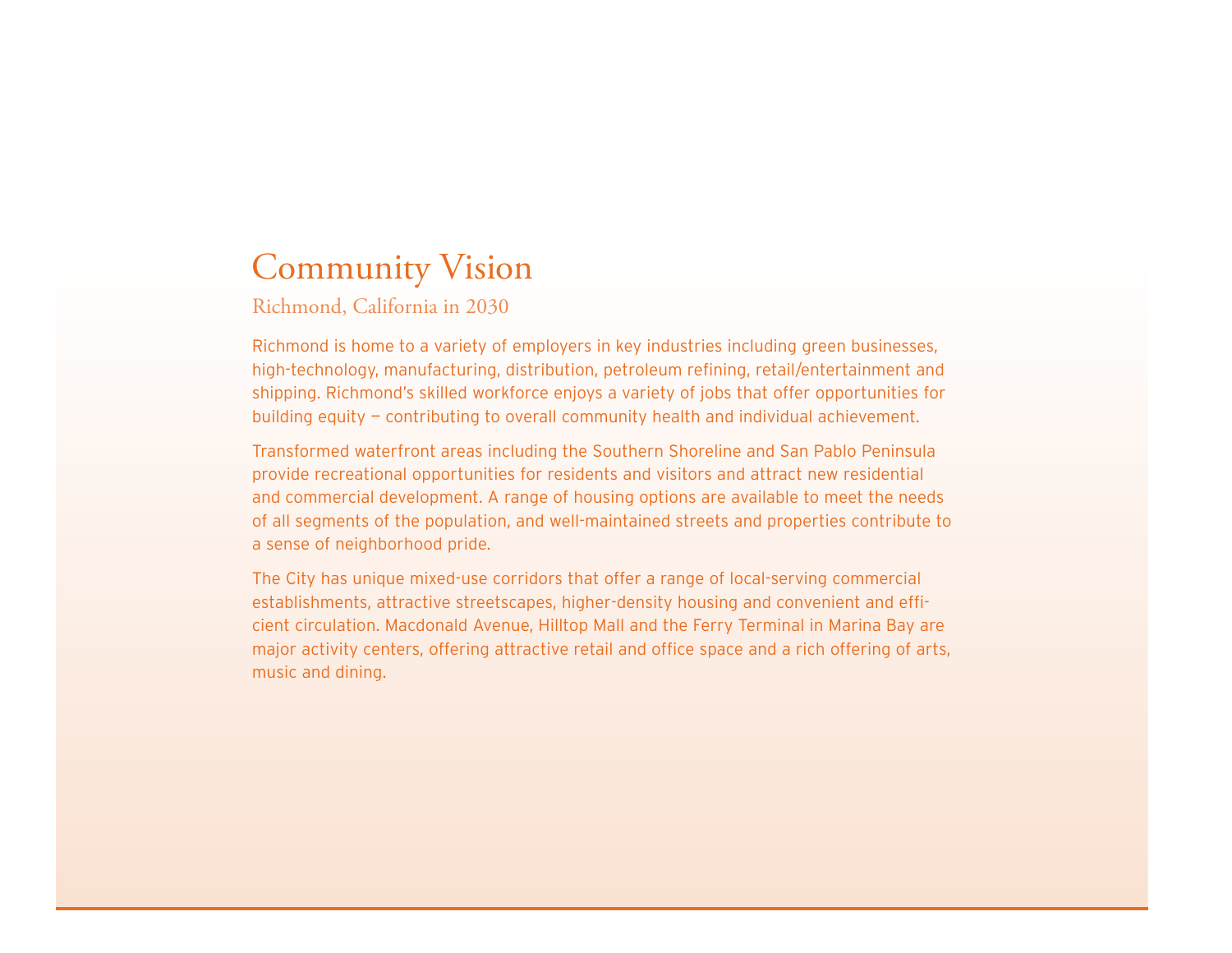# Economic Development

Opportunities exist to add housing and jobs in Richmond due to its proximity to employment centers, transportation infrastructure and central location. By leveraging its existing strengths, taking advantage of key opportunities and directing resources to critical areas, Richmond has the ability to cultivate a vital, diverse and dynamic economy.

The Economic Development Element:

- Provides an overview of existing economic conditions in Richmond including demographics, socioeconomics and employment;
- • Highlights key findings and recommendations based on an analysis of existing conditions;
- Defines both citywide goals and area-specific goals for economic development;
- • Identifies both citywide policies and implementing actions and area-specific policies and implementing actions to improve economic conditions and capitalize on Richmond's strengths;
- • Provides a summary table identifying lead responsibilities for each implementing action; and
- • Reviews the existing regulatory framework that guides economic planning efforts.

#### **Purpose of the Element**

The purpose of the Economic Development Element is to provide guidance for long-term economic growth in the City. Richmond seeks to promote a thriving, diverse and dynamic economy that capitalizes on the City's strengths and supports local job growth and economic expansion.

#### **Legal Requirement**

Although the Economic Development Element is not required by California state law, the City has included this element to ensure that the economy's health remains a priority. In addition, the Economic Development Element is consistent with Section 65303 of the State of California Government Code which authorizes local jurisdictions to adopt additional elements to those required by State law when they relate to the physical development of the jurisdiction.<sup>1</sup>



*In Downtown Richmond there are opportunities for urban living, retail, office and civic uses close to the BART and Capital Corridor stations.*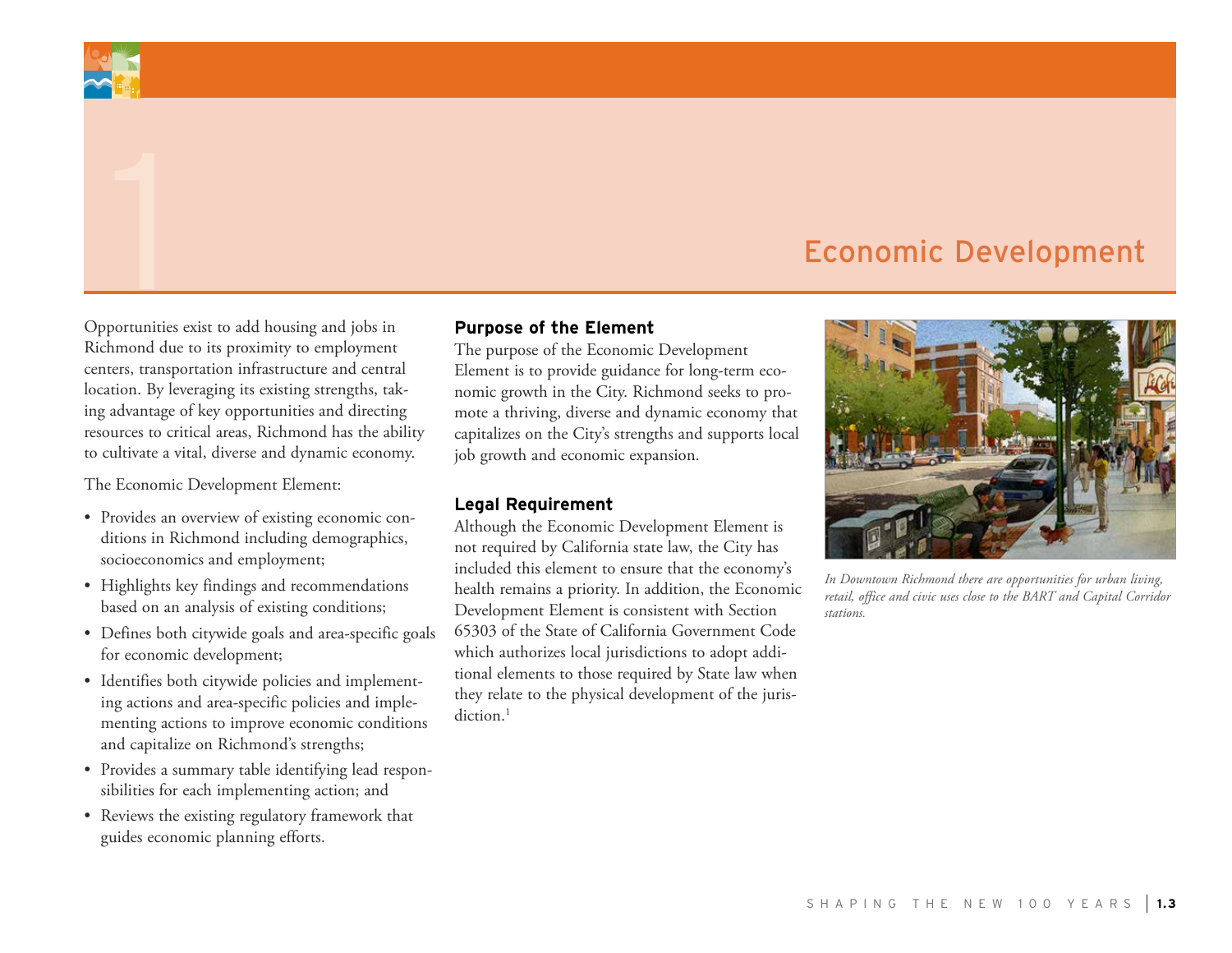



# Richmond Today

As Richmond prepares for population growth and economic expansion, the City seeks to improve the quality of life for residents and workers and attract new residents and businesses. Key opportunities for local economic development include: developing the City's workforce; retaining and expanding local employment including blue-collar and green-collar jobs; maximizing sensitive redevelopment of underutilized developable land; expanding the local tax base; and cultivating a distinct character for various commercial areas. By capitalizing on these and other strengths, Richmond can become a more desirable place to live, work and visit. The following sections discuss key economic challenges and opportunities.

# **Demographic and Socioeconomic Profile**

Population forecasts suggest that Richmond is growing at a consistent rate. In 2005 the City had



*Hilltop Mall Hilltop Plaza Costco*

102,700 residents, a four percent increase since 2000.2 In contrast, Contra Costa County grew by seven percent during this period while the Bay Area region expanded by two percent. Growth in the number of households in these geographic areas followed a similar pattern. Between 2000 and 2005, Richmond households grew by three percent to 35,500 households while County and Bay Area households grew by six percent and one percent.

Richmond's estimated 2005 median household income was just under \$49,700, substantially lower than the County's \$73,900. Nevertheless, the City does boast a strong middle-income population. Almost one third of Richmond's households earned between \$50,000 and \$100,000 in 2005, similar to the County. As the City continues to expand, this group represents a valuable market segment supporting retail space in Richmond.

Richmond residents have lower educational attainment levels compared to the County. In 2000,



75% of Richmond's adult population had attained a high school diploma as compared to 87% in the County. That same year, 29% of Richmond's adult population had attained an associate's degree or higher as compared to 43% in the County. This data points to the need for comprehensive workforce training efforts to prepare Richmond residents for the ongoing shift towards a more knowledge-based economy. Efforts to maintain blue-collar industries that offer a living wage are also an important part of local economic development.

Richmond is one of the region's most diverse communities. The 2000 Census reports that African Americans (36%) and Latinos (27%) represent the largest ethnic groups, followed by Caucasian (21%) and Asians (12%). The City also contains many foreign-born residents who account for 26% of the population. The City intends to leverage its cultural diversity into local economic development.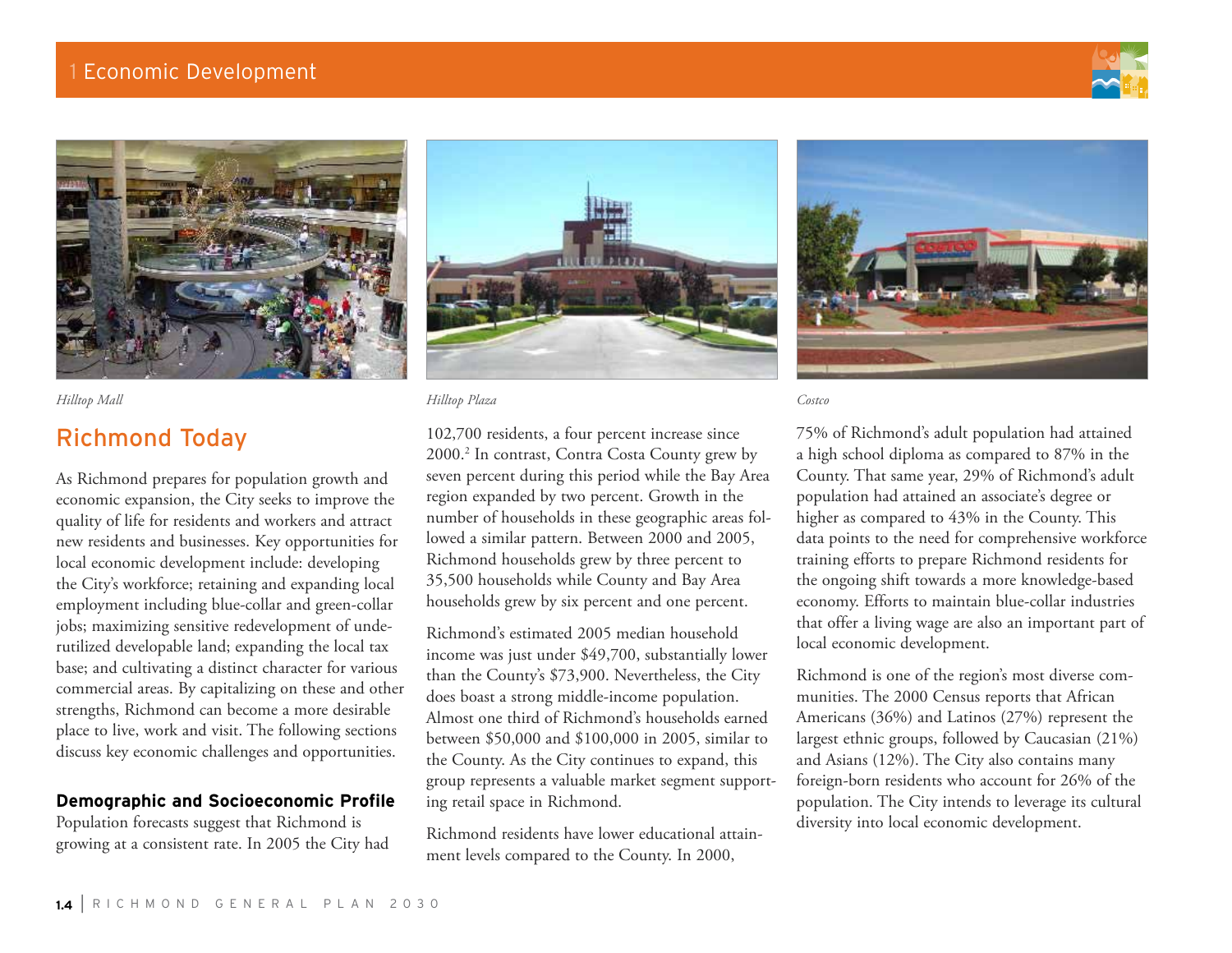# 1 Economic Development







Future population and household growth in Richmond will form a key component of local economic development by bolstering the local tax base and increasing resident buying power. The Association of Bay Area Governments (ABAG) projects that the City's population will expand by 36% from 2005 to 2035, adding 36,900 residents.3 This increase represents 12% of the County's total forecasted growth through 2035.

# **Employment and Job Base**

According to data published by the California Employment Development Department (EDD), Richmond's labor force has increased in recent years commensurate with growth in population and households.4 On an annual average basis (seasonally unadjusted) Richmond's labor force grew from 50,200 to 53,600 between 2005 and 2009, an increase of just about seven percent. However, this growth coincided with a corresponding rise in unemployment. Unemployment in Richmond

*Pacific East Mall Macdonald I-80 Shopping Center Port of Richmond*

increased from an annual average of eight percent in 2005 to 17% in 2009. These unemployment rates exceed countywide and regional levels, further reinforcing a need for local workforce training and job growth.

Richmond's job base has proved relatively stable in recent years. According to the EDD, the City experienced a decline from 46,100 to 44,800 jobs between 2005 and 2009, a loss of just three percent.

As another positive indicator for the City's economy, ABAG anticipates the number of jobs in Richmond to grow by 70% from 2005 to 2035. In percentage terms this increase exceeds the countywide projected job growth of 47%. No other City in Contra Costa County is expected to capture more jobs than Richmond over the next 30 years.

Table 1.1 shows that as of 2004, Richmond's job base was diversified across a number of industry sec-



#### Table 1.1: Richmond's Diversified Industry

| <b>Industry Sector</b>               | <b>Percent of Total</b> |
|--------------------------------------|-------------------------|
| Technology and Business<br>Services  | 18%                     |
| Manufacturing                        | 18%                     |
| Logistics and Utilities              | 18%                     |
| Dining, Entertainment and Retail     | 16%                     |
| Health Care and Social<br>Assistance | 9%                      |
| <b>Public Administration</b>         | 8%                      |
| <b>Education</b>                     | 7%                      |
| <b>Construction and Real Estate</b>  | 6%                      |
| Total                                | 100%                    |
|                                      |                         |

Source: California Employment and Development Department, Employment and Wages, Quarterly Census, 2004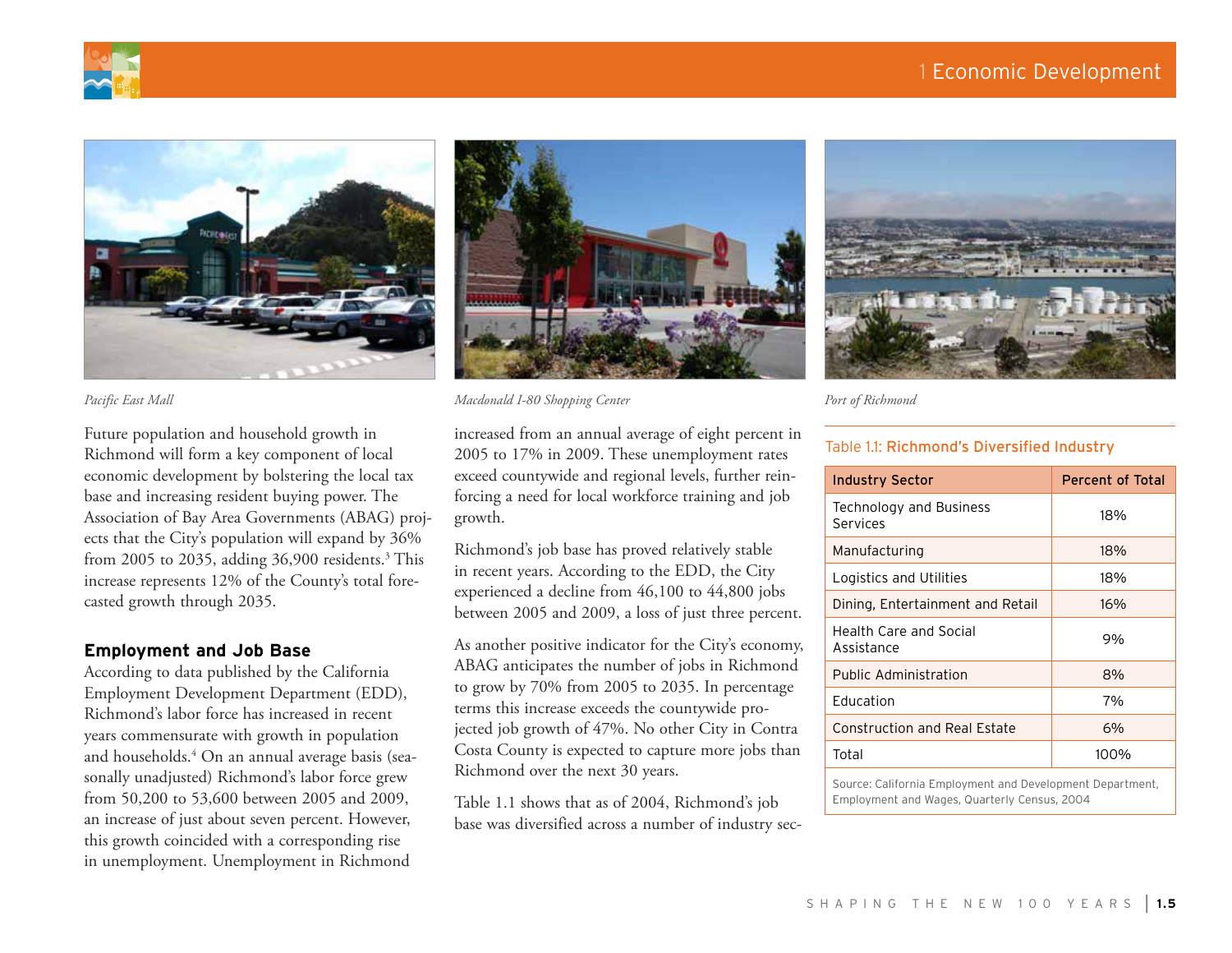

*Green industries provide opportunities for clean and well-paying jobs for Richmond residents.*

tors. These key sectors are described in further detail in the following sections.

## **Technology and Business Services**

This sector contained approximately 18% of Richmond's economic base in 2004 as compared with 29% in Contra Costa County. In Richmond, this sector declined from 5,600 to 4,700 jobs between 2001 and 2004, a 16% loss that parallels regional declines in Technology and Business Services.

## **Manufacturing**

This sector has historically been a mainstay of Richmond's economy. As of 2004, its 4,500 jobs constituted almost 18% of local employment compared to just over five percent in the County. However, Richmond did experience substantial manufacturing losses between 2001 and 2004, echoing both state and national trends. Over these years

the City lost 1,500 jobs, a 24% drop. This loss is especially significant for Richmond as average wages for this sector are relatively high (\$64,000 in 2004) and attractive to workers without higher levels of education.

# **Logistics and Utilities**

This sector showed strength in Richmond from 2001 to 2004 with a 16% gain from 4,100 to 4,700 jobs. Logistics and utilities represented almost 18% of Richmond's economy in 2004 compared to just five percent of the County's economic base.

# **Dining, Entertainment and Retail**

This sector gained 300 jobs in Richmond from 2001 to 2004, mostly with accommodations and food services firms. As of 2004, this sector contained 4,200 jobs in Richmond, representing almost 16% of the City's economic base. In comparison, this sector comprised 22% of the County's total employment in 2004.

## **Healthcare and Social Assistance**

This sector also plays a significant role in the City's economy with 2,300 jobs in 2004 or nine percent of local employment. This sector remained relatively stable in Richmond between 2001 and 2004. Countywide, this sector made up almost 11% of the total economy in 2004.

# **Taxable Retail Sales**

Richmond has a number of regional shopping destinations including Hilltop Mall, Hilltop Plaza, Home Depot, Costco, Wal-Mart, Pacific East Mall and

the Macdonald Avenue I-80 Shopping Center with approximately 200,000 square feet of retail space anchored by a Target store.

Taxable sales data suggest that Richmond has the potential for more retail sales and that dollars are likely leaking from the City. Richmond had \$9,100 of taxable retail sales per capita in 2005 and relatively flat sales from 1999 to 2005. As a benchmark, California as a whole had sales of \$10,200 per capita in 2005, a 13% increase since 1999. The addition of the Wal-Mart and Target stores to Richmond's retail base will likely propel the City to stronger retail sales in the short term. Longer-term population and employment growth will also contribute to new sales.

# **Real Estate Market Conditions**

# **Housing**

Richmond contains a variety of housing in waterfront, urban and suburban settings. The housing stock's relative affordability represents a long-term advantage in maintaining and attracting businesses.

Richmond's for-sale market is currently undergoing a decline in value following a steady increase during the first half of this decade. This pattern parallels national and regional trends. The early part of this decade saw a sharp drop in Richmond rents as part of a regional trend following the "dot-com" bust.

In the long term, the City's access to transit, proximity to employment centers and supply of developable land will support ongoing demand for housing, particularly as neighboring communities are built out.

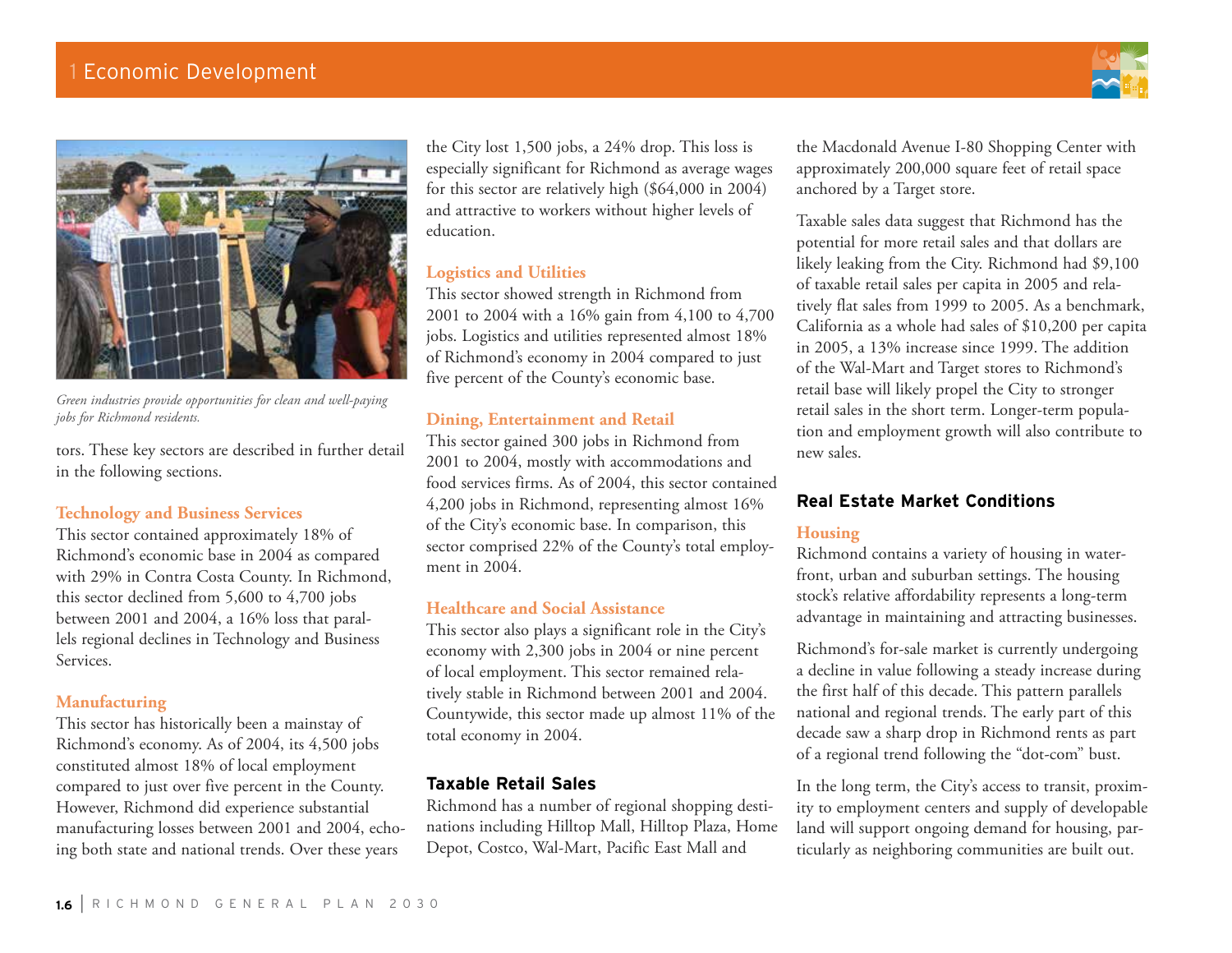# 1 Economic Development



ABAG expects Richmond to add 14,490 households through 2035, a 40.6% gain from 2005, and 10% of the County's total household growth in the next 30 years.

# **Office**

Rates and vacancies in Richmond fall below averages for the I-80/880 corridor as a whole. Richmond has approximately 2.6 million square feet of office space.5 ABAG expects Richmond to add approximately 5,300 Financial and Professional Service jobs through 2035. Using industry-standard employee densities, these projections suggest demand for as much as 1.0 million to 1.3 million square feet of office space in Richmond through 2035. Even if current vacancies absorb some of this demand, these estimates still represent a significant addition of new space.

#### **Industrial**

The City currently has approximately 11.3 million square feet of warehouse and manufacturing space. ABAG expects the City to add approximately 5,300 manufacturing, wholesale and transportation jobs through 2035. Based on industry-standard employee densities, these projections suggest demand for as much as 3.8 million to 5.0 million square feet of industrial space in Richmond through 2035. Recent studies conducted on behalf of the Contra Costa County Redevelopment Agency suggest that adequate manufacturing space exists to meet future needs.

#### **Port of Richmond**

The Port of Richmond represents a significant economic asset for the City. The Port contains seven City-owned terminals, 11 privately-owned terminals and five dry docks. Approximately 80% of Port activity occurs at the privately-owned terminals.

Richmond's public and private ports and portdependent industries provide direct economic benefits to the City and indirect benefits to the region. Maritime operators contribute property and employment taxes, sales and utility user taxes and franchise lease agreements. Privately-operated terminals will continue to specialize in bulk cargo.

City-owned terminals generate revenue from rent, dockage and wharfage fees. Bulk materials and autos, known as "neo-bulk" cargo, make up most of the freight passing through the City-owned terminals. In 2005, the City-owned terminals processed 361,500 metric tons of freight traffic, a nearly threefold increase over the previous year's tonnage (122,300 metric tons). City staff anticipates an increase in activity in upcoming years largely in the form of auto cargo. Following a successful campaign in 2008 to attract Honda Ltd. to the Port of Richmond, the City is on track to import 145,000 automobiles per year. This project is expected to generate \$90 million over the life of the 15-year agreement.



*The Port of Richmond is a unique asset that contributes to the City's industrial character.*



*Point Potrero Gateway into Historic Kaiser Shipyard #3*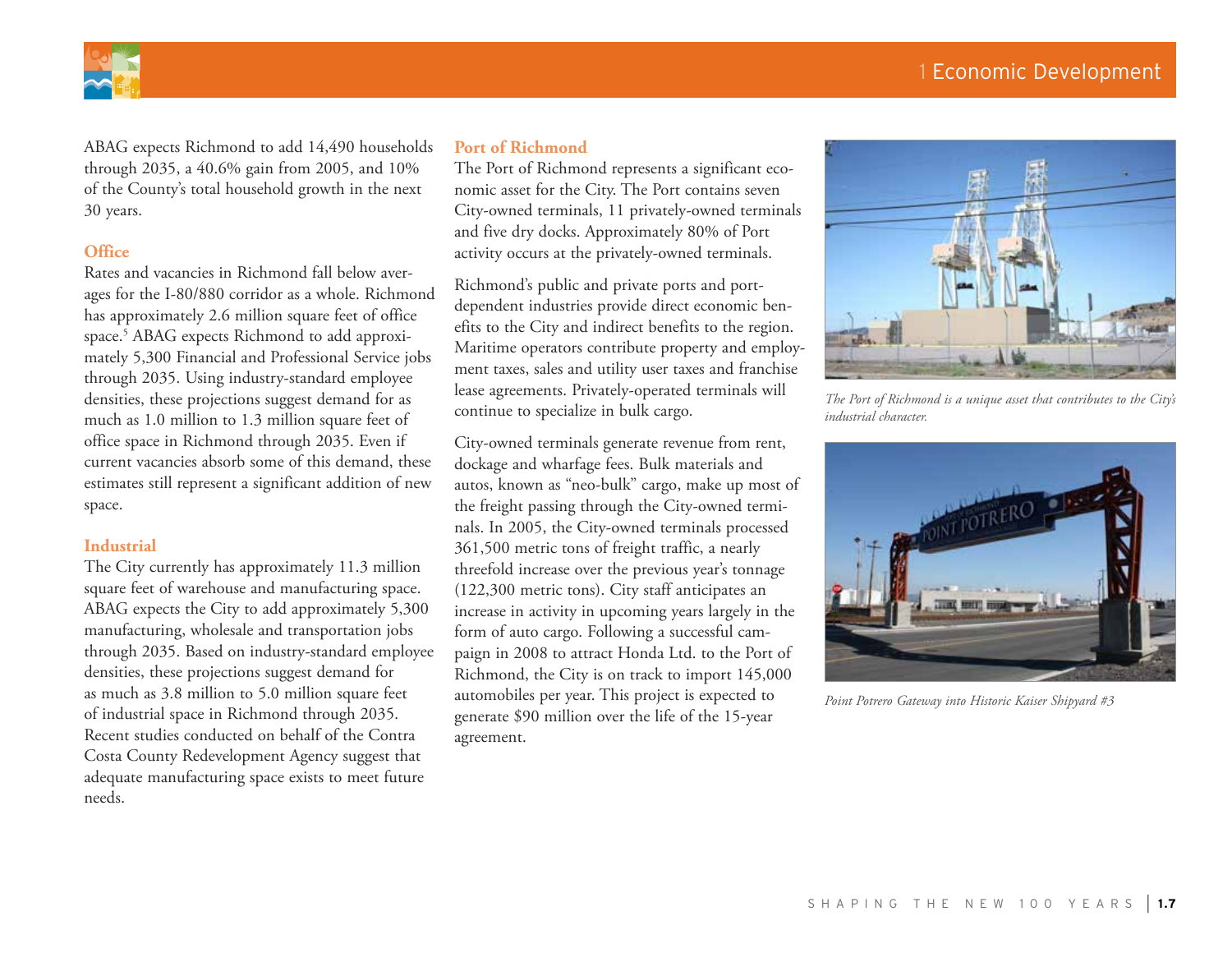

# Ford Assembly Building Rehabilitation





*Rehabilitation and reuse of older industrial properties can transform the shoreline into an active and productive resource.*

The Ford Building Rehabilitation and Redevelopment Project has transformed the historic Ford Assembly Building into a significant destination along the Richmond shoreline. The building became vacant after suffering significant damage from the 1989 Loma Prieta Earthquake. The building has been renovated by a private development corporation, utilizing funds from the Federal Emergency Management Agency (FEMA) as well as funding from the former Richmond Community Redevelopment Agency.

The Ford Assembly Building is home to a growing number of green businesses that manufacture solar panels and countertops from recycled glass. Other uses of the structure include research and development, retail, a restaurant and the Visitor Center for the Rosie the Riveter WWII/Home Front National Historical Park.

Given the Ford Assembly Building's renovation and corresponding influx of green businesses, the Southern Shoreline is poised to become a cluster and incubator of green industry and will provide an economic supplement to the current industrial businesses located in the area. In addition, the Ford Peninsula in Marina Bay is within the Enterprise Zone providing tax benefits to employers who hire locally.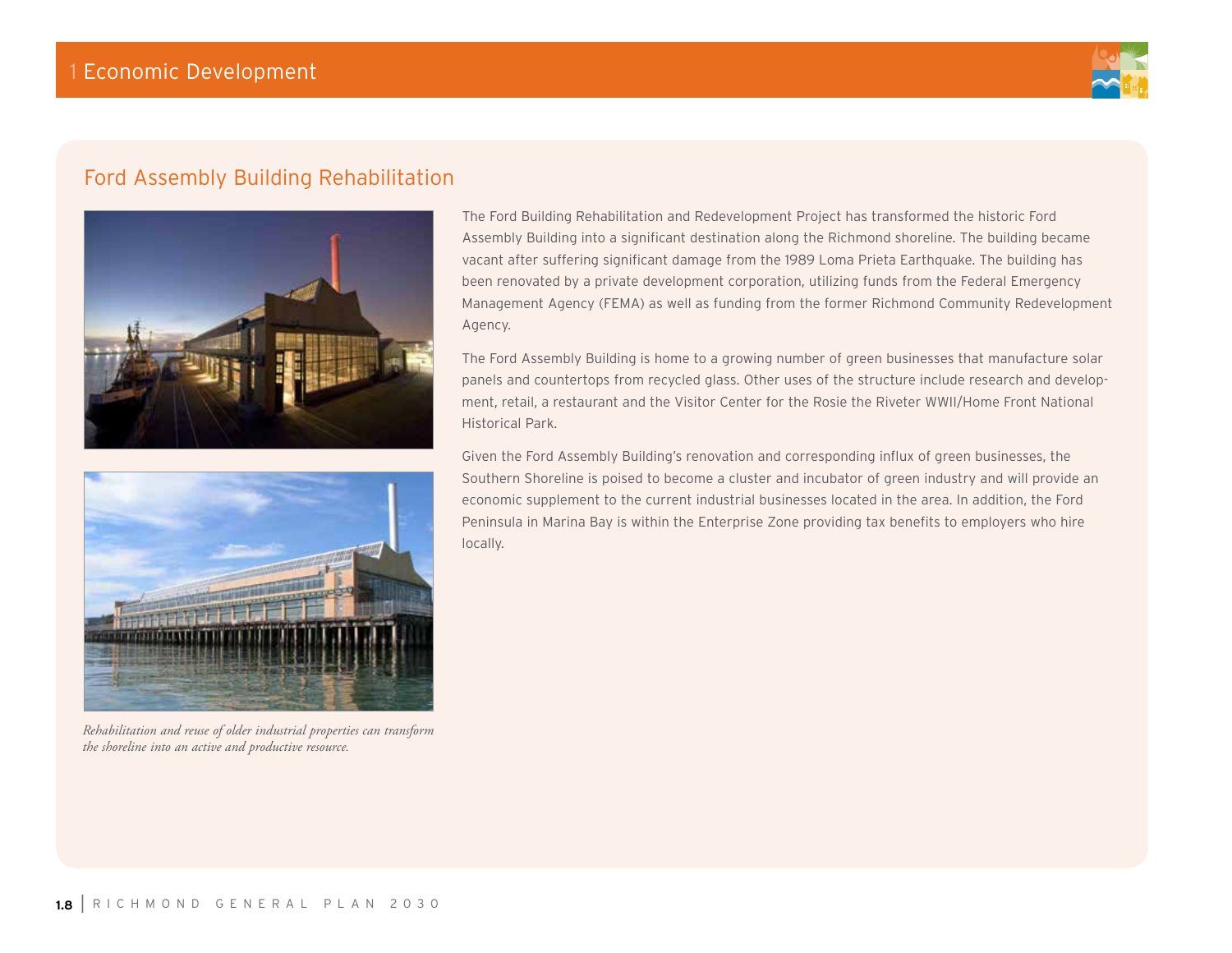





*Affordable and high-quality housing options can attract new workers and employers.*

# Key Findings and Recommendations

Richmond will achieve its local economic development goals by leveraging its key assets, which include: excellent location with access to a range of transportation options; proximity to major educational institutions; and access to extensive parklands, trails, developable land and a City-owned and operated port.

Residents, businesses and policy makers will identify new and creative ways to support development of a diverse employment base and new sources of revenue that will benefit the community. Richmond will respond to both global climate change and the shift in global industrial activity by promoting the next generation of green industry, research and development and information technology.

Another promising opportunity involves the redevelopment of underutilized land. Developable land is scarce in the Bay Area; however, Richmond has a significant number of developable acres with good transit connections near its employment centers.

The following key findings and recommendations are derived from the existing conditions and the community's future vision.

# **Finding 1: Richmond has many assets and opportunities that can be leveraged to support local economic development.**

The City enjoys an excellent location and access to transportation. In addition to being located near the center of the Bay Area, Richmond benefits from a transportation network that includes Amtrak, BART, AC Transit, Interstate 80 and 580, Highway 101, municipal and privately-owned port facilities and a proposed ferry service in Marina Bay.

The University of California, Berkeley operates a 300-employee, 150-acre field station in Richmond that is connected to the main campus by shuttle. Other amenities include unobstructed bay views, beautiful parks, an extended waterfront, relatively affordable housing, a rich history and a thriving arts community.

Inadequate or deteriorated infrastructure is an obstacle to economic development in key parts of the City. For example, the City needs to upgrade its sewage and stormwater management capacity. Improvements that will support local economic development include:

- Addressing public safety and supporting neighborhood revitalization;
- Cleaning up brownfield sites;
- • Maximizing opportunities to add affordable and market-rate housing;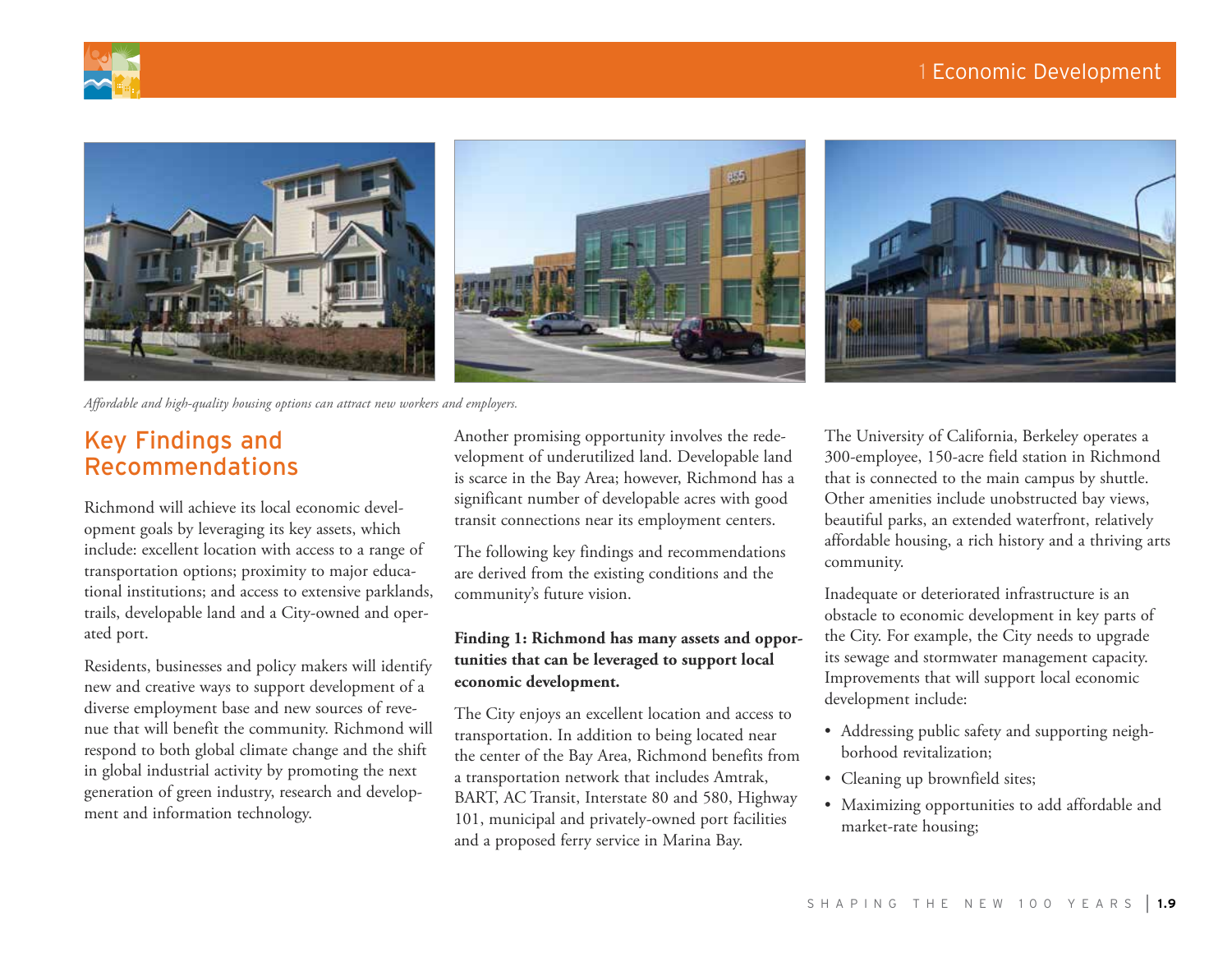- • Developing Richmond's waterfront as an economic asset and community amenity; and
- Addressing infrastructure needs.

# **Finding 2: Existing industries and businesses provide jobs, revenue and services that add value to the local and regional economy.**

Richmond can expand and diversify its local employment base through the attraction and retention of major employers and a variety of large and small, nationally and locally-owned firms. The City benefits from its proximity to a range of transportation options, central Bay Area location, relatively affordable rents and the availability of underutilized developable land. Richmond's existing concentration of heavy industries has led to public concerns regarding environmental health factors. The City will continue to support the ongoing efforts of its largest industries to modernize their facilities and reduce impacts on the environment.

Richmond will build on its core strengths and pursue other particularly promising opportunities by supporting expansion of businesses whose products and services directly improve environmental quality including firms spanning multiple industry sectors such as manufacturing, technology and professional services. Richmond will support business retention, expansion and attraction efforts by:

- Pursuing a comprehensive approach to economic development;
- • Building on its strengths in logistics, manufacturing and health care, while fortifying sectors such as retail and technology;
- • Capturing regional expansion of green technology;
- • Promoting underutilized land for potential redevelopment;
- • Expanding retail facilities through regional retail anchors;
- • Cultivating a distinct character for Richmond's commercial areas;
- • Working with large industrial owners to develop additional industrial facilities on their larger parcels;
- • Supporting the creation and development of training programs for identified key growth job sectors; and
- Marketing the City's designation as an "enterprise" zone."

**Finding 3: Richmond's workforce is operating in an increasingly competitive regional and global economy and must expand its skills to meet the needs of 21st century businesses.** 

Maintaining a strong pool of local labor is essential to the City's long-term economic development. The City can play a stronger role in linking employers with educational institutions and service providers to train Richmond residents for well-paying jobs in their community. Richmond's partnerships with local workforce development programs, provide a valuable service to Richmond residents and businesses. Further expanding vocational training, mentorship and apprenticeship programs can provide long-term benefits to Richmond's economy.



*Comprehensive workforce training is needed to prepare residents for the ongoing shift towards a more knowledge-based economy.*

The following recommendations will help better prepare Richmond's workforce to participate in established and emerging industries:

- Prioritizing comprehensive workforce training efforts to prepare Richmond residents for the ongoing shift towards a more knowledge-based economy;
- • Collaborating with local educational institutions to improve vocational training;
- Retaining and expanding high-wage blue, white and green-collar jobs;
- Attracting and maintaining industries that offer a livable wage and continue to provide an important part of local economic development; and
- Encouraging local industries to invest in training and development within the public school system.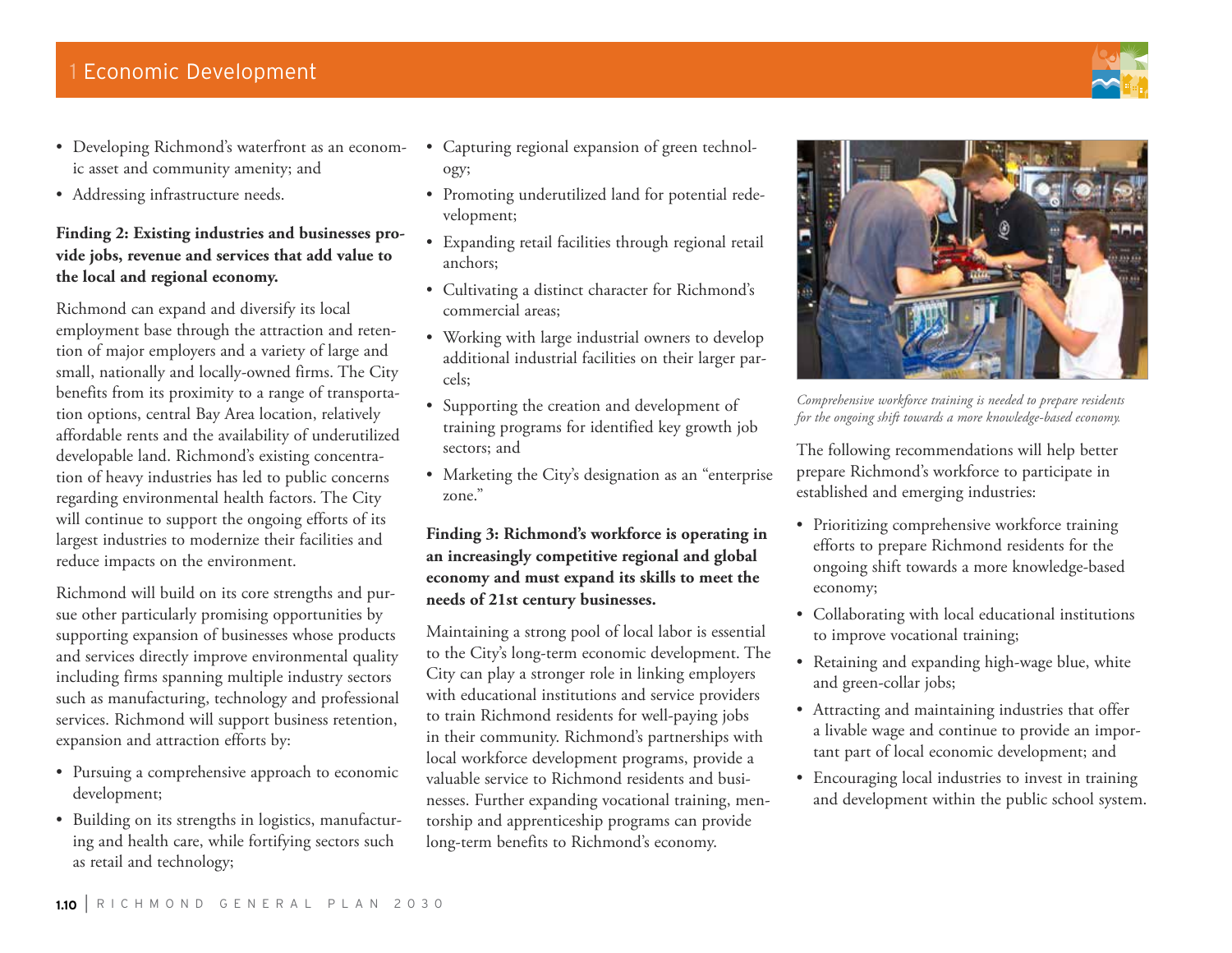

# Citywide Goals

The Economic Development Element goals are organized into two topic areas: goals that pertain to the City as a whole and goals that relate to specific geographic areas. Citywide goals that Richmond seeks to achieve through the Economic Development Element are presented below and area specific goals are presented starting on page 1.24.

## Goal ED1: An Appealing Place to Live and Work

Foster neighborhoods, commercial and industrial areas and public spaces that are safe and welcoming environments to live, work and visit. Effective public safety services, neighborhood revitalization efforts, opportunities for cultural and recreational activities, affordable housing, socially and environmentally responsible businesses and a diverse and expanded tax base will contribute to this environment.

#### Goal ED2: Quality Jobs and Revenue

Create an attractive business environment that will support business recruitment, expansion and retention. Attract a variety of small and large firms, national and local establishments, and up-and-coming industries and employers across a variety of economic sectors. Offer a broad range of quality employment opportunities for current and future residents with varying degrees of experience, education and training.

#### Goal ED3: An Educated and Skilled Workforce

Develop a skilled and educated workforce to support existing businesses and emerging industries. Equip residents with the skills and education necessary to participate in local and regional economies across a variety of sectors, and be fully engaged in the workforce. Encourage existing employers to expand and new employers to move their operations into they City by providing a strong local labor pool.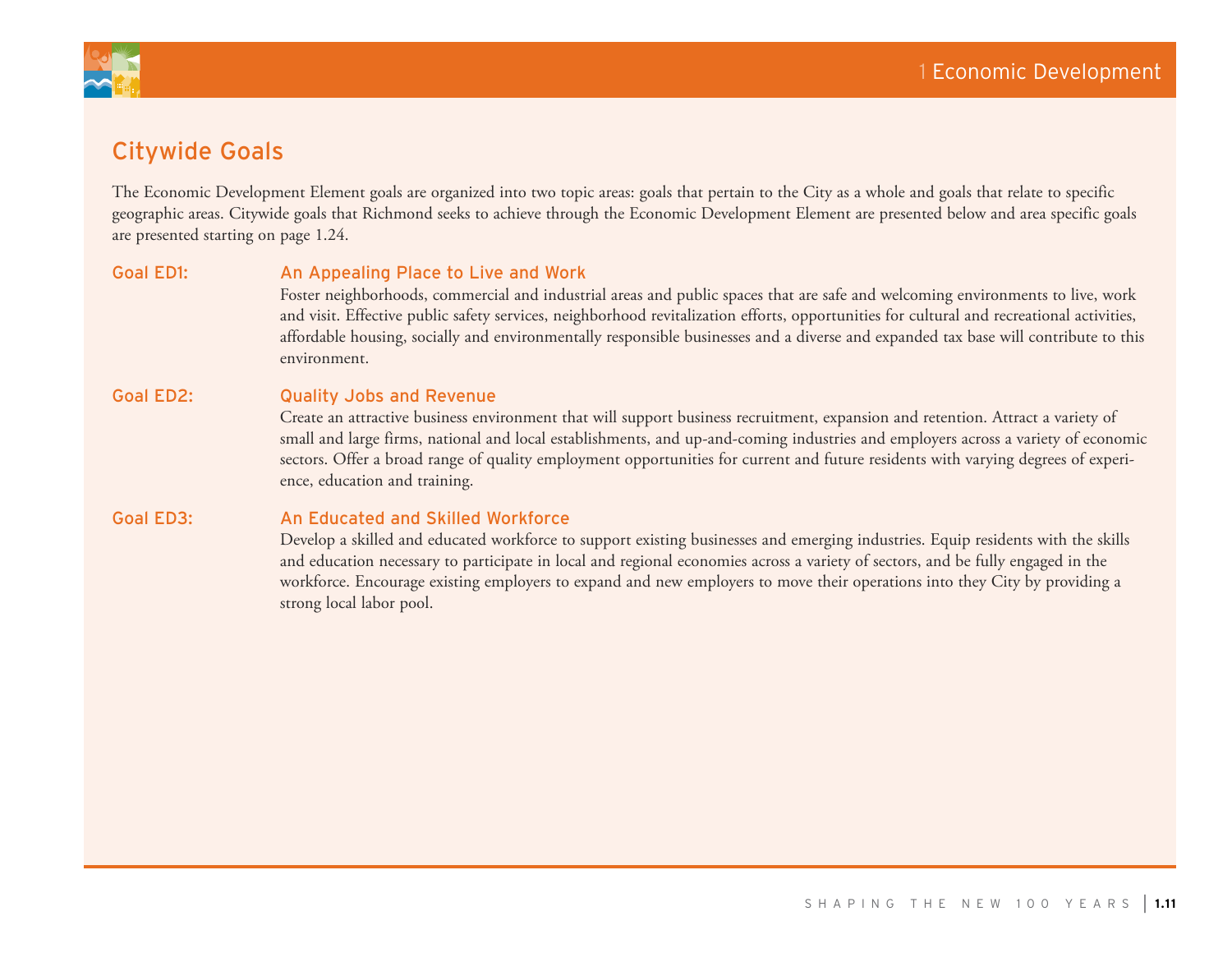

# Citywide Policies and Implementing Actions

A range of policies and implementing actions are outlined below in relation to each of the goals. These policies mandate, encourage or allow certain actions to be pursued throughout the duration of the General Plan. Together they serve as strategic directions for City staff and partners, highlighting where time and resources should be focused.

Each policy may either be correlated with a number of actions, or simply a single key implementing action. Conversely, some actions may support a range of policies. The policies and implementing actions are organized in two parts. First, all goal-related policies are described and each policy description is followed by a list of its associated implementing actions. Then, implementing actions are described in greater detail in the following section.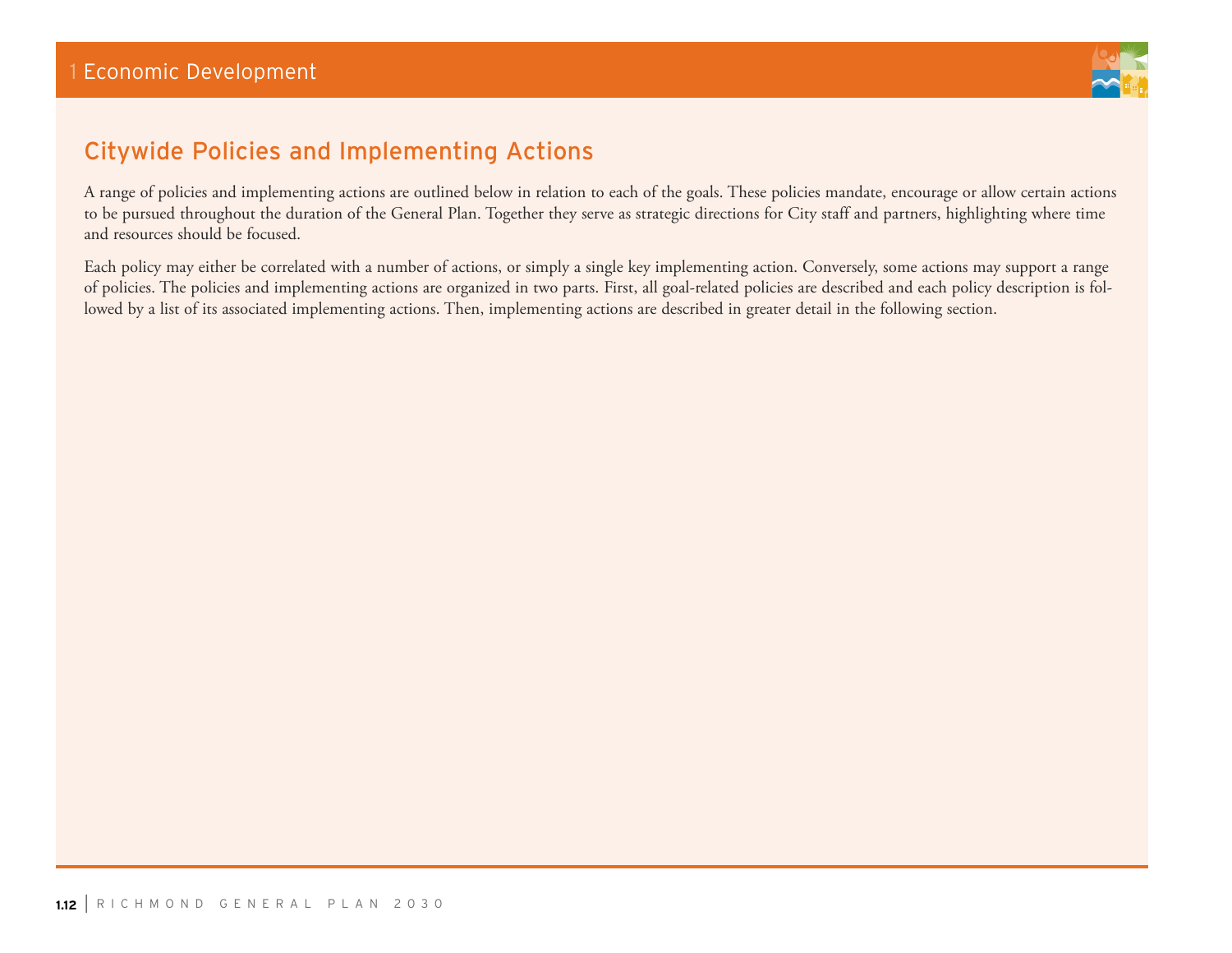

# *Policy ED1.1 Safe, Well-Maintained Neighborhoods and Public Spaces*

Reduce crime and violence and maintain safe and clean neighborhoods and public spaces. Poorly maintained and underutilized streets and property can detract from Richmond's image as a viable place to live and do business. Assertive code enforcement by the City will help ensure that Richmond's neighborhoods are safe and retain their value.

#### *Policy ED1.2 High Quality Infrastructure and Public Services*

Provide a range of high quality infrastructure and public services for residents and visitors. Adequate and well-maintained infrastructure such as streets, freeways and utilities are essential for improving the quality of life for residents and attracting businesses to locate in Richmond. Public amenities such as schools, libraries, parks, emergency and public safety services and public transit add to the attractiveness of a community.

#### *Policy ED1.3 Toxic and Contaminated Sites*

Continue to work with the appropriate local, state, and federal agencies to promote the clean-up and reuse of contaminated sites to protect human and environmental health. Work with property owners and regional agencies to prevent, reduce or eliminate soil and water contamination from industrial operations, the Port and other activities that use, produce or dispose of hazardous or toxic substances. Implement appropriate mitigation measures and clean-up of sites that are known to contain toxic materials as a condition of reuse. Support the remediation and reuse of large, disturbed sites, such as the Winehaven complex at Point Molate and the Terminal 4 site at Point San Pablo, into mixed-use centers that provide the maximum benefit to the community without compromising the integrity of the surrounding natural areas.

*See also: CN6.1; LU4.4; HW9.2.*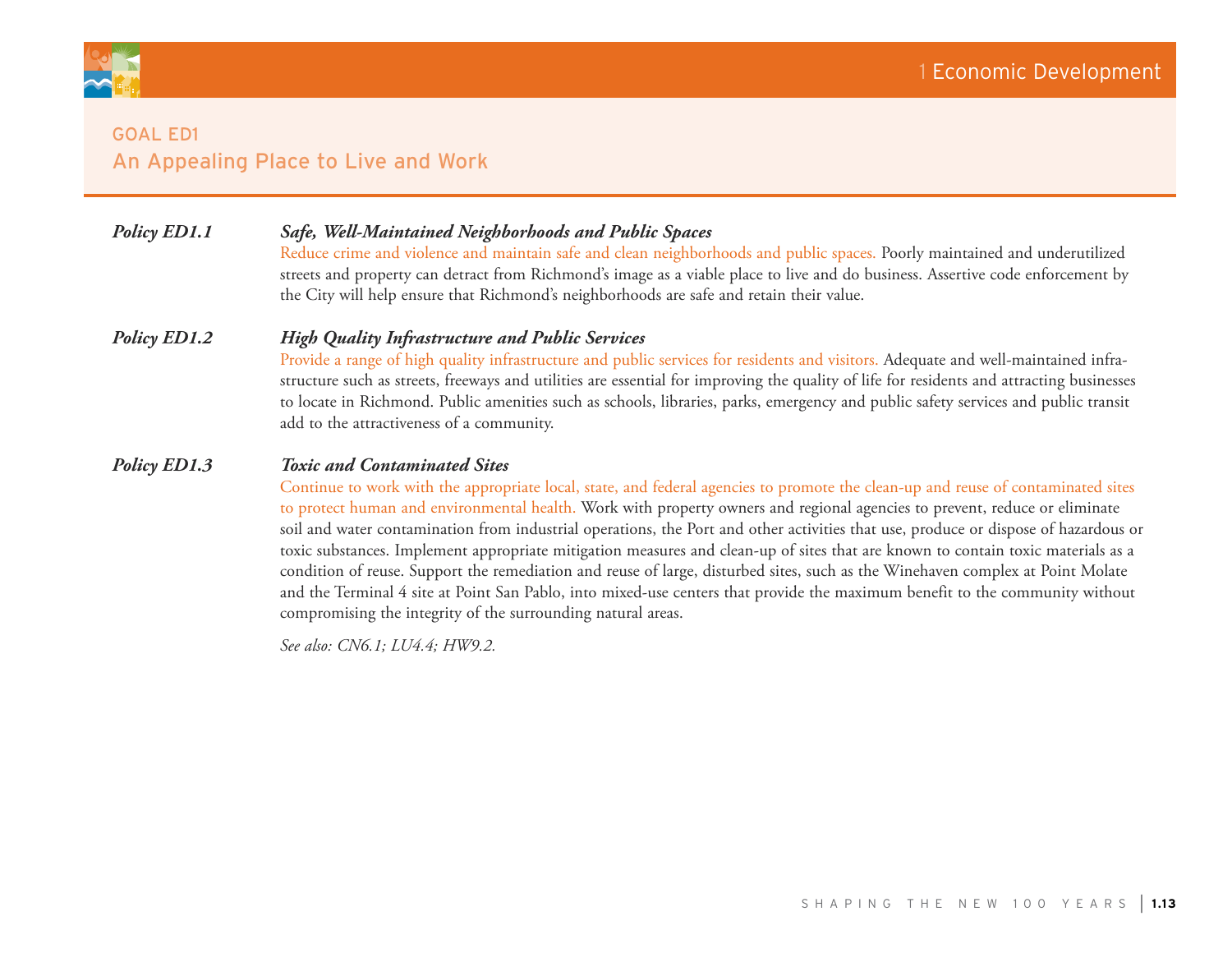

# *Policy ED1.4 Air Quality*

Support regional policies and efforts that improve air quality to protect human and environmental health and minimize disproportionate impacts on sensitive population groups. Work with businesses and industry, residents and regulatory agencies to reduce the impact of direct, indirect and cumulative impacts of stationary and non-stationary sources of pollution such as industry, the Port, railroads, diesel trucks and busy roadways. Fully utilize Richmond's police power to regulate industrial and commercial

emissions. Ensure that sensitive uses such as schools, childcare centers, parks and playgrounds, housing and community gathering places are protected from adverse impacts of emissions.

Continue to work with stakeholders to reduce impacts associated with air quality on disadvantaged neighborhoods and continue to participate in regional planning efforts with nearby jurisdictions and the Bay Area Air Quality Management District to meet or exceed air quality standards. Support regional, state and federal efforts to enforce existing pollution control laws and strengthen regulations.

*See also: CN4.1; HW9.1; EC5.3.*

# *Policy ED1.5 A Range of Housing Types*

Continue to require developers to provide a range of housing types and residential densities to meet the needs of all age groups, income levels, and household sizes. In the Bay Area's high-priced housing market, employers often look to relatively affordable housing as factors in location decisions. The local housing stock should continue to include condominiums, single-family homes, apartments, townhouses, lofts and other products to provide a range of options.

# *Policy ED1.6 Leveraging Richmond's Diversity*

Leverage Richmond's diversity into local economic development by promoting cultural tourism and establishing a unique, marketable identity for Richmond. Support the expansion of arts, food, festivals, museums and music. Events associated with arts and culture can serve as major attractions for new businesses and residents that support the Bay Area's knowledge-based economy. The City can also attract culturally-based retail establishments and eateries that reflect Richmond's diversity.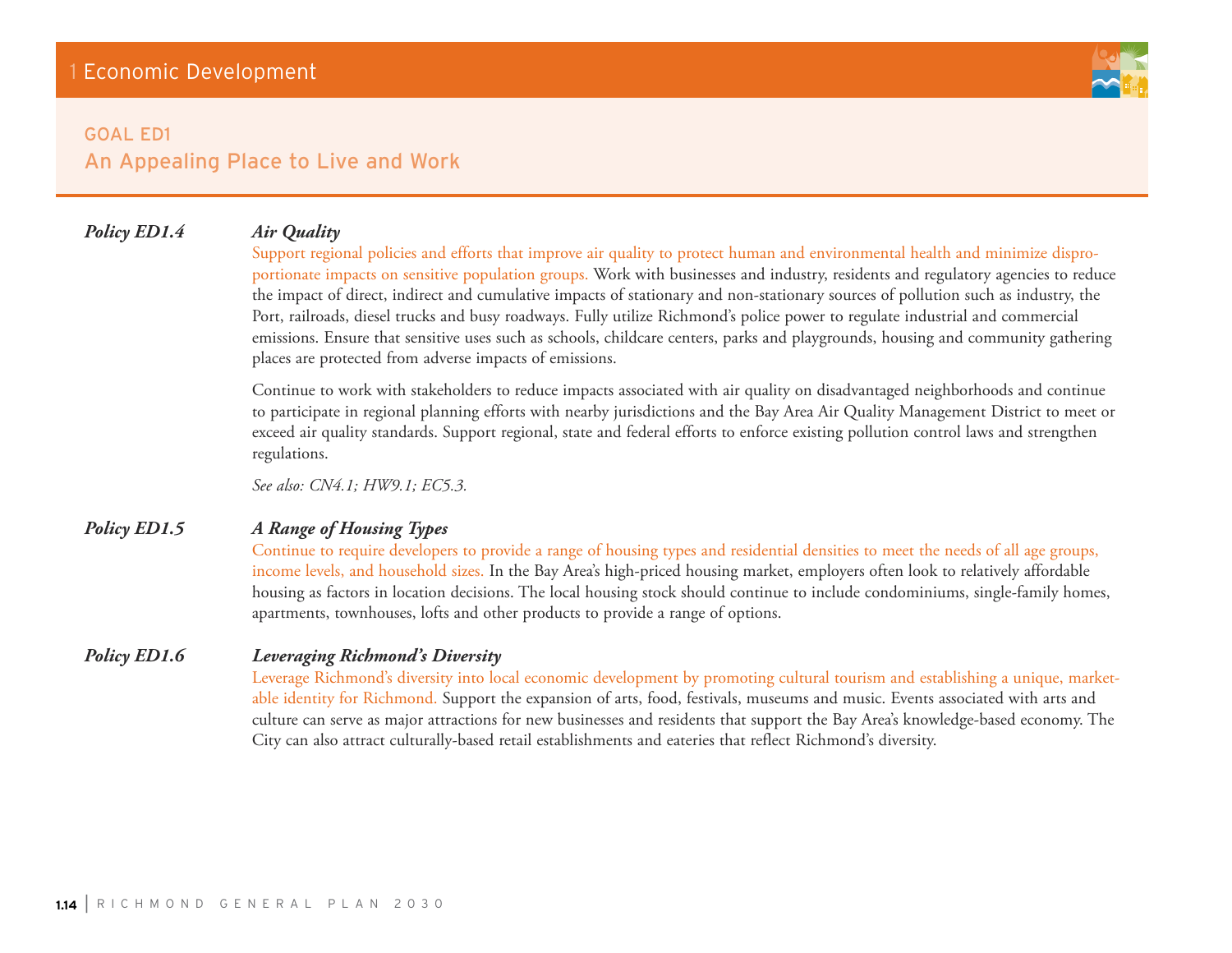

# *Policy ED1.7 Richmond's Waterfront as a Community Amenity*

Continue to redevelop Richmond's waterfront as a publicly accessible amenity to attract new residential and commercial development and provide expanded recreational activities and open space. Waterfront sites with quality views can be leveraged for residential, commercial and recreational uses. The City's parks should also be maintained and enhanced to maximize their benefit to the community and as an attraction for new businesses.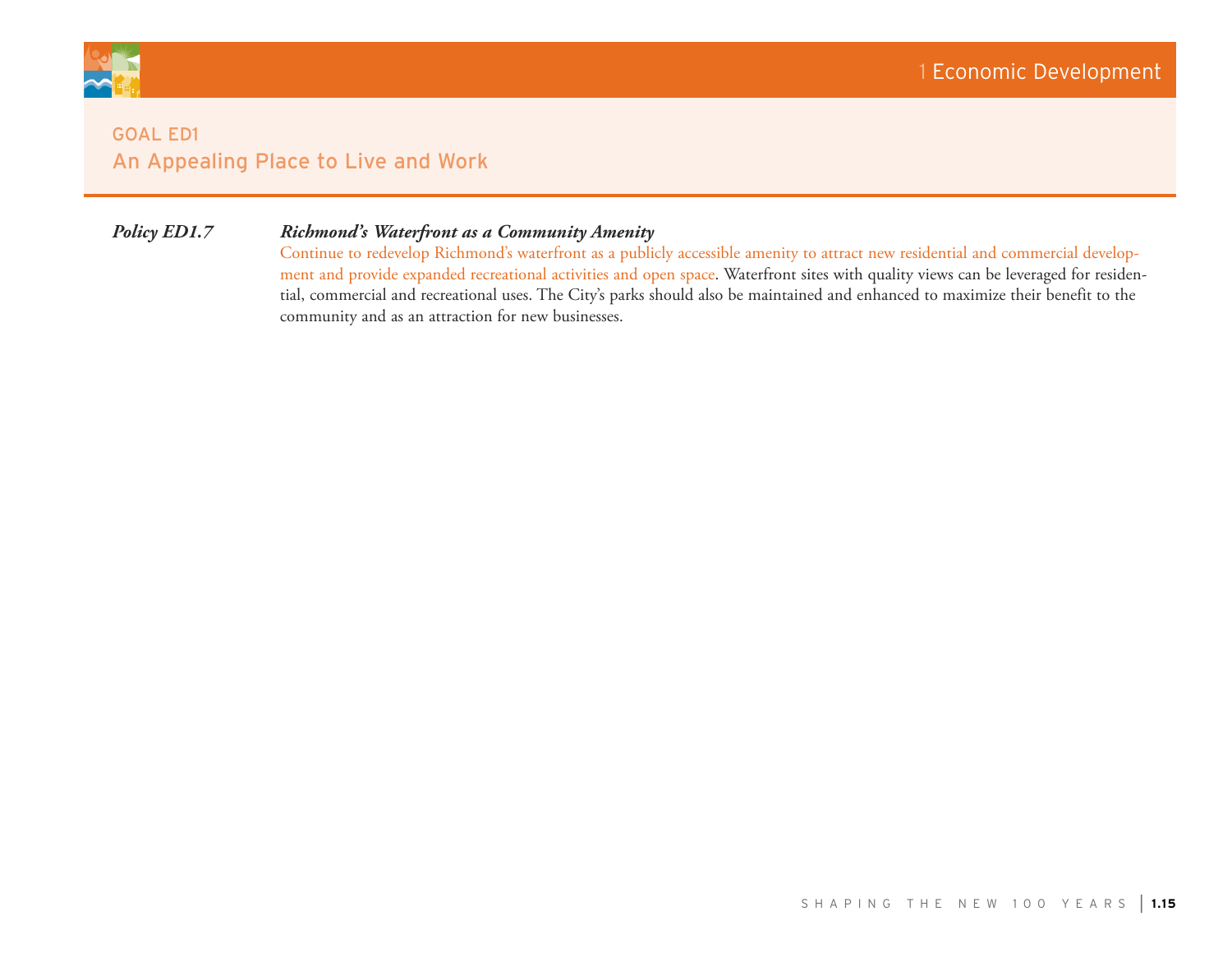

# *Action ED1.A Public Safety Design Guidelines*

Develop and adopt design guidelines that deter criminal activity in neighborhoods, streets and public areas. Include guidelines for the design of play areas, parks, sports facilities, streets and sidewalks, plazas and urban pocket parks, and housing and commercial sites, among others. Require the early integration of crime prevention strategies such as community policing in new development and redevelopment projects including the involvement of the Police Department in the review of major projects in high-crime areas of the City.

Include guidelines for parks and recreation facilities with particular focus on the following five areas: design and orientation of buildings, restrooms and parking areas; defensible space with no hidden areas or structures that block visibility and natural surveillance; ownership and control over public space; cameras and other technologies; lighting; and signage.

*See also: PR2.C; SN2.A; LU2.C; HW1.H.*

# *Action ED1.B Neighborhood Revitalization Initiative*

Consider developing an initiative to support the revitalization of neighborhood-level community facilities and infrastructure. Explore opportunities for partnerships to coordinate programs and activities among schools, community centers and non-profit organizations aiming to make neighborhoods safer and more positive for local youth and residents.

# *Action ED1.C Façade Improvement Program*

Continue to implement the City's Facade Improvement Program to support storefront rehabilitation along key commercial corridors. Well-maintained and upgraded commercial properties will create an attractive business environment in areas that need the most investment. Specifically, the program should:

- Include an outreach component, reaching out to business owners to convey program benefits and increase participation;
- Streamline the application process so that it is more user-friendly;
- Ensure design-friendly and flexible guidelines that do not stifle creativity; and
- Considered being modified to include financing for commercial energy retrofits and improvements.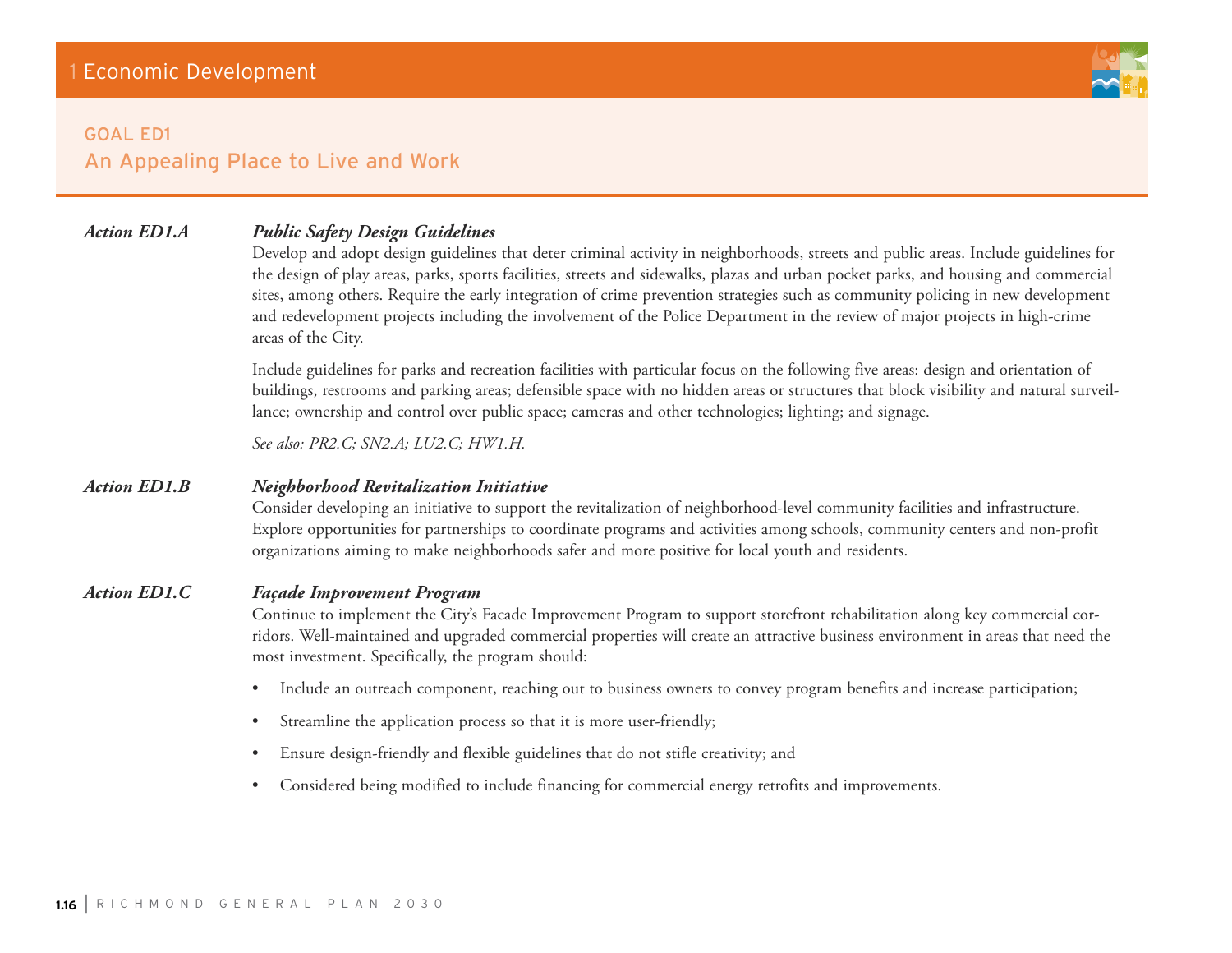

# *Action ED1.D Community Facilities Evaluation*

Continue to regularly track and evaluate community facilities including schools, libraries, community centers, human service facilities and associated programs and services. Recommend improvements and identify funding mechanisms and partners in implementation to restore the public library system to its full capacity.

Promote best practices in joint-use, universal access, sustainability, green design and safety. Standardize the use of design guidelines at all public facilities and incentivize their application at nonprofit and private facilities.

Create, maintain, and make available to the public a property and facilities database that identifies the size, location, physical quality and other attributes of all public facilities, as well as nonprofit and private facilities. Utilize the database, in conjunction with other studies, to prioritize facility maintenance and improvement projects.

*See also: LU1.G; CF1.A*

#### *Action ED1.E Joint-Use Agreements*

Pursue joint-use agreements with West Contra Costa Unified School District, East Bay Regional Parks District, neighboring cities, public agencies, private entities and nonprofit organizations that own and operate facilities within the City. In addition to providing more space for recreational and enrichment programming, strategic partnerships can provide the benefit of shared renovation, development, maintenance and operational costs.

*See also: PR1.F; CF2.A; HW1.G; EH1.D; AC1.D*

#### *Action ED1.F Site Remediation*

Require property owners to comply with and pay for state and federal requirements for site remediation as a condition for approving redevelopment on contaminated sites. In collaboration with other government agencies, utilize the Department of Toxic Substance Control (DTSC) Cortese List to prioritize the remediation of city and non-city-owned property to protect human and environmental health. Seek state and federal funds to implement the necessary level of clean-up.

*See also: CN6.A; HW9.J; LU4.D*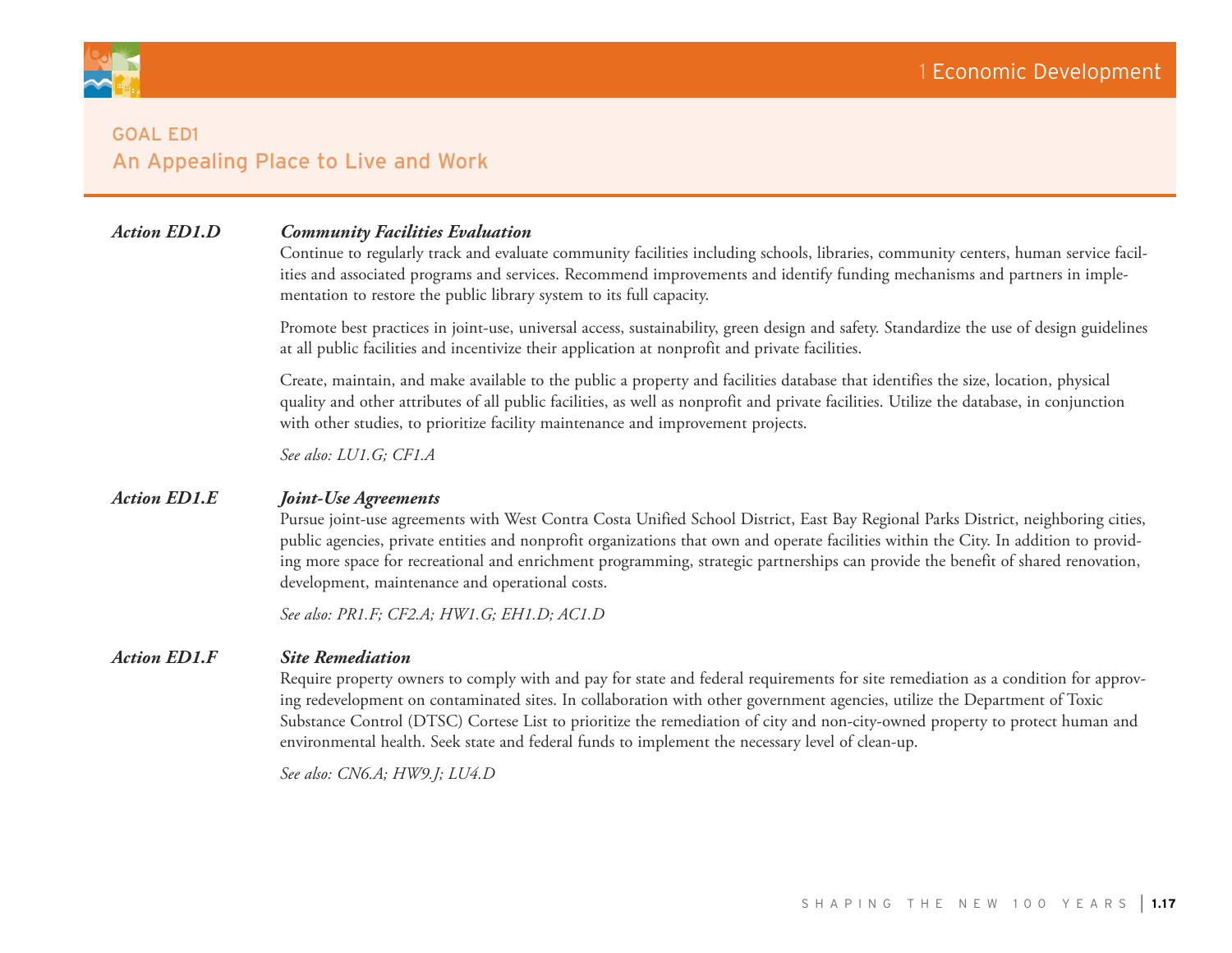

# *Action ED1.G Air Quality Monitoring and Reporting Program*

Work with the Bay Area Air Quality Management District and other government agencies to establish and identify funding for a citywide air quality monitoring and reporting program. The air quality monitoring and reporting program would assess the cumulative impact of air pollution and toxins on human and environmental health and monitor exposure of sensitive uses such as schools, childcare centers, parks and playgrounds, housing and community gathering places.

Collaborate with the County Health Services Department, the Bay Area Air Quality Management District and state agencies to establish baseline exposures and document health effects associated with monitored baseline exposures and develop provisions to hold businesses and operations financially accountable for their impacts on the environment or community due to air pollution exceeding legal thresholds.

*See also: HW9.A; EC5.C; CN4.D*

# *Action ED1.H Festivals and Events Funding*

Continue to support local festivals and events in support of the celebration of key activities within the City of Richmond. This may be done in collaboration with non-profits or other organizations.

*See also: PR5.B*

## *Action ED1.I Local Arts*

Support arts endeavors and institutions. Support targeted grant proposals, public-private partnerships or other mechanisms that could help provide financial assistance toward: core support for general operating costs; facility upgrades; maintenance; arts equipment and supplies; teaching stipends; supplements for reduced or waived student fees; and technological upgrades to expand opportunities to develop technology-based expertise.

*See also: AC1.C*

*Action ED1.J Development Permitting Process Improvements*

Work with stakeholders to identify potential improvements to the development permitting process. Improvements should minimize permit processing time while still ensuring high-quality and well-designed development. Opportunities to approve projects at the administrative level and improve coordination between City agencies should be explored.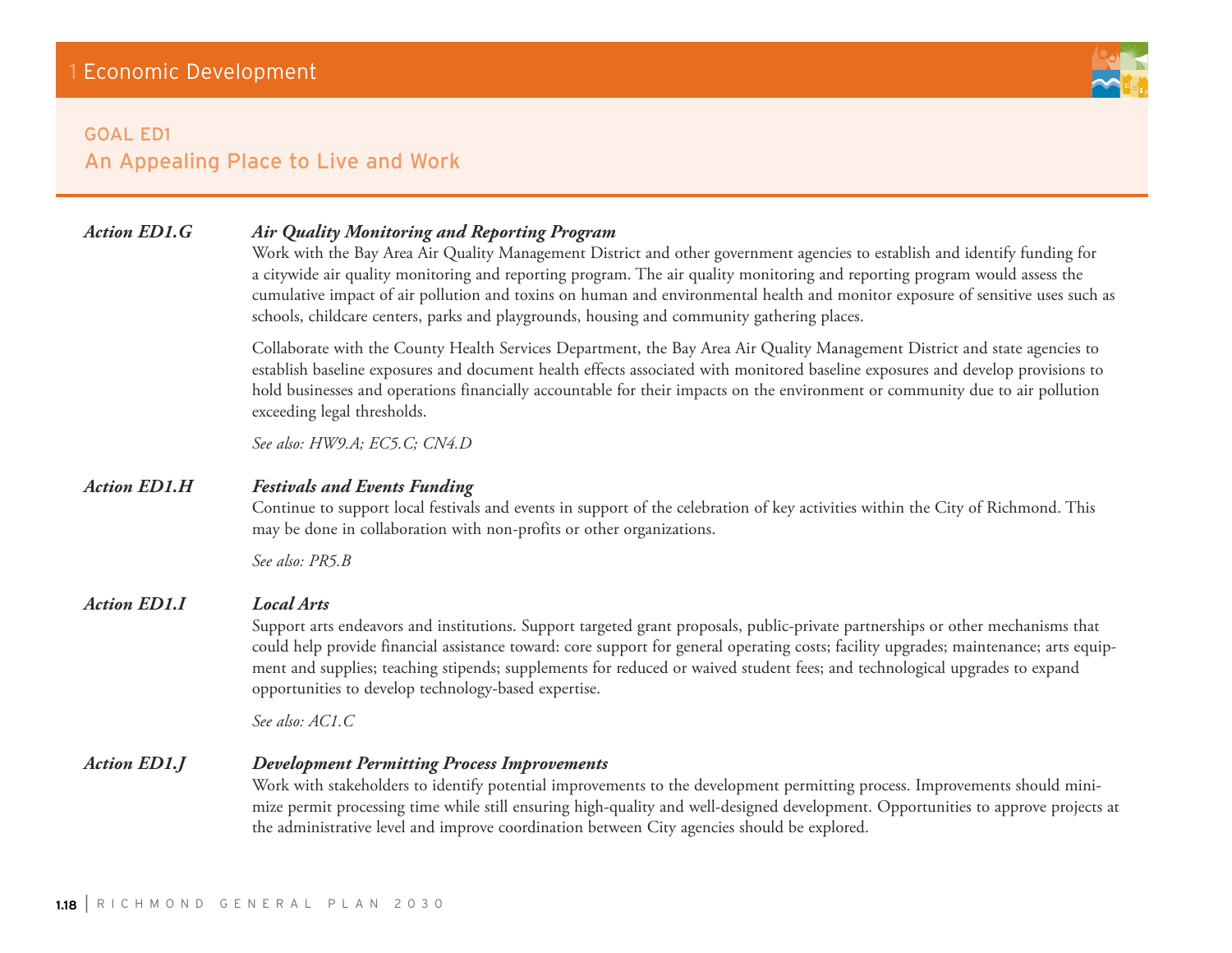

# *Policy ED2.1 Local Employment Base*

Expand and diversify the local employment base to provide quality jobs for all Richmond residents, especially those that face barriers to employment such as youth, seniors, the formerly incarcerated, and residents with limited English proficiency. Richmond's economy should offer a broad range of quality employment opportunities for current and future residents with varying degrees of experience, education and training. By expanding and diversifying the local employment base, Richmond can establish itself as a major employment center in Contra Costa County and along the Interstate 80 and 580 corridors.

Encourage businesses and industries that provide a safe work environment, living wages and benefits, and opportunities for skill development and advancement. Allow a range of industries and business types including a variety of small and large firms, established and up-and-coming industries, national and local establishments and employers across a variety of economic sectors including publicly owned and private port facilities.

Support local businesses and entrepreneurs by providing a range of locations and flexible space opportunities including retail space along commercial corridors and office and light industrial space close to regional transportation infrastructure. Provide infrastructure improvements and incentives to support residents and businesses in establishing and expanding local enterprises in Richmond. Encourage local businesses to provide a range of quality jobs to residents, maximize and keep revenue in the City, and respond to community needs for key amenities and services.

*See also: HW6.1; LU3.2*

## *Policy ED2.2 Diverse and Expanded Tax Base*

Encourage a diverse and expanded tax base to protect the community from economic cycles. Draw from a broad set of revenues including sales and property taxes in order to remain fiscally healthy and provide the community with high-quality public services. Diverse land use policy, new and well-established employers who operate a variety of industries, and financially sound households will establish a solid tax base and help the City weather economic cycles.

# *Policy ED2.3 A Range of Retail Opportunities*

Promote a range of retail options including regional, neighborhood-serving and street-front retail and grocery stores in mixed-use settings. A broad mix of stores offers opportunities for residents to shop locally and for visitors to spend dollars in Richmond, solidifying the City's sales tax base.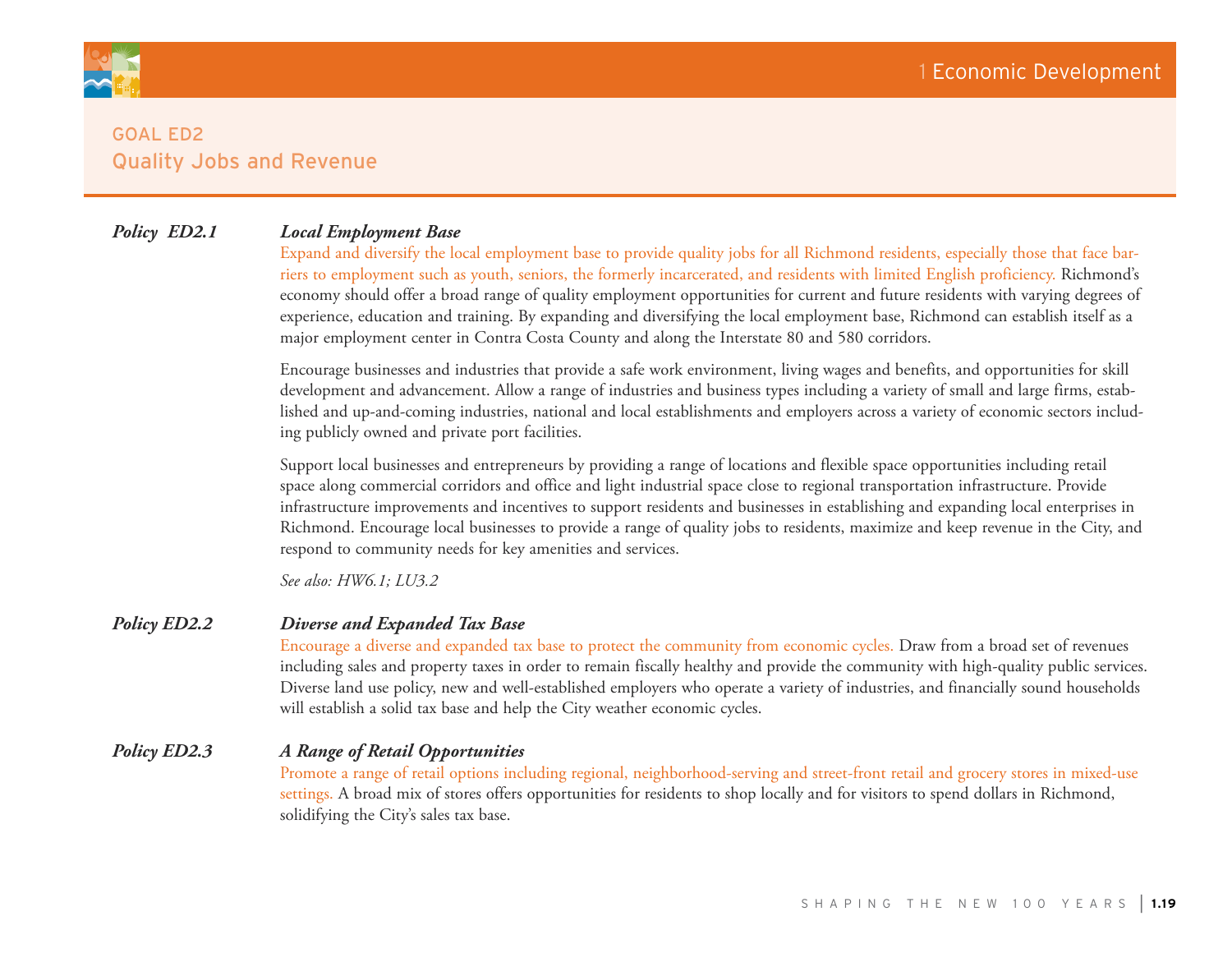# *Policy ED2.4 Existing Employers*

Encourage established employers to remain and expand in Richmond in order to retain employers in key industries including green businesses, high-technology firms, food-related companies, port-related industries, medical services, manufacturing and distribution and retail/entertainment. Continuing to attract additional employers in sectors that are already established in Richmond will strengthen the local employment base. The City's central location, transit and freeway access are strengths that will be leveraged. These strengths particularly benefit companies that require a mix of traditional office and industrial space for manufacturing, research and development, assembly, and distribution. The Port of Richmond with its bay access provides an advantage in attracting new firms.

# *Policy ED2.5 Local Small Businesses*

Promote and support locally owned and cooperative enterprises and businesses, particularly along major corridors, to maximize economic and community benefits for Richmond residents. Local businesses build equity and stabilize the community.

*See also: HW6.3*

## *Policy ED2.6 Environmentally Progressive Businesses and Industries*

Encourage existing businesses and industries to become increasingly environmentally progressive and continue making positive contributions to the community. Encourage businesses and industries to hire locally and to demonstrate reasons for not hiring local employees. Seek reciprocity in the hiring of Richmond residents in Contra Costa County and other nearby jurisdictions with local hiring ordinances. Encourage businesses and industries to participate in civic life and play a positive role in the community. Together with regulatory agencies, actively work with local industries to ensure compliance with all applicable environmental regulations to limit pollution, decrease harmful impacts from emissions and protect the community from environmental hazards.

Promote and encourage new clean and green industries that provide well-paying jobs, revenue and other community and environmental benefits; support efforts to require existing industries to decrease harmful emissions and impacts; and promote a mix of uses and a range of activities on industrial land to create jobs and revenue while avoiding conflict between industrial and nonindustrial uses.

*See also: HW6.4; LU3.1; EC5.2*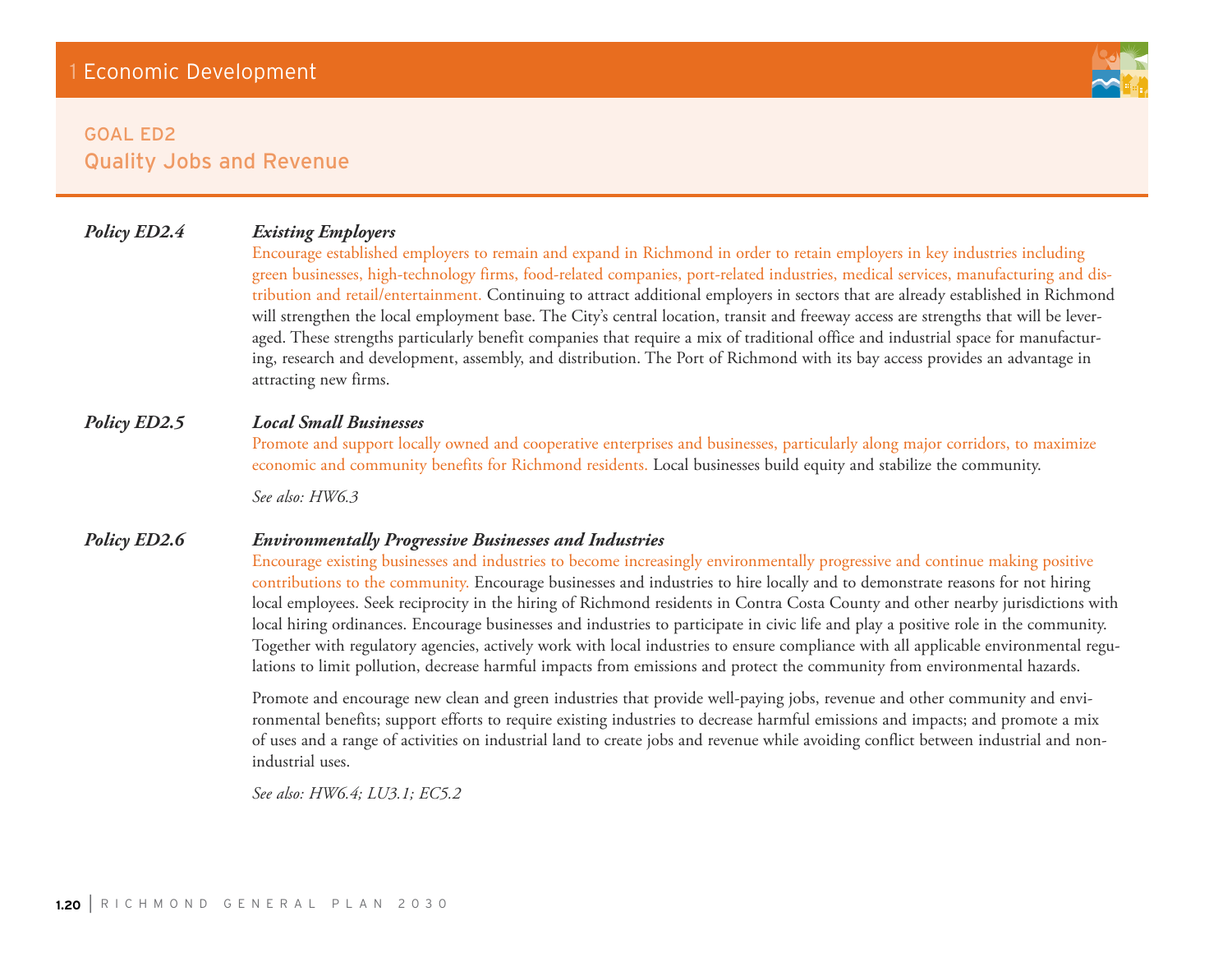

# *Policy ED2.7 High Job Density*

Develop strategies to attract high-density employers and actively pursue employers that maximize the number of jobs located on a site. Consider using the number of "jobs added per acre" as an evaluative criterion for the review land use proposals.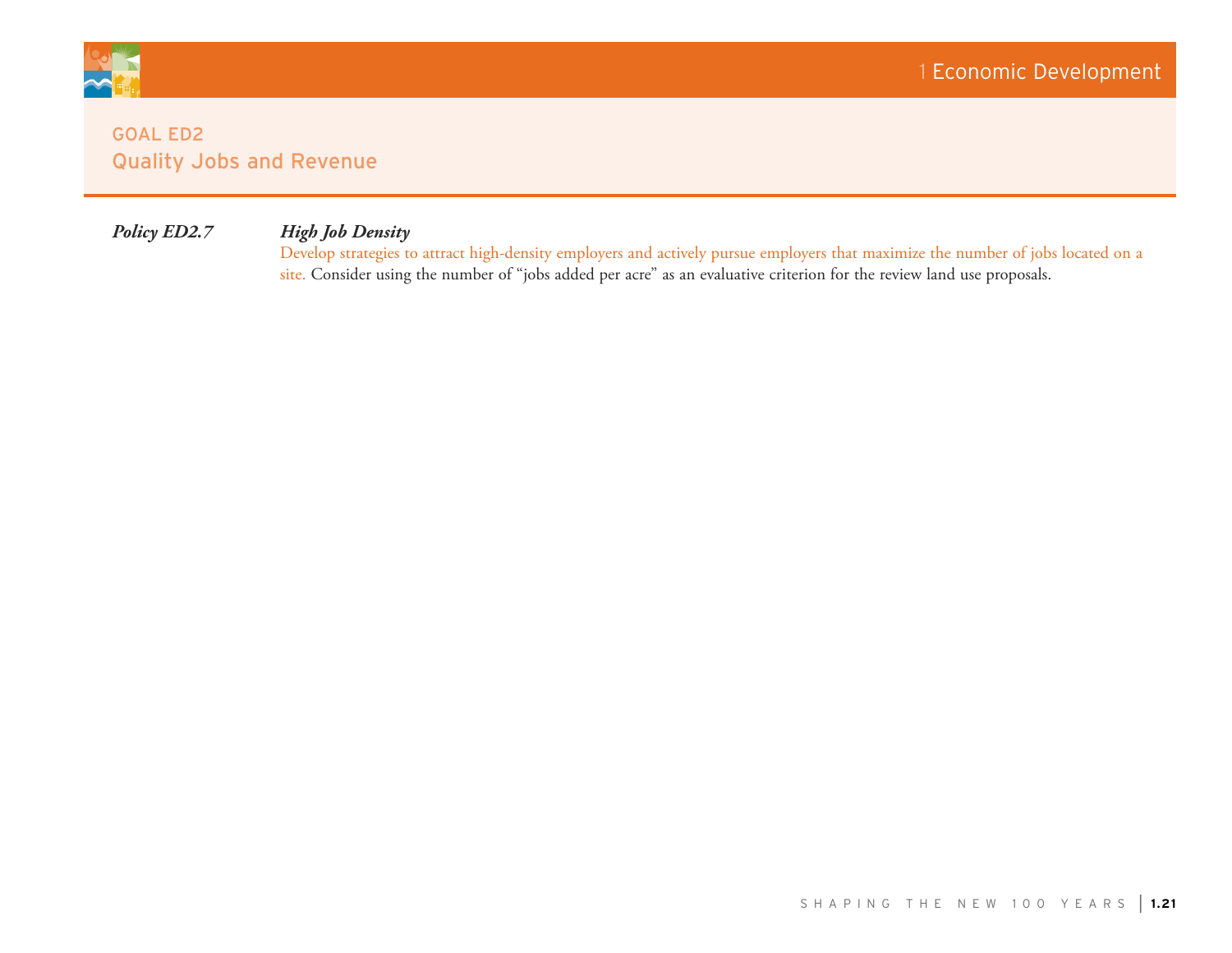# *Action ED2.A Small-Business Support Program*

Develop a coordinated small business development program and continue to explore the expansion of the City's Façade Improvement Program to encourage local entrepreneurship. Explore strategies to regularly recapitalize the revolving loan fund for small businesses located along commercial corridors in Richmond's economically depressed neighborhoods.

*See also: HW6.C; LU3.B*

# *Action ED2.B Marketing Campaign*

Collaborate with community members, businesses and major employers to highlight Richmond's arts and cultural resources. Target markets should include new residents, recreational visitors, and potential new businesses. The campaign should also advertise development opportunities throughout the City to bring new housing and commercial development to Richmond.

*See also: HR3.B*

#### *Action ED2.C Business and Visitor Hotel Attraction*

Develop strategies to attract hotel development to Richmond, identify suitable sites for hotel development and pursue possible developers and operators. Richmond can take advantage of its Bay views and central location in the region to attract a higherquality full-service hotel to serve business and recreational travelers. Successful and attractive hotels would contribute to the City's General Fund through transient occupancy tax revenue and would operate synergistically with new and existing employers and regional and local attractions.

## *Action ED2.D Green Business Strategic Plan*

Work with local business support agencies and community stakeholders to develop a strategic plan to retain, attract, and support innovative "green" companies, consistent with City Council Resolution 45-07, which declared Richmond a "Green Economic Development Area." Support this effort by monitoring industry trends, assisting commercial brokers in matching companies with available sites and including a strategic marketing campaign that highlights Richmond's strengths and strategies to prepare the local workforce for emerging green industries. Work with State and local agencies to develop criteria for green business certification for new and existing businesses. Seek opportunities to create incentives for existing businesses to participate in the program.

*See also: HW6.A; LU3.A; EC5.A* 

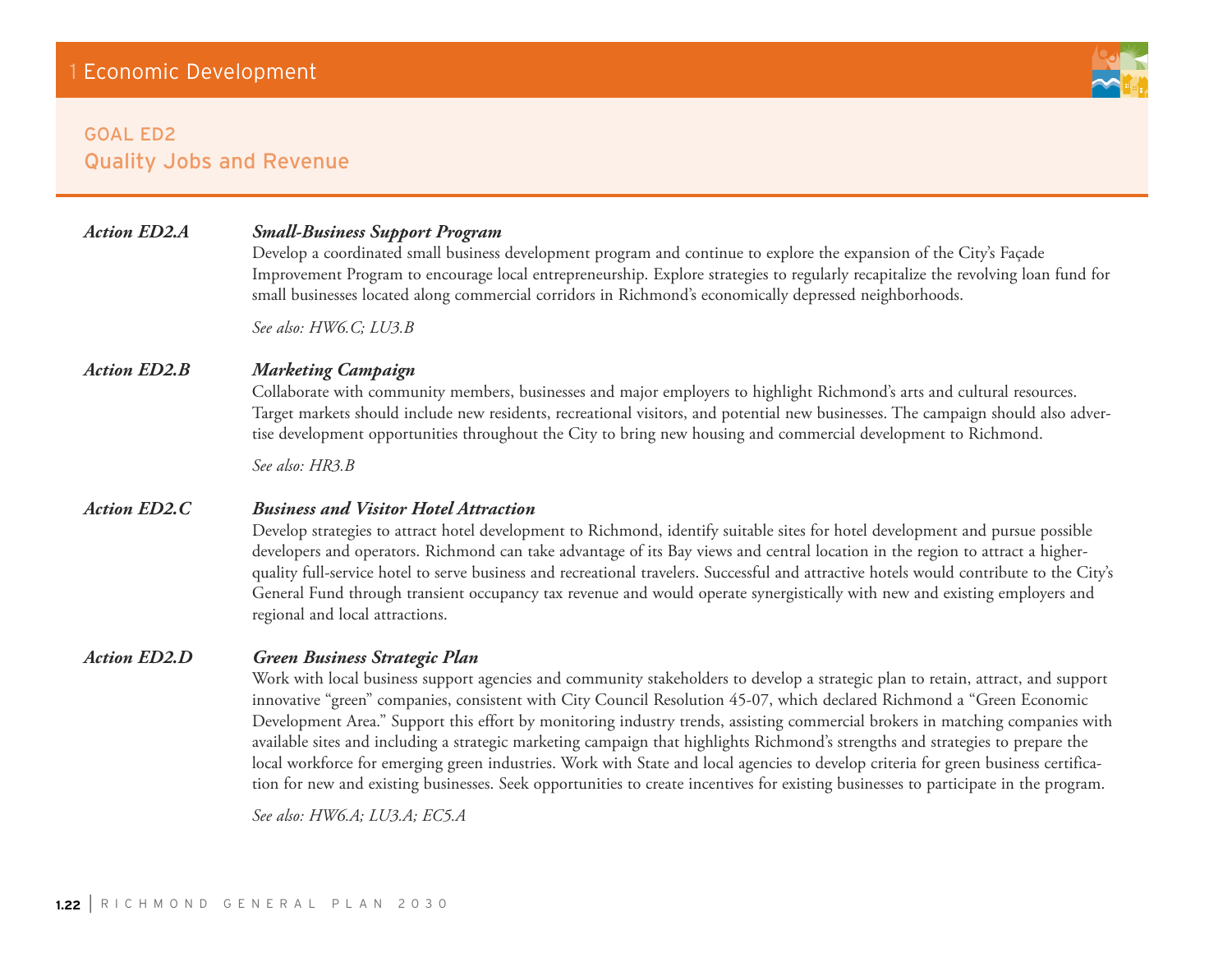

# *Action ED2.E Retail Attraction Program*

Develop a program to attract national and regional retailers to locate along the City's commercial corridors and nodes in a mixeduse setting. Include marketing efforts to highlight Richmond's strengths as a retail location, as well as assistance to retailers in identifying sites for new stores. Collaborate with brokers, retail consulting services, landowners and developers to create and implement the program.

*See also: LU3.F*

#### *Action ED2.F Coordination with Major Employers*

Regularly meet with Richmond's major employers to discuss opportunities for community development partnerships and joint planning efforts and facilitate ongoing communication among staff, elected officials and employers. Some of Richmond's largest employers occupy large parcels of land and play vital roles in the economic well-being of the community. Ongoing communication will ensure a positive working relationship among groups and signal commitment from the City to collaborate with its major employers on a variety of land use, programmatic or other economic development issues.

## *Action ED2.G Business Incentives Programs*

Regularly review and evaluate the effectiveness of the City's business incentives programs, including the business opportunity ordinance that offers local businesses an advantage in securing City contracts and the local first hire ordinance that encourages new businesses to hire local residents for their workforce.

#### *Action ED2.H Local Hire and Living Wage Ordinances*

Continue to implement Richmond's local hire and living wage ordinances (Richmond Municipal Code Chapters 2.56 and 2.60).

*See also: HW6.D*

#### *Action ED2.I Culturally-Based Retail*

Encourage culturally-based retail establishments and eateries that reflect Richmond's diversity. Leveraging Richmond's diversity can establish a unique, marketable identity for the City and promote cultural tourism.

*See also: AC2.A*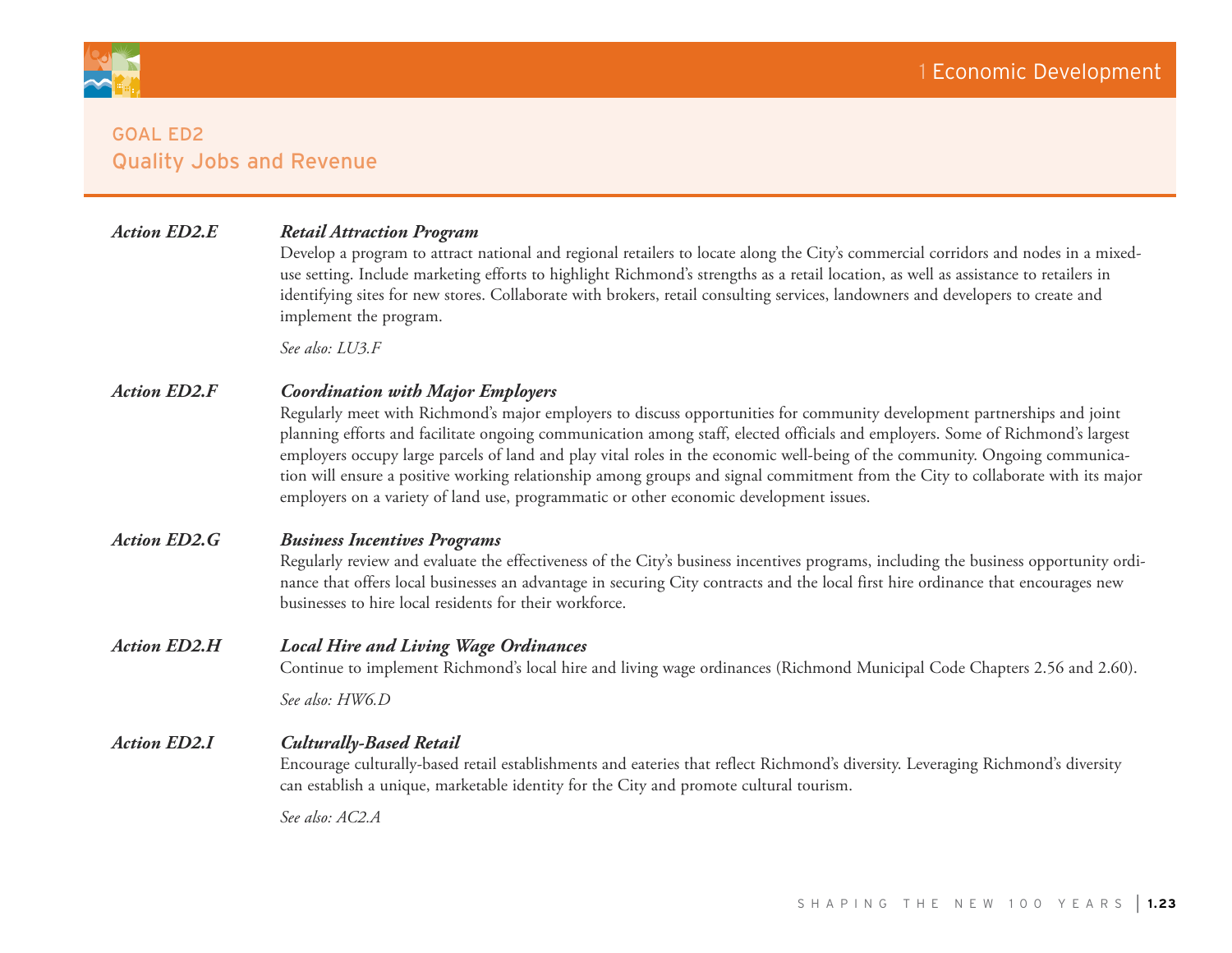

# Goal ED3 An Educated and Skilled Workforce

# *Policy ED3.1 Public-Private Partnerships*

Encourage and support existing and potential employers to participate in local workforce development programs. Play a strong role in linking employers with educational institutions and service providers to train Richmond residents for well-paying jobs in their community.

# *Policy ED3.2 Workforce Training and Recruitment*

Support and enhance jobs-skills training and recruitment programs and services. Collaborate with educational institutions, employers, unions and the local workforce development programs to strengthen services for Richmond youth and adults. Support and enhance education, training and recruitment programs and services for local residents to increase job and employment opportunities and compete in the regional economy.

*See also: HW6.2*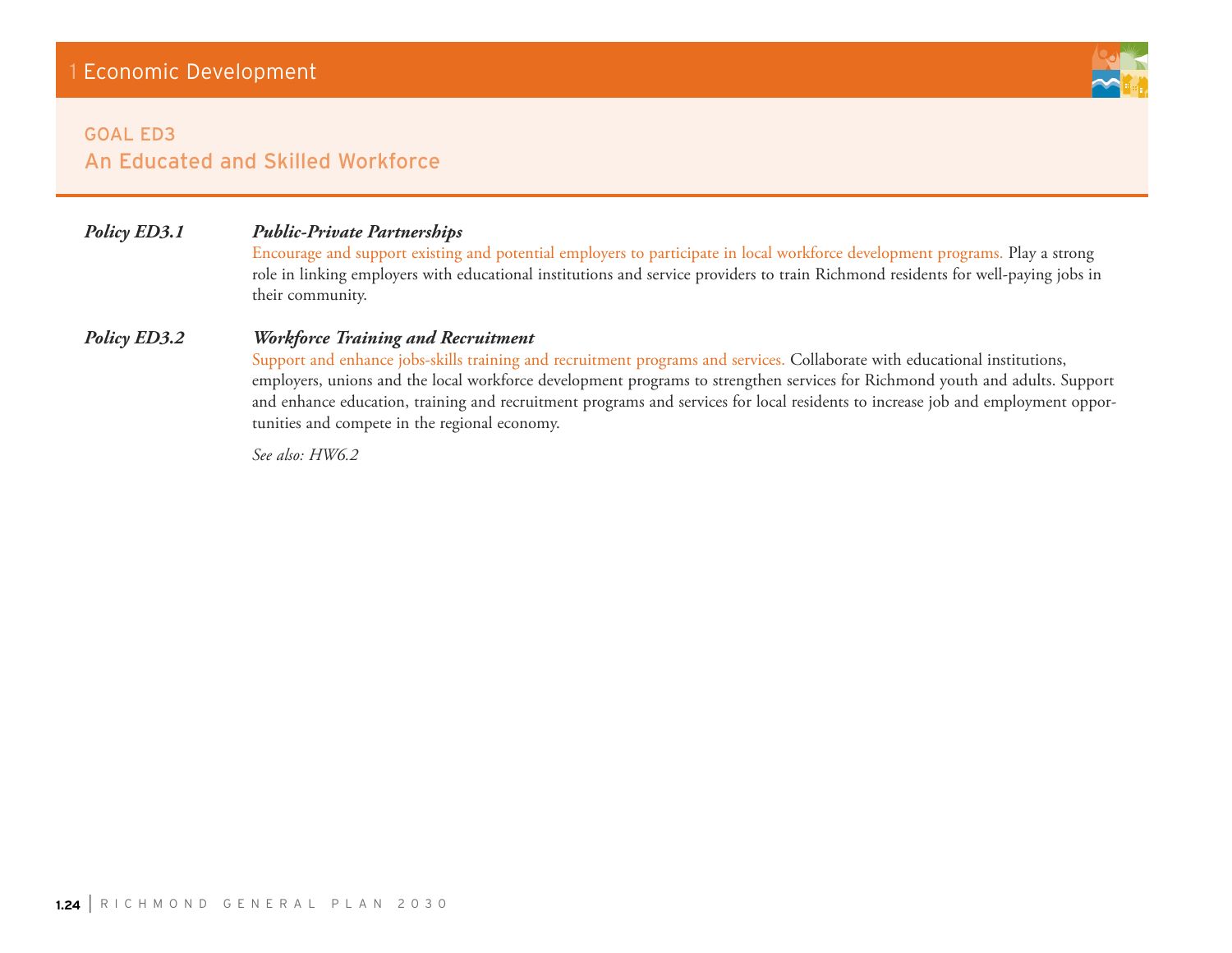

# Goal ED3 An Educated and Skilled Workforce

# *Action ED3.A Workforce Development Strategy*

Continue to support efforts to expand job training opportunities for residents to enter into the workforce, with particular emphasis on green collar and other high-growth employment categories. Encourage the local community colleges, universities, the school district and adult education programs to offer more coursework and training oriented toward emerging industries such as the green industry in addition to traditional trades.

Maintain and enhance partnerships with local workforce development programs and organizations and collaborate with these programs and organizations to ensure that new and existing industries have access to a local, work-ready and talented workforce. Support training and intervention strategies for populations that face barriers to employment including youth, the formerly incarcerated, and residents with limited English proficiency.

*See also: EH2.A; HW6.B; EC5.B*

# *Action ED3.B Partnerships with Educational Institutions*

Partner with local education institutions such as the West Contra Costa Unified School District, Literacy for Every Adult Program (LEAP), Contra Costa Community College and Contra Costa Library to improve K-12 and adult education and expand educational program offerings.

# *Action ED3.C Higher Education Working Group*

Re-establish the higher education working group to support the creation and expansion of opportunities for economic improvement for Richmond youth and adults. Participants may include representatives from post-secondary institutions such as California State University, East Bay Extension, the community college system and University of California, Berkeley. Topics for discussion may include the evaluation and coordination of course offerings, the restructuring of programs for youth, partnering with community businesses to link programs with local regional employers and creative funding mechanisms.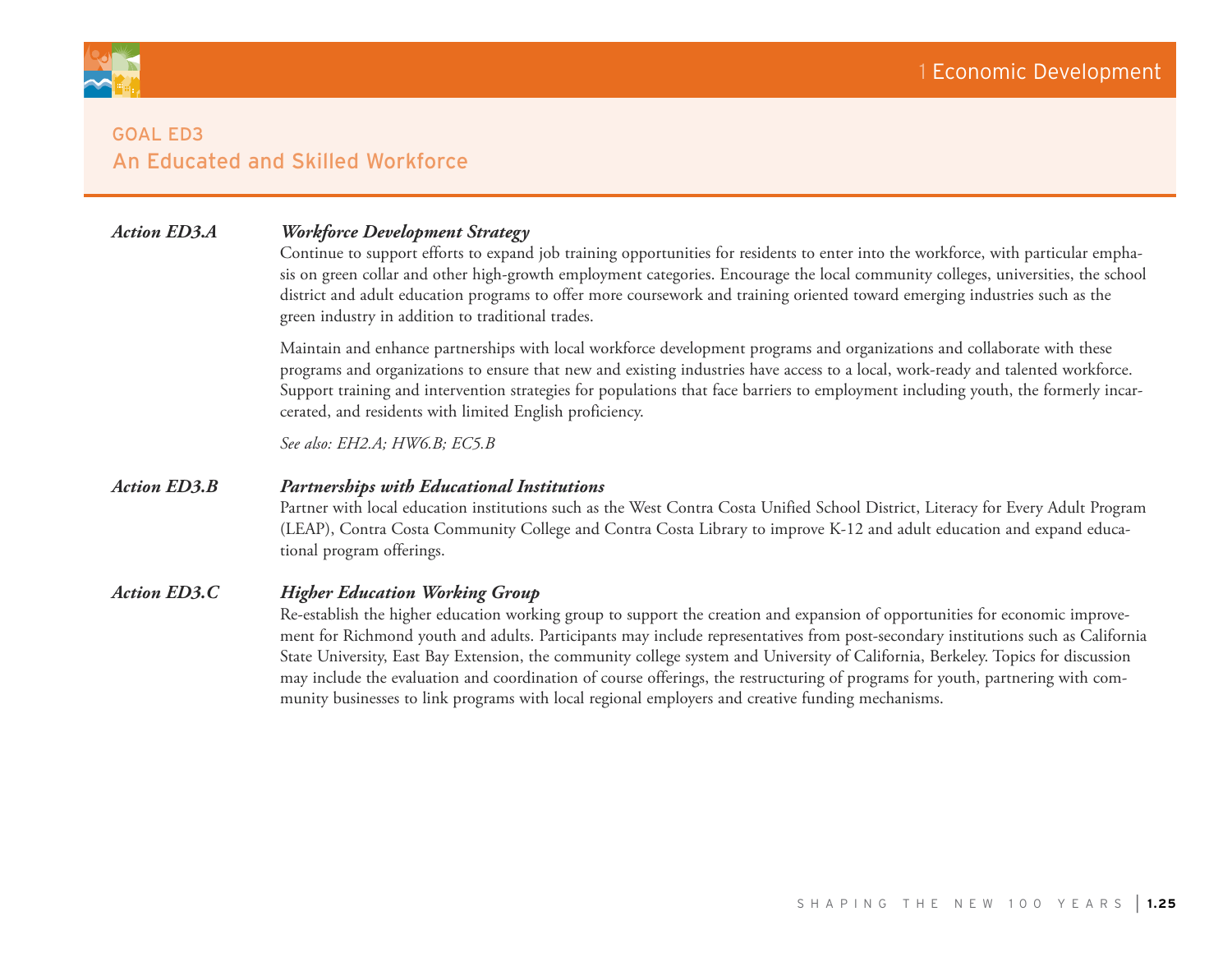

# Area-Specific Goals

In addition to the citywide goals presented in the previous section, the City has identified goals that relate to some of its specific geographic areas. These are target areas or "change areas" that are slated for more significant change in land uses and development character under the General Plan. The following goals and the policies described in the next section link land use and economic development in key areas of the City.

# Goal ED4: A Revitalized Downtown

Promote Downtown and Macdonald Avenue as the heart of Richmond's cultural and civic life by encouraging a blend of retail, office space and personal service establishments. Contribute to the Downtown's vitality by providing safe, clean streets with signature urban design elements that announce entry into Central Richmond and higher density housing that is well served by transit.

# Goal ED5: Mixed-Uses along Key Commercial Corridors

Transform Richmond's key corridors into diverse, mixed-use streets that serve residents with a variety of retail options and services. Create a distinct identity and role for each corridor and offer a unique set of local-serving commercial establishments, attractive streetscapes, higher-density housing and convenient and efficient circulation.

# Goal ED6: A Regional Destination at Hilltop Mall

Expand the Hilltop area's role as a regional destination for retail and employment blended with a mix of higher-density residential development. Continue to support the Hilltop area so that it remains a major source of sales tax for the City.

## Goal ED7: Mixed-Uses along the Richmond Parkway

Transform the Richmond Parkway into an attractive thoroughfare that provides access to clean and well-maintained industrial zones, economically well-served residential neighborhoods and open space areas. Support the Parkway's emergence as a new district of Richmond that is characterized by improved landscaping, streetscape and building design.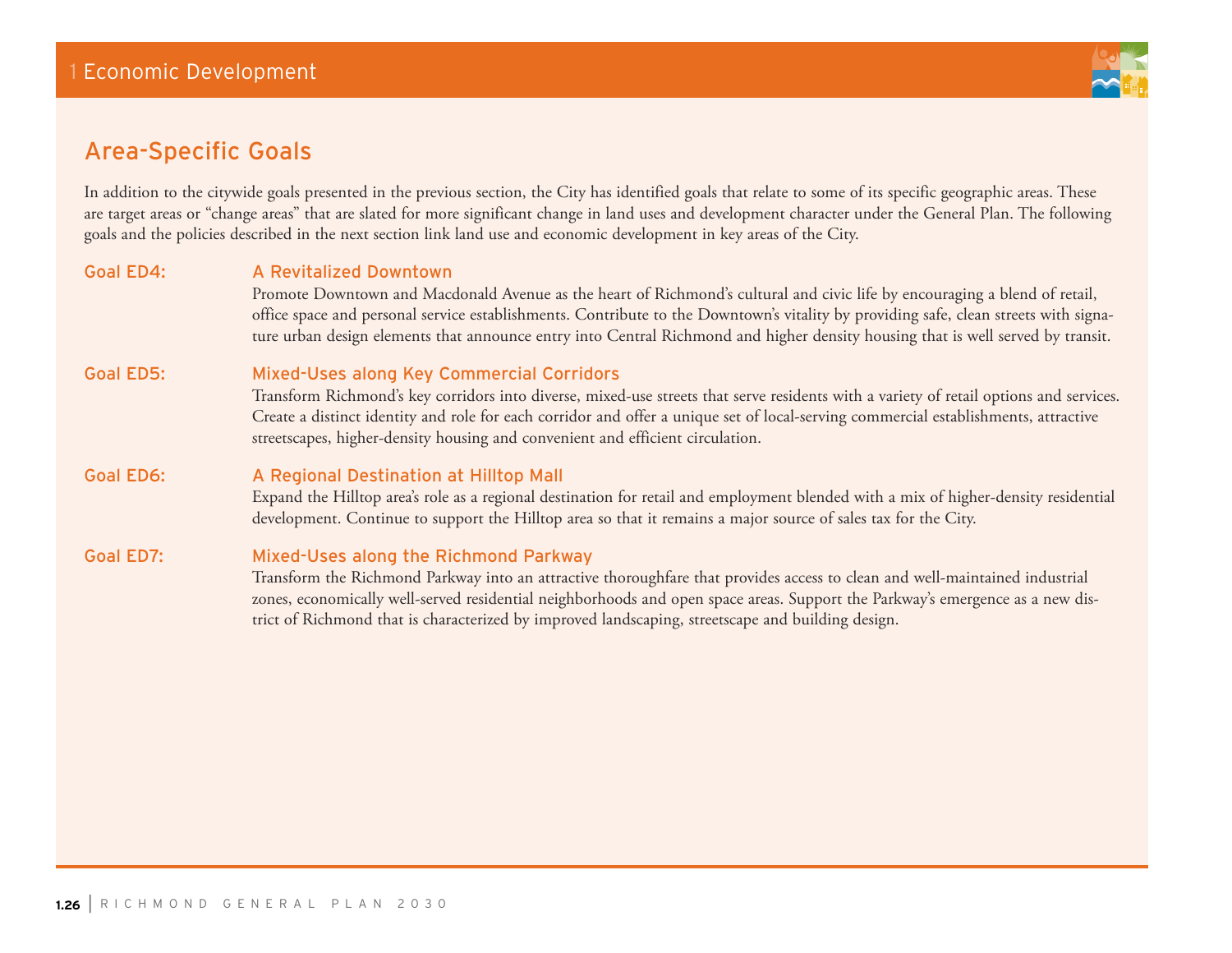



# Goal ED8: A Thriving Mixed-Use Neighborhood along the Southern Shoreline

Transform the Southern Shoreline into a model mixed-use neighborhood characterized by green development, parks and open space, a fully developed university research and development campus, new employment centers, attractive residential communities, a connection to regional ferry services, an accessible shoreline and a modern port. Incorporate a range of commercial uses including industrial activities, high-technology and professional firms and a local-serving retail, as well as medium to higher-density housing outside of the Harbour Way-Marina Way South Industrial Buffer Zone (referred to in the Land Use and Urban Design Element as the Transitional Zone Overlay District) and other designated buffers. Expand public improvements along the Southern Shoreline to offer access to the Richmond waterfront for recreational activities which take advantage of impressive Bay views.

# Goal ED9: A Regional Recreational Destination on the San Pablo Peninsula

Transform the San Pablo Peninsula into a major regional open space, parks and recreation resource, offering public access to the shoreline, regional entertainment, retail, lodging and dining opportunities. Contribute to this mix by encouraging residential development which takes advantage of the areas' spectacular Bay views.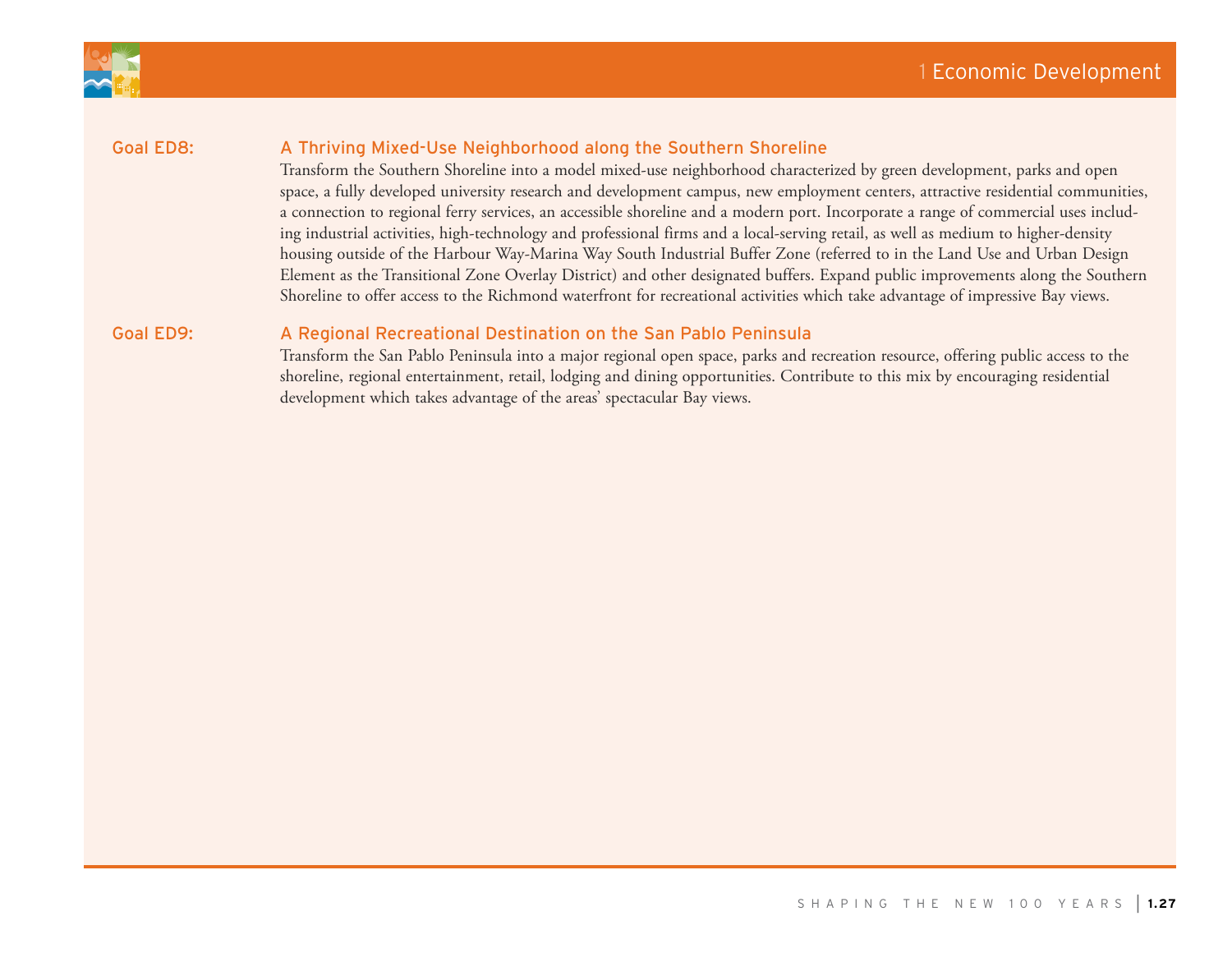

# Area-Specific Policies and Implementing Actions

A range of policies and actions are outlined in this section in relation to specific areas where the greatest level of change is anticipated through the initiation of the General Plan. As reviewed in the citywide policy discussion, policies mandate, encourage our permit certain actions to be pursued throughout the duration of the General Plan. Together they serve as strategic directions for City staff and partners, highlighting where time and resources should be focused.

Each policy may either be correlated with a number of actions, or simply a single key implementing action. Conversely, some actions may support a range of policies. The policies and implementing actions are organized in two parts. First, all goal-related policies are described and each policy description is followed by a list of its associated implementing actions. Then, implementing actions are described in greater detail in the following section.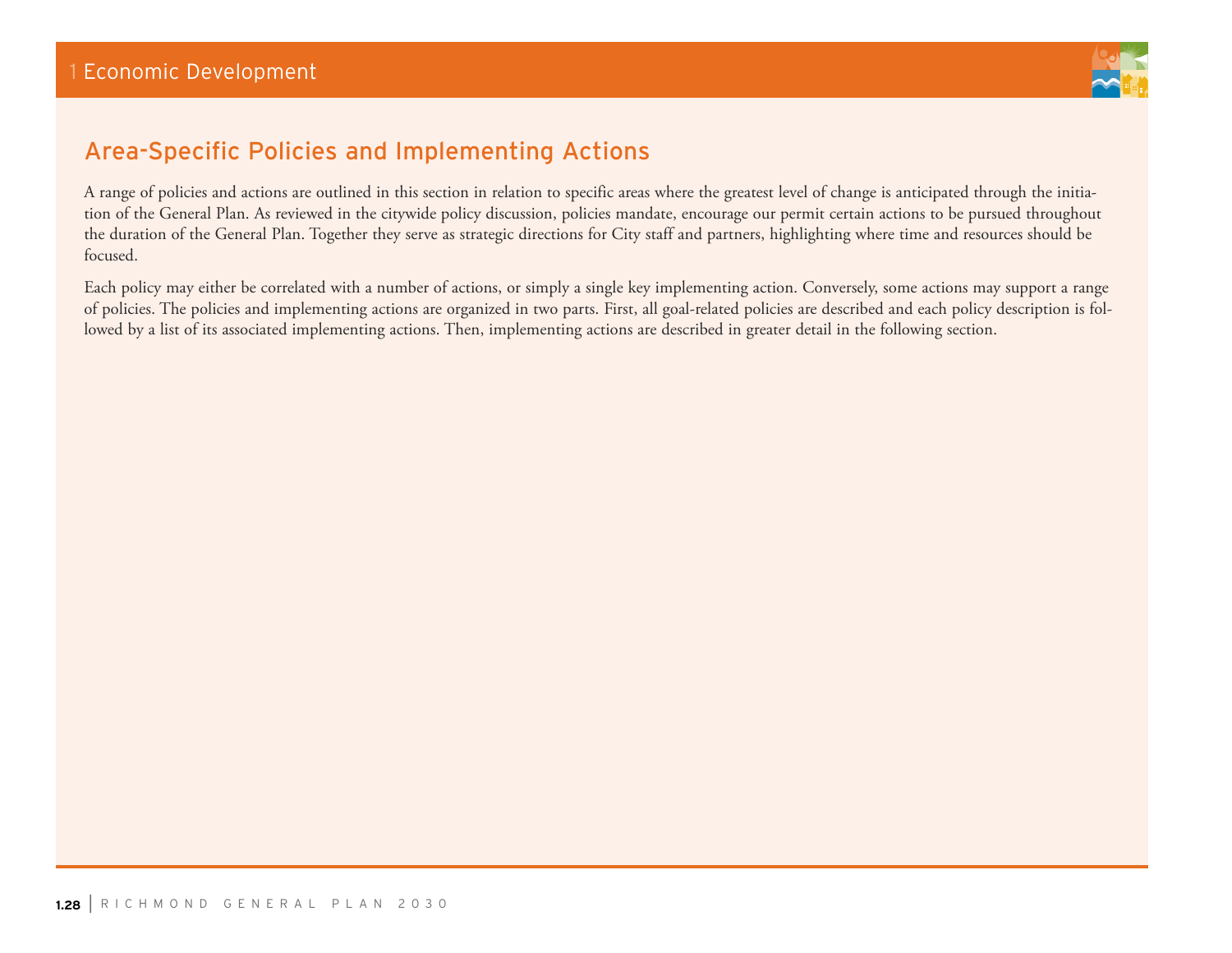

# **GOAL ED4** a Revitalized Downtown

# *Policy ED4.1 Higher-Density and Mixed-Use Infill Development*

Provide higher-density and infill mixed-use development affordable to all incomes on vacant and underutilized parcels in the Downtown and along Macdonald Avenue. Ensure efficient use of land and existing circulation infrastructure by:

- • Promoting higher-density, transit-oriented and pedestrian-friendly development along key commercial corridors, at key intersections (community nodes and gateways); and
- Supporting local-serving commercial activities in residential areas to provide needed services and amenities close to where people live and work.

# *Policy ED4.2 Safe and Walkable Streets*

Provide a safe and comfortable walking environment in the Downtown and along Macdonald Avenue. Encourage land uses, design guidelines, landscaping and infrastructure that supports active use of public areas. Higher level of use will contribute to more "eyes-on-the-street" that deters crime and supports economic activity.

# *Policy ED4.3 Well-Maintained Properties*

Encourage owners to maintain their property in the Downtown and along the Macdonald Avenue and its surrounding residential neighborhoods. Improving the physical appearance of properties is a critical step towards attracting new residents, employers and visitors to Richmond.

# *Policy ED4.4 Arts and Cultural Resources*

Support arts resources in the Downtown and along Macdonald Avenue. The Richmond Art Center and East Bay Center for Performing Arts are prime assets for enhancing Richmond's identity and image, and can help attract visitors and community members to Downtown Richmond.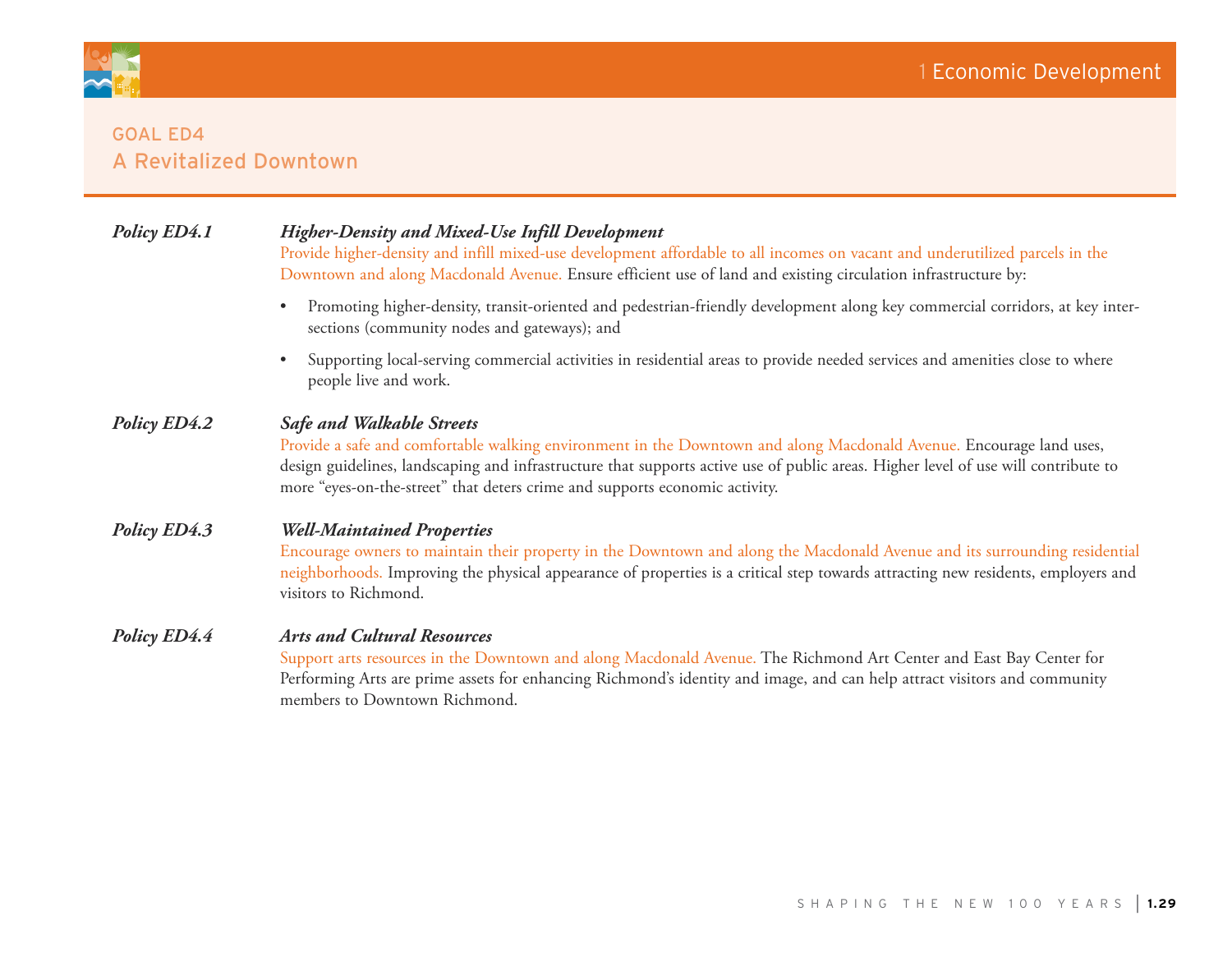# GOAL ED4 a Revitalized Downtown



# *Action ED4.A Macdonald Avenue Economic Revitalization Plan*

Continue to update and implement the Macdonald Avenue Economic Revitalization Plan. The Plan calls for new development along Macdonald Avenue's eastern end to concentrate activity around the rebuilt Macdonald Avenue/Interstate 80 Regional Shopping Center by taking advantage of the site's access to Interstate 80. The central part of Macdonald Avenue is envisioned as a higher-density activity node, focused around the BART/Amtrak station with new multi-family housing and more local-serving retail in a mixed-use format.

*See also: LU1.C*

# *Action ED4.B Richmond Main Street Initiative*

Regularly review and update the Main Street Initiative program. Successful Main Street programs require a pro-active, hands-on approach to working with merchants, improving communications between stakeholders, marketing the neighborhood, leveraging resources for physical improvements and services and building a sense of community among tenants and property owners. As the Macdonald Avenue Economic Revitalization Plan gains momentum and the Civic Center Master Plan is completed, the Main Street Initiative will further extend these revitalization efforts.

# *Action ED4.C Cultural District Designation*

Explore the potential for defining focal areas or districts in the Downtown and along Macdonald Avenue as cultural, historic and/ or arts-related activity hubs. Promoting areas of the City where there is a concentration of arts, historic and culture-related activities, sites, installations and/or institutions can provide benefits such as: increasing visibility of revitalization efforts by concentrating energy into catalytic nodes; promoting historic and cultural awareness and preservation; and serving as a marketing tool for increasing cultural tourism, business activity, visitors and residents to Richmond. In the case of arts districts, designating focal areas could also serve as a spring board for enticing people to live and work in the area. Ideally, districts or zones should be walkable areas that may include galleries; live-work studios; arts-related retail; and entertainment and performance facilities; and/or historic features.

*See also: HR2.B*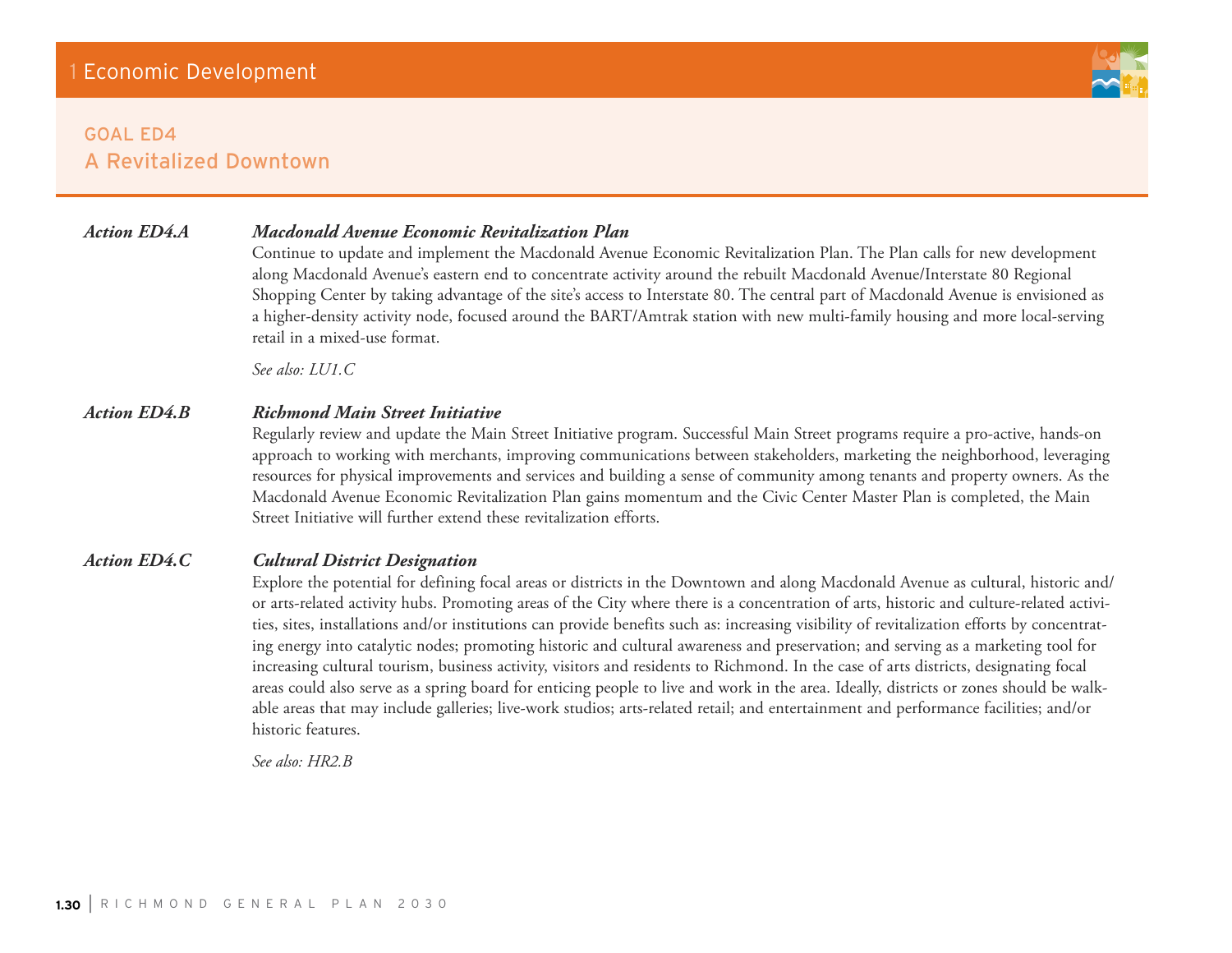

# **GOAL ED5** Mixed Uses along Key Corridors

# *Policy ED5.1 Higher-Density and Mixed-Use Infill Development*

Provide higher-density and infill mixed-use development affordable to all incomes on vacant and underutilized parcels along Richmond's key commercial corridors including Macdonald Avenue, San Pablo Avenue, 23rd Street, Cutting Boulevard, Carlson Boulevard, Harbour Way and Marina Way. Ensure efficient use of land and existing circulation infrastructure by:

- • Promoting higher-density, transit-oriented and pedestrian-friendly development along key commercial corridors, at key intersections (community nodes and gateways); and
- • Supporting local-serving commercial activities in residential areas to provide needed services and amenities close to where people live and work.

# *Policy ED5.2 Safe and Walkable Streets*

Promote a safe and comfortable walking environment along key commercial corridors and neighborhood streets. Encourage land uses, design guidelines, landscaping and infrastructure that supports active use of public areas. Higher level of use will contribute to more "eyes-on-the-street" that deters crime and supports economic activity.

# *Policy ED5.3 Inter-Jurisdictional Collaboration*

Collaborate with neighboring jurisdictions to plan improvements along key corridors. Engage the jurisdictions in establishing development regulations to maintain a consistent and attractive streetscape along the 23rd Street Corridor and San Pablo Avenue which extend into the Cities of Richmond, San Pablo and El Cerrito.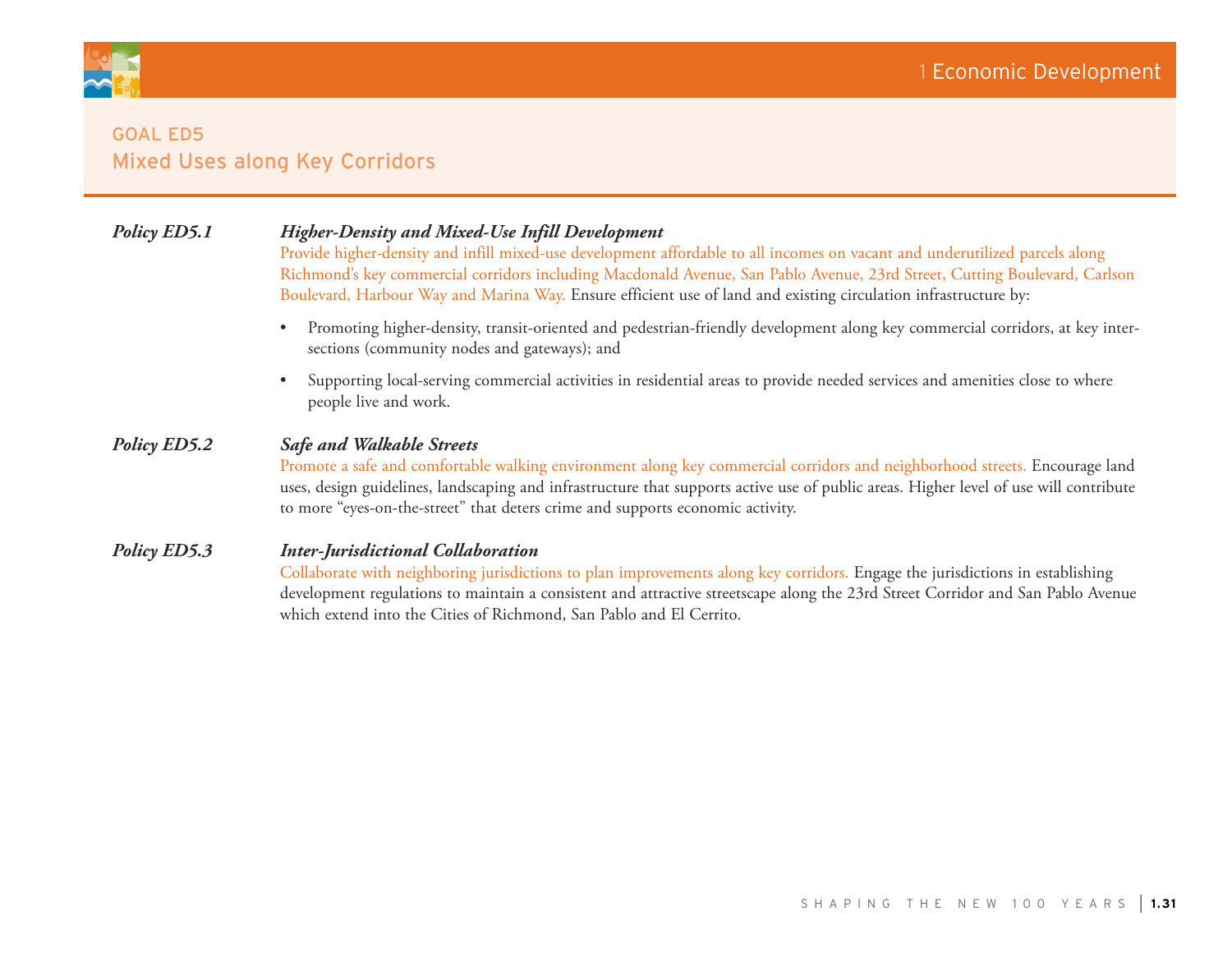

# **GOAL ED5** Mixed Uses along Key Corridors

# *Action ED5.A San Pablo Avenue Specific Plan*

Collaborate with the City of El Cerrito to adopt and implement the San Pablo Avenue Specific Plan, which includes the corridor between Macdonald Avenue and El Cerrito Plaza. The San Pablo Avenue Specific Plan will help revitalize a neighborhood that remains largely isolated from the rest of Richmond. New residential and commercial development along this stretch of San Pablo Avenue will set various density levels in identified segments of the corridor as well as urban design and land use standards that can be replicated along the rest of the corridor as it continues north into Richmond.

# *Action ED5.B 23rd Street Specific Plan*

Collaborate with the City of San Pablo to extend the 23rd Street Specific Plan area into Richmond. As one of the City's main commercial corridors serving the Latino and other immigrant communities, the 23rd Street Corridor represents an opportunity to leverage the City's cultural diversity into an economic development resource. Include design and infrastructure features in the 23rd Street Specific Plan that support higher-density and mixed-use development, pedestrian and bicycle uses, public safety and active use and public transit service.

# *Action ED5.C Gateway Improvement Plans*

Consider developing an improvement plan for major intersections that serve as gateways into the community. Primary gateways along key corridors including Harbour Way, Cutting Boulevard and Macdonald Avenue should incorporate signage, landscaping, public art and other urban design features. This is particularly important given the City's interwoven boundaries with neighboring cities.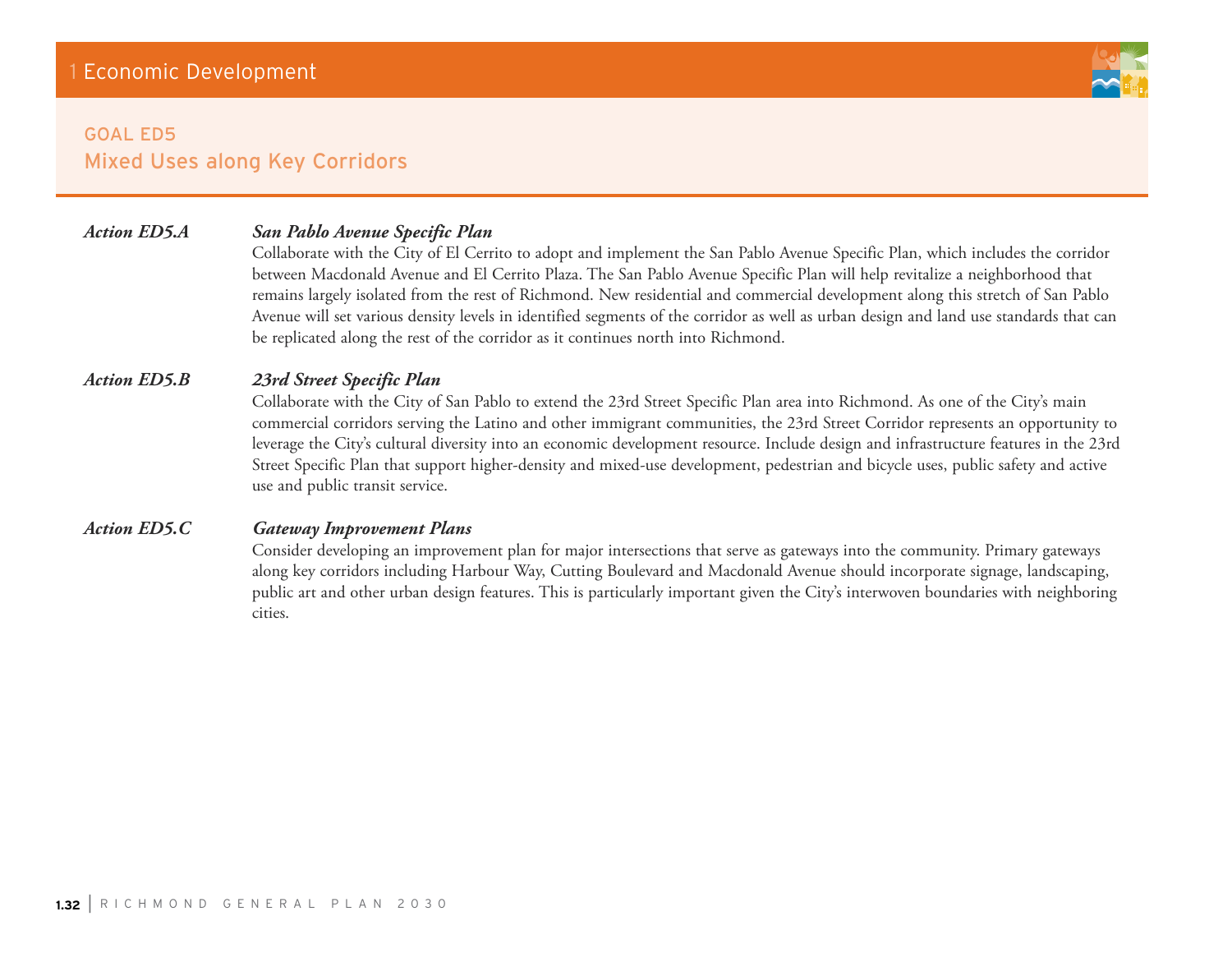

# **GOAL ED6** A Regional Destination at Hilltop Mall

# *Policy ED6.1 Higher-Density and Mixed Use Infill Development*

Provide higher-density and infill mixed-use development affordable to all incomes on vacant and underutilized parcels in the Hilltop area. Ensure efficient use of land and existing circulation infrastructure by:

- • Promoting higher-density, transit-oriented and pedestrian-friendly development along key commercial corridors, at key intersections (community nodes and gateways); and
- Supporting local-serving commercial activities in residential areas to provide needed services and amenities close to where people live and work.

# *Policy ED6.2 Regional Retail*

Encourage expansion of regional commercial uses to capture retail revenue and provide amenities to Richmond residents. Position the Hilltop area as a region-serving retail area with an emphasis on destination shopping. The Hilltop area should complement rather than compete with the community-oriented services available on Macdonald Avenue in Downtown Richmond.

# *Policy ED6.3 Neighborhood Retail*

Promote local-serving retail and public amenities at key locations within residential neighborhoods along key corridors. Support development of small-scale neighborhood nodes that provide a range of neighborhood-serving retail, public amenities and services to residents within walking distance of their homes. Revitalizing Richmond's neighborhoods can reduce dependence on cars, improve access to daily goods and services, promote small business development and increase opportunities for social interaction and reduce crime by increasing street use and natural surveillance.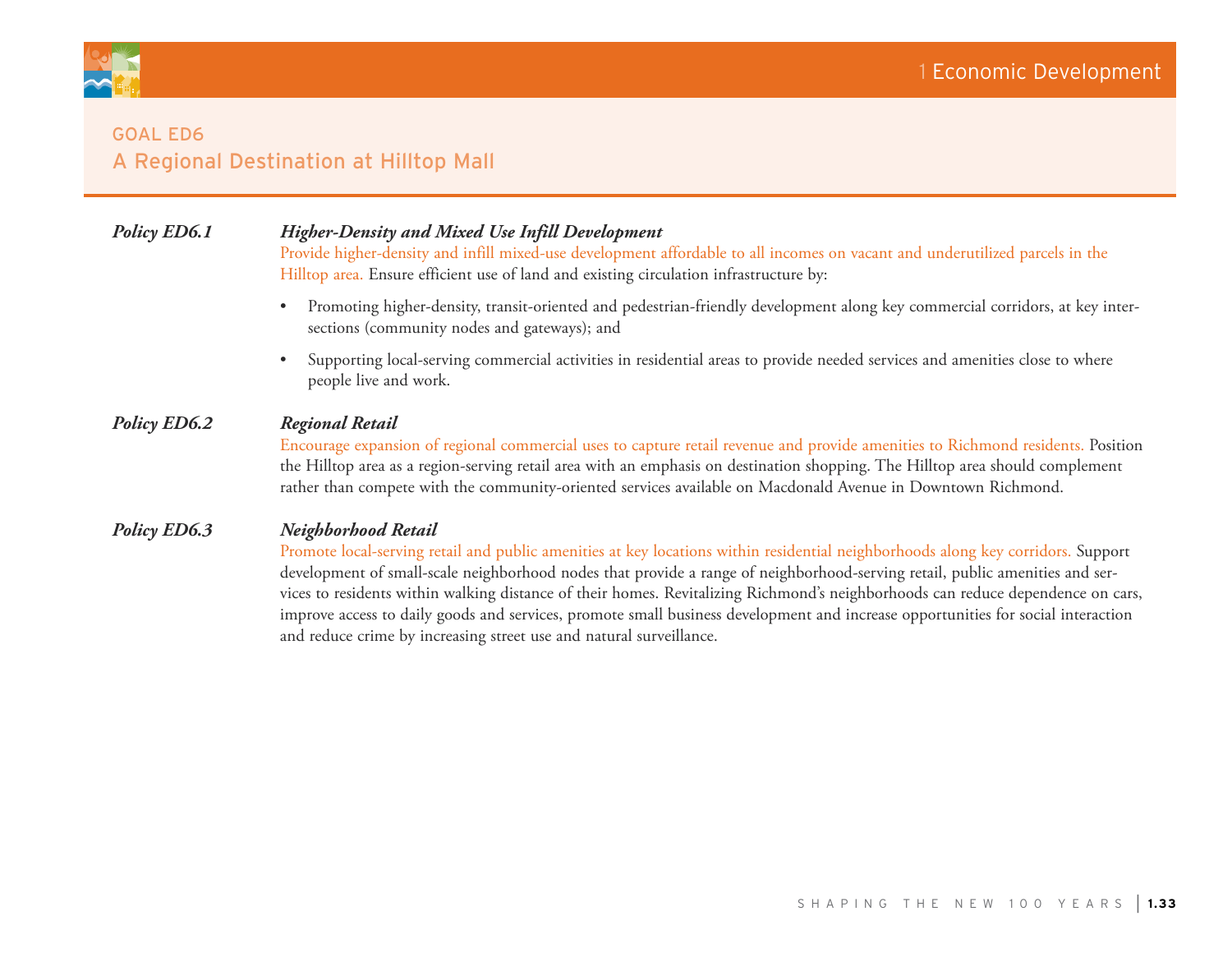

# **GOAL ED6** A Regional Destination at Hilltop Mall

# *Action ED6.A Hilltop Area Specific Plan*

Develop a specific plan for the Hilltop Area to guide development of a mixed-use neighborhood and a regional retail destination. As an older indoor shopping center, the Hilltop Mall must compete with newer region-serving power and lifestyle retail centers in Pinole and Emeryville. A reinvigorated center would allow the mall to draw shoppers from other communities along the Interstate 80 corridor. Hilltop's surplus surface parking represents an opportunity for creative consideration of more contemporary shopping center formats.

Include signage to provide clear directions from the Richmond Parkway, Interstate 80 and surrounding residential areas to and between the Hilltop Mall, the Hilltop Auto Mall and Hilltop plaza. Include recommendations for streetscape, circulation and infrastructure improvements that will enhance this area's ability to attract new residential, office and retail development. Identify strategies to promote local-serving retail in mixed-use projects at major intersections and along commercial corridors.

*See also: LU3.G*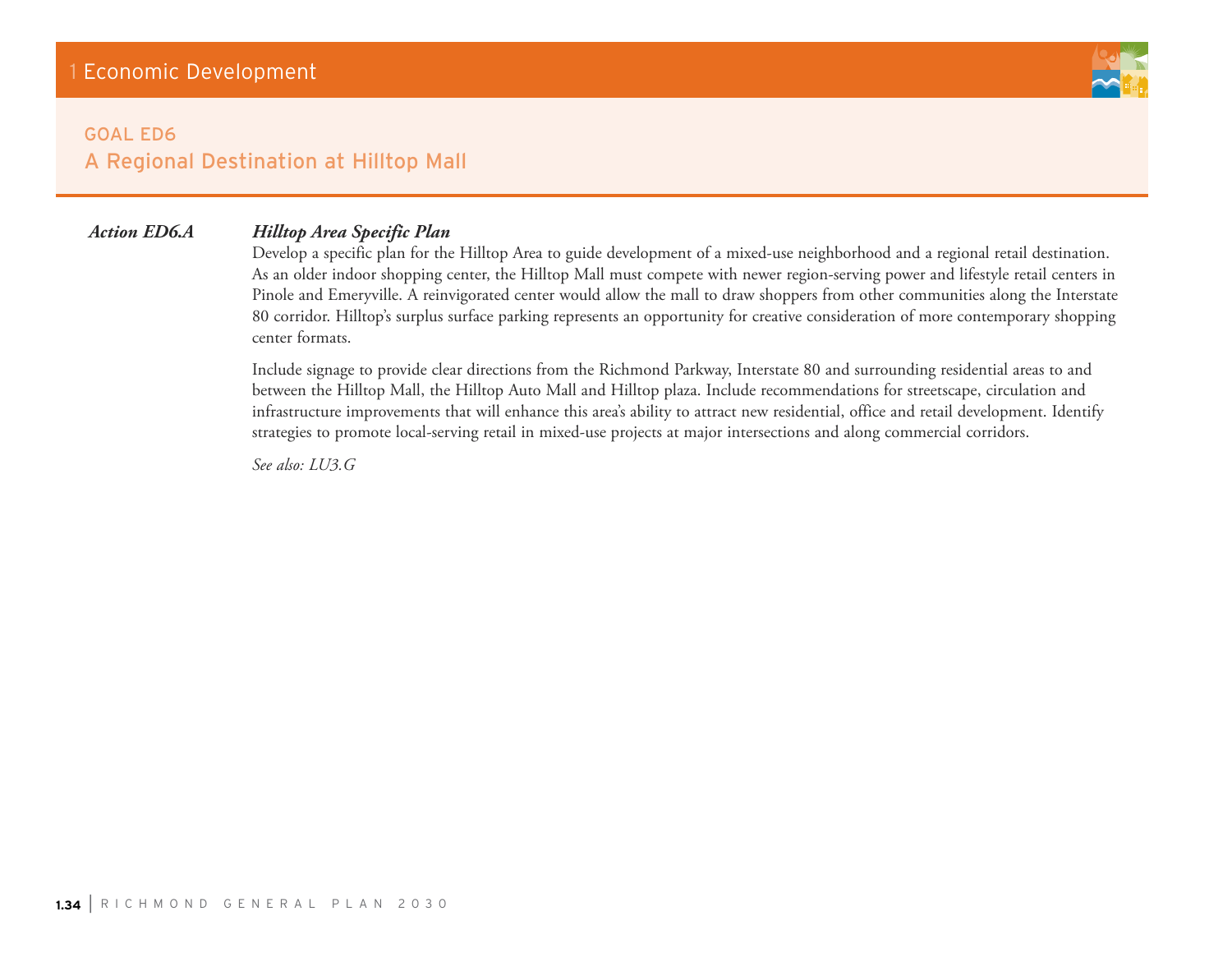

# **GOAL ED7** Mixed Uses along the Richmond Parkway

# *Policy ED7.1 A Mix of Land Uses*

Promote a range and mix of uses to create a balanced community along the Richmond Parkway. Maintain the area's primary role as an industrial district while allowing for commercial and residential uses in strategic locations along the corridor.

# *Policy ED7.2 Land Use Compatibility*

Minimize conflicts between land uses to protect wetlands, marshlands, and creeks, human and environmental health and safety, preserve community character and retain job generating activities that have long-term viability. Types, intensities and ranges of use and development should be compatible with existing uses and should minimize or eliminate conflicts that adversely impact wetlands, marshlands, creeks, mudflats, public safety, human or environmental health or generate nuisances. All new development must avoid or mitigate to the greatest extent feasible potential negative impacts such as noise, odors, and pollution.

Consistent with the City's Industrial Buffer Zone Ordinance, prohibit the location of residential uses in the area between Harbour Way South and Marina Way South and between Interstate 580 and Hall Avenue.

Encourage existing larger industries that have surplus land to develop modern industrial parks that could attract new and existing industries and facilitate a reduction of existing and future land use conflicts.

New development should complement the character and scale of existing neighborhoods, cultural resources, historic structures and landscapes. In particular, existing industrial and residential uses can successfully coexist through well-conceived circulation and urban design strategies including buffers (which may be in the form of sound walls and/or enclosed buildings and appropriate transitional habitat zones between wetlands, marshlands, creeks, and mudflats) and transitional uses, rerouting of truck traffic and design components that mark transitions in land use. Similar to other cities that host mixed uses, consider requiring land use covenants for new development in areas where new uses may generate a perception of conflict with existing uses. Require sufficient visual open space and/or landscaped screening between industrial operations and adjacent residential or recreational activities in order to create adequate buffers.

*See also: ED8.2; LU5.3; SN4.2*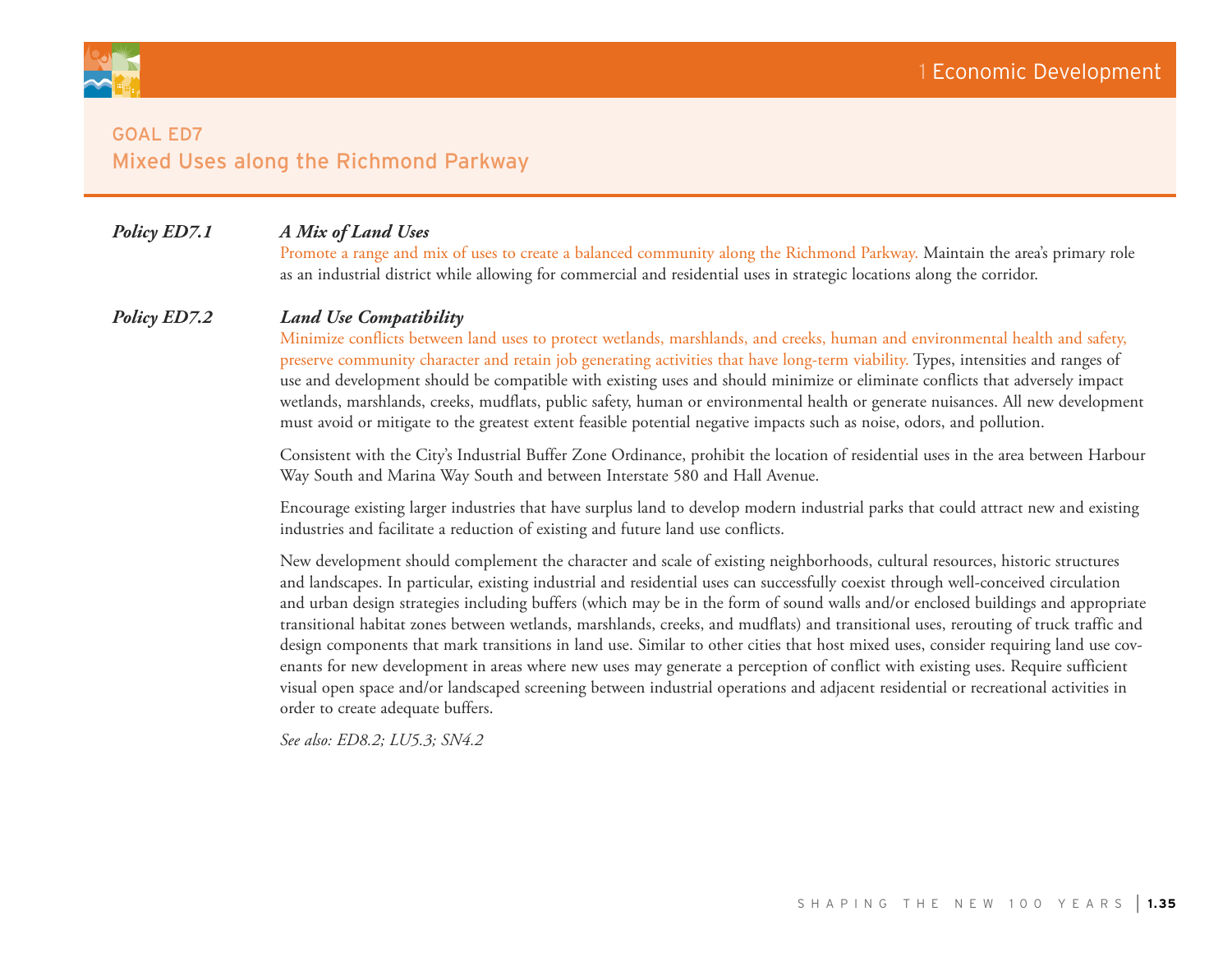# **GOAL ED7** Mixed Uses along the Richmond Parkway

# *Policy ED7.3 Open Space, Natural Habitat and Recreation*

Encourage open space, natural habitat and recreational opportunities along the shoreline. Work with the East Bay Regional Park District to improve facilities, highlight the shoreline's presence and develop complementary businesses to serve visitors and protect the natural habitat along the shoreline. Open space along the Richmond Parkway, particularly Point Pinole Regional Shoreline, represents an underutilized resource for the community.

# *Policy ED7.4 Neighborhood-Serving Retail*

Promote local-serving retail and public amenities at key locations within residential neighborhoods along the Richmond Parkway. Support development of small-scale neighborhood nodes that provide a range of neighborhood-serving retail, public amenities and services to residents within walking distance of their homes. Revitalizing Richmond's neighborhoods can reduce dependence on cars, improve access to daily goods and services, promote small business development and increase opportunities for social interaction and reduce crime by increasing street use and natural surveillance.

# *Policy ED7.5 Point Richmond Neighborhood*

Celebrate and promote Point Richmond and its neighborhood attractions within the City and to the region. As Richmond's Downtown area until the early 1900s, Point Richmond maintains its small-town character and enjoys a tight-knit and wellorganized community of residents and business owners. Attractions in the neighborhood include restaurants, shops, the Point Richmond Music Festival and Masquers Playhouse.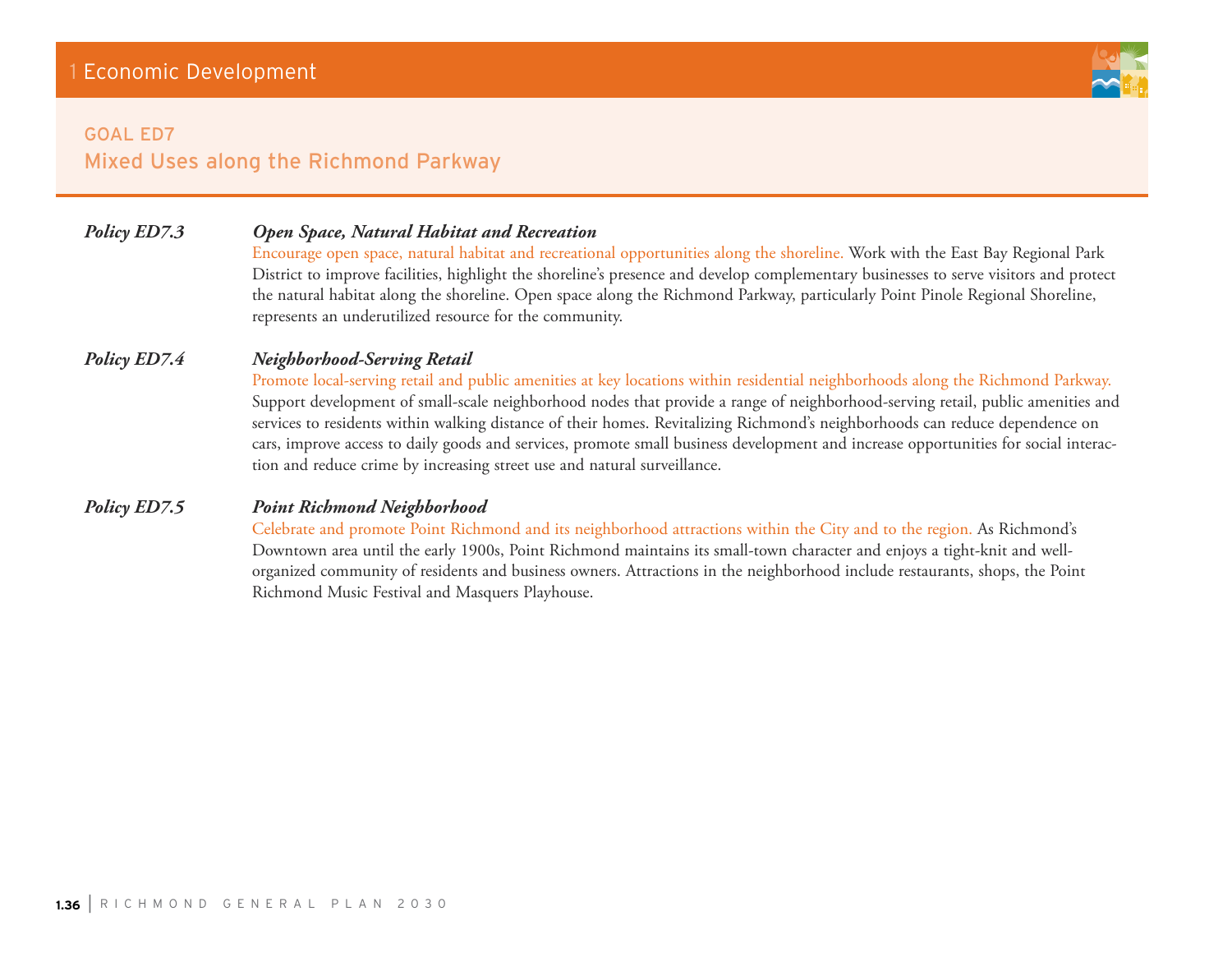

# **GOAL ED7** Mixed Uses along the Richmond Parkway

# *Action ED7.A Richmond Parkway Improvements*

Develop strategies to improve the Richmond Parkway's visual appeal. Work with major employers and other stakeholders in the area to plan for and fund landscaping, signage, lighting, regular maintenance, design guidelines and other elements. Identify street and intersection improvements that better link the Richmond Parkway with major destinations in the City.

## *Action ED7.B Industrial Use Buffers - Expanded Definition*

New industrial uses established adjacent to existing residential or commercial uses shall incorporate measures to minimize impacts to residential uses such as enclosure of industrial activities in buildings, use of screening for visually unattractive uses, site design, soundproofing and landscaping. New residential and commercial uses established adjacent to existing industrial uses shall incorporate measures to minimize impacts to residents from noise, exposure to toxic substance emissions, vibration, odors and truck traffic. Industrial sites may incorporate supporting office and commercial space if protected to commercial standards.

*See also: LU5.C*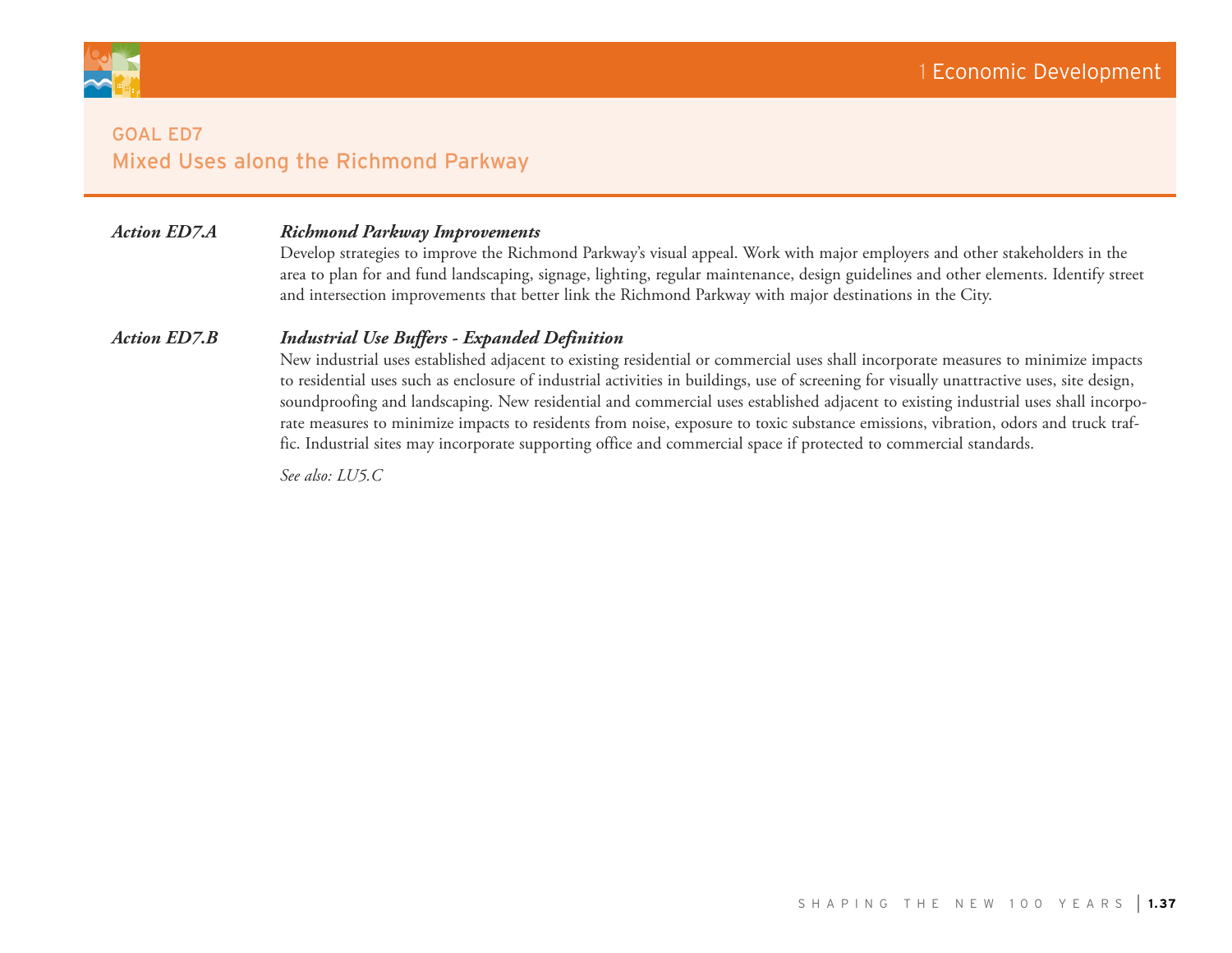#### **GOAL ED8**

A Thriving Mixed Use Neighborhood along the Southern Shoreline

# *Policy ED8.1 A Balanced Mix of Land Uses*

Promote a balanced mix of office, retail, light industrial, and open space uses in the Southern Gateway Change Area to encourage green businesses and other high-technology and research and development firms to locate in Richmond. Partner with the UC Berkeley Field Station to attract and expand new technology firms in the area. The UC Berkeley Field Station is an underutilized resource with regard to local economic development. Encourage the university to identify opportunities to integrate UC Berkeley Field Station research activity with private sector firms in Richmond.

# *Policy ED8.2 Land Use Compatibility*

Minimize conflicts between land uses to protect wetlands, marshlands, and creeks, human and environmental health and safety, preserve community character and retain job generating activities that have long-term viability. Types, intensities and ranges of use and development should be compatible with existing uses and should minimize or eliminate conflicts that adversely impact wetlands, marshlands, creeks, mudflats, public safety, human or environmental health or generate nuisances. All new development must avoid or mitigate to the greatest extent feasible potential negative impacts such as noise, odors, and pollution.

Consistent with the City's Industrial Buffer Zone Ordinance, prohibit the location of residential uses in the area between Harbour Way South and Marina Way South and between Interstate 580 and Hall Avenue.

Encourage existing larger industries that have surplus land to develop modern industrial parks that could attract new and existing industries and facilitate a reduction of existing and future land use conflicts.

New development should complement the character and scale of existing neighborhoods, cultural resources, historic structures and landscapes. In particular, existing industrial and residential uses can successfully coexist through well-conceived circulation and urban design strategies including buffers (which may be in the form of sound walls and/or enclosed buildings and appropriate transitional habitat zones between wetlands, marshlands, creeks, and mudflats) and transitional uses, rerouting of truck traffic and design components that mark transitions in land use. Similar to other cities that host mixed uses, consider requiring land use covenants for new development in areas where new uses may generate a perception of conflict with existing uses. Require sufficient visual open space and/or landscaped screening between industrial operations and adjacent residential or recreational activities in order to create adequate buffers.

*See also: ED7.2; LU5.3; SN4.2*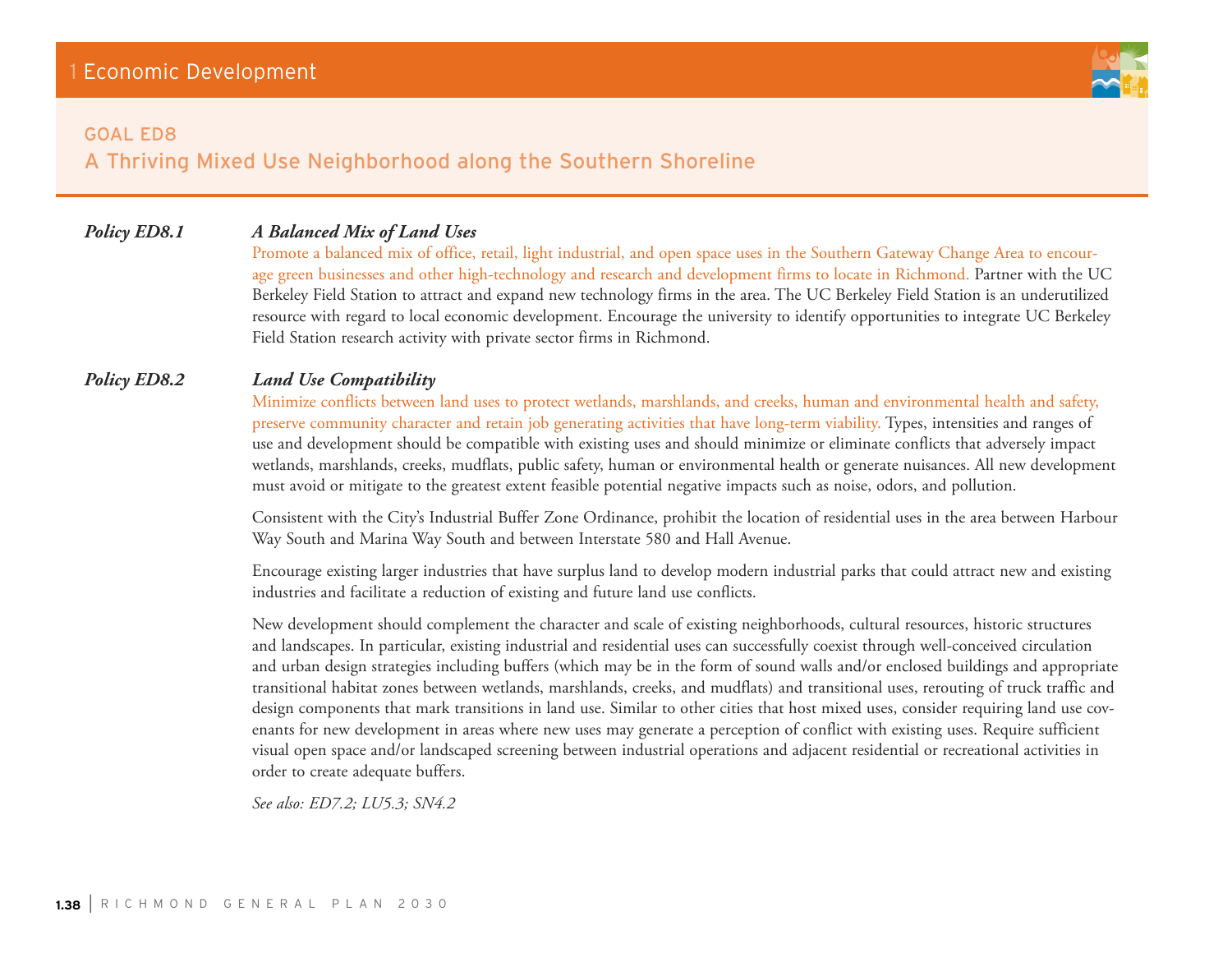



# **GOAL ED8** A Thriving Mixed Use Neighborhood along the Southern Shoreline

# *Policy ED8.3 Ferry Terminal at the Ford Peninsula in Marina Bay*

Support and promote the location of the ferry terminal at the Ford Peninsula in Marina Bay. Work closely with the Water Emergency Transportation Authority in its efforts to implement the proposed ferry terminal project. Providing fast and efficient transit to San Francisco via a ferry terminal would further enhance the Southern Shoreline's appeal to residents and businesses. The terminal could also provide a focus for transit-oriented development and can aid in disaster relief.

*See also: LU1.6*

# *Policy ED8.4 Public Access to the Shoreline*

Improve public access to the shoreline. Support the expansion of trails, viewpoints and supporting infrastructure to fully capitalize on the shoreline's prime access to the Bay, while protecting natural resource areas such as marshlands and wetlands. Promote recreational activities, such as hiking, biking, kayaking, bird watching, and fishing, that respect the Bay and enhance the shoreline as a valuable resource for the community.

# *Policy ED8.5 Connections and Linkages*

Enhance connections and linkages between activity centers and major destinations in the City and the region. Work with local transit agencies to enhance transit service to the Southern Shoreline. Improved connections and linkages will be critical to attract new residential and commercial development proposed within Marina Bay and to support the proposed ferry terminal.

Improve connections within the Downtown and Civic Center area and to adjacent neighborhoods. Support increased connectivity between the Richmond BART/Amtrak Station, Civic Center, Kaiser Hospital and the historic areas of Downtown, the proposed ferry terminal, regional recreation areas, the shoreline, and other Bay Area communities.

*See also: LU1.5*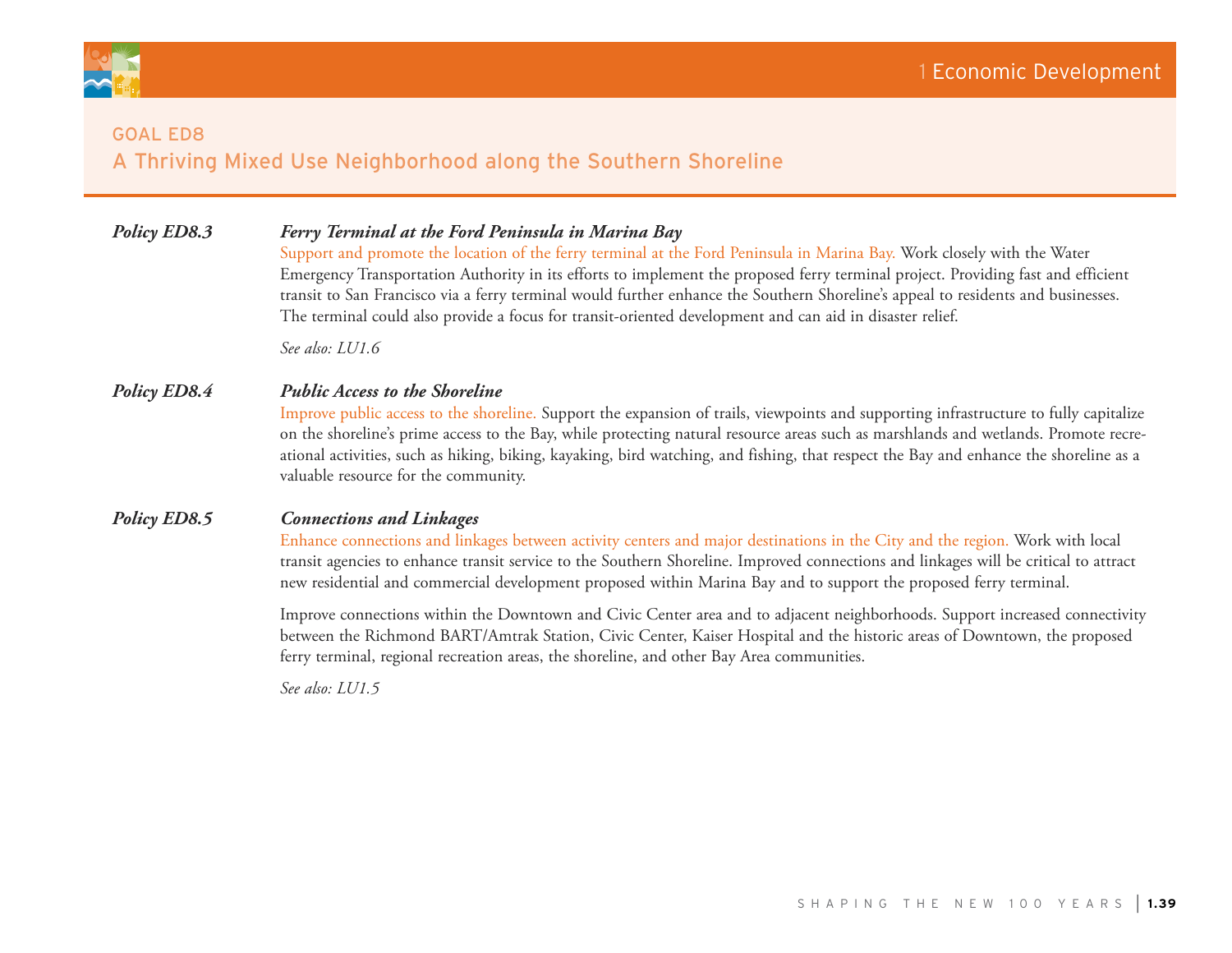#### **GOAL ED8**

A Thriving Mixed Use Neighborhood along the Southern Shoreline

# *Policy ED8.6 An Economically Viable and Modern Port*

Encourage growth and modernization of private port businesses and the Port of Richmond. Develop the Ford Peninsula area in Marina Bay as a working waterfront that supports the Port's operations and provides opportunities for recreation, housing, retail and job-generating uses; promote modern and sustainable operations; and preserve historic and cultural assets related to Richmond's World War II home front history. Continue to work with state and federal agencies to establish programs that will reduce or eliminate emissions from ocean going vessels and encourage Port industries to reduce health and environmental impacts from related rail and truck traffic.

*See also: LU3.5*

# *Policy ED8.7 Visual Appearance*

Support efforts to enhance the appearance of all industrial, commercial, multi-unit residential, institutional and public properties in the City. The City supports property owners in their efforts to implement improvements such as landscaping, signage, lighting and other urban design elements. These steps will help promote these areas as models for mixed-use development and attract the co-location of residential and industrial uses in areas where they do not currently exist. Develop urban design guidelines and require these to be incorporated into new development and encourage their application by existing uses.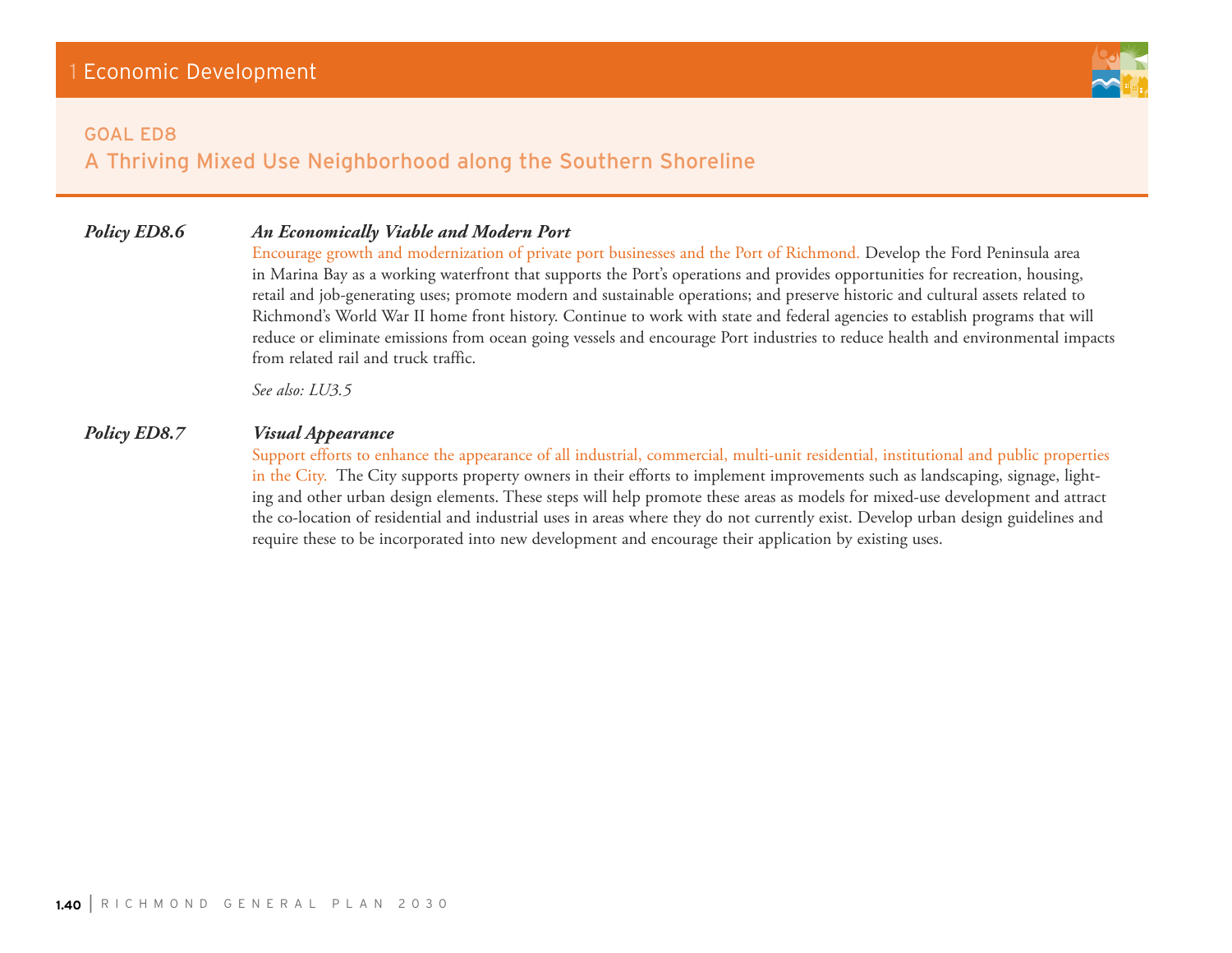

# **GOAL ED8** A Thriving Mixed Use Neighborhood along the Southern Shoreline

| <b>Action ED8.A</b> | <b>Southern Gateway Specific Plan</b><br>Develop a specific plan to guide improvements in the Southern Gateway Change Area. Work with the University of California<br>and other stakeholders to articulate a vision. The vision should address the need to merge existing and proposed development<br>into a mixed-use community including education, research and development, light industrial, residential and other sensitive uses.<br>Maintain and improve public access to the shoreline including a mix of uses along the shoreline to activate the area throughout<br>the day. |
|---------------------|----------------------------------------------------------------------------------------------------------------------------------------------------------------------------------------------------------------------------------------------------------------------------------------------------------------------------------------------------------------------------------------------------------------------------------------------------------------------------------------------------------------------------------------------------------------------------------------|
|                     | See also: LU3.E                                                                                                                                                                                                                                                                                                                                                                                                                                                                                                                                                                        |
| <b>Action ED8.B</b> | <b>Ferry Terminal Specific Plan</b><br>Implement the ferry terminal specific plan to develop the area as a higher-density, mixed-use community.                                                                                                                                                                                                                                                                                                                                                                                                                                        |
|                     | See also: LU1.I                                                                                                                                                                                                                                                                                                                                                                                                                                                                                                                                                                        |
| <b>Action ED8.C</b> | <b>Port Strategic Business Plan</b><br>Implement the Port Strategic Business Plan to maximize the Port's contribution to the City's fiscal health and economic develop-<br>ment potential. Ensure that the Port Strategic Business Plan is aligns with the Bay Conservation and Development Commission's<br>Sea Port Plan.                                                                                                                                                                                                                                                             |
| <b>Action ED8.D</b> | <b>Visual Appearance Ordinance</b><br>Develop and adopt an ordinance to control visual blight on industrial, commercial, multi-unit residential, institutional and public<br>properties. Identify requirements for adequate screening for parking, outdoor storage and waste disposal areas, building exterior<br>maintenance, yard area maintenance, landscaping, lighting and traffic management.                                                                                                                                                                                    |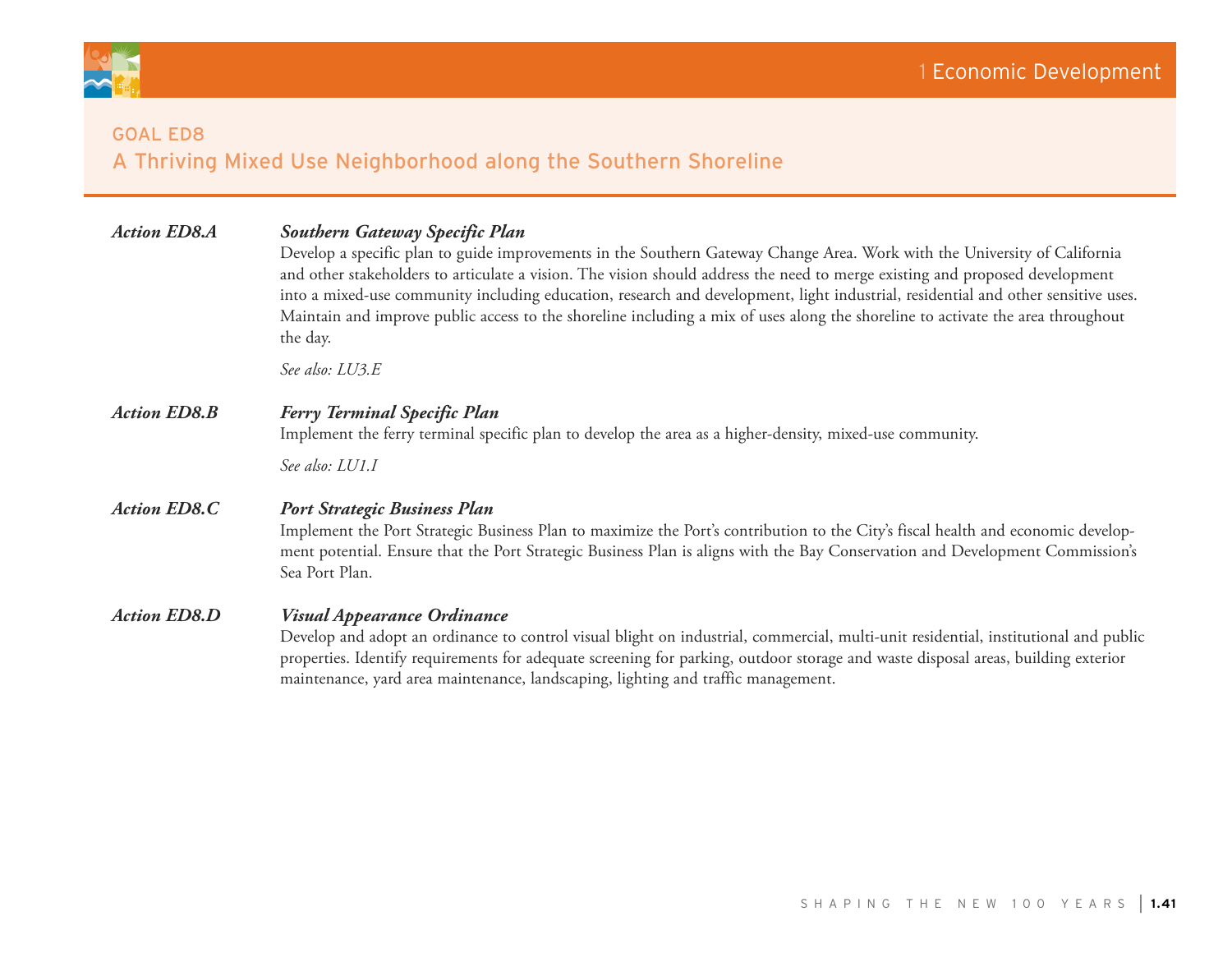#### **GOAL ED9**

# A Regional Recreational Destination on the San Pablo Peninsula

# *Policy ED9.1 A Mix of Land Uses*

Promote a mix of uses to create a complete community in the San Pablo Peninsula area. Develop lodging and visitor-serving concessions (such as cafes, bike and kayak rental kiosks) to elevate the San Pablo Peninsula as a local and regional destination and complement its potential development as a resort and entertainment center. Residential uses should also be explored for the area to add to its 24-hour vitality and to capitalize on Bay views.

# *Policy ED9.2 Public Access to the Shoreline*

Improve public access to the Bay. Expand trails, viewpoints, parking, interpretive signs, restrooms and other supporting infrastructure to allow visitors easy access to green space, the shoreline and Winehaven. The San Pablo Peninsula should also offer indoor/ outdoor recreation opportunities including active and passive open space (such as sports fields, trails, picnic areas and campsites) as well as family-oriented museums and interactive visitor centers. Fully improved, this area has the potential to become a valuable amenity for the community as well as a regional destination.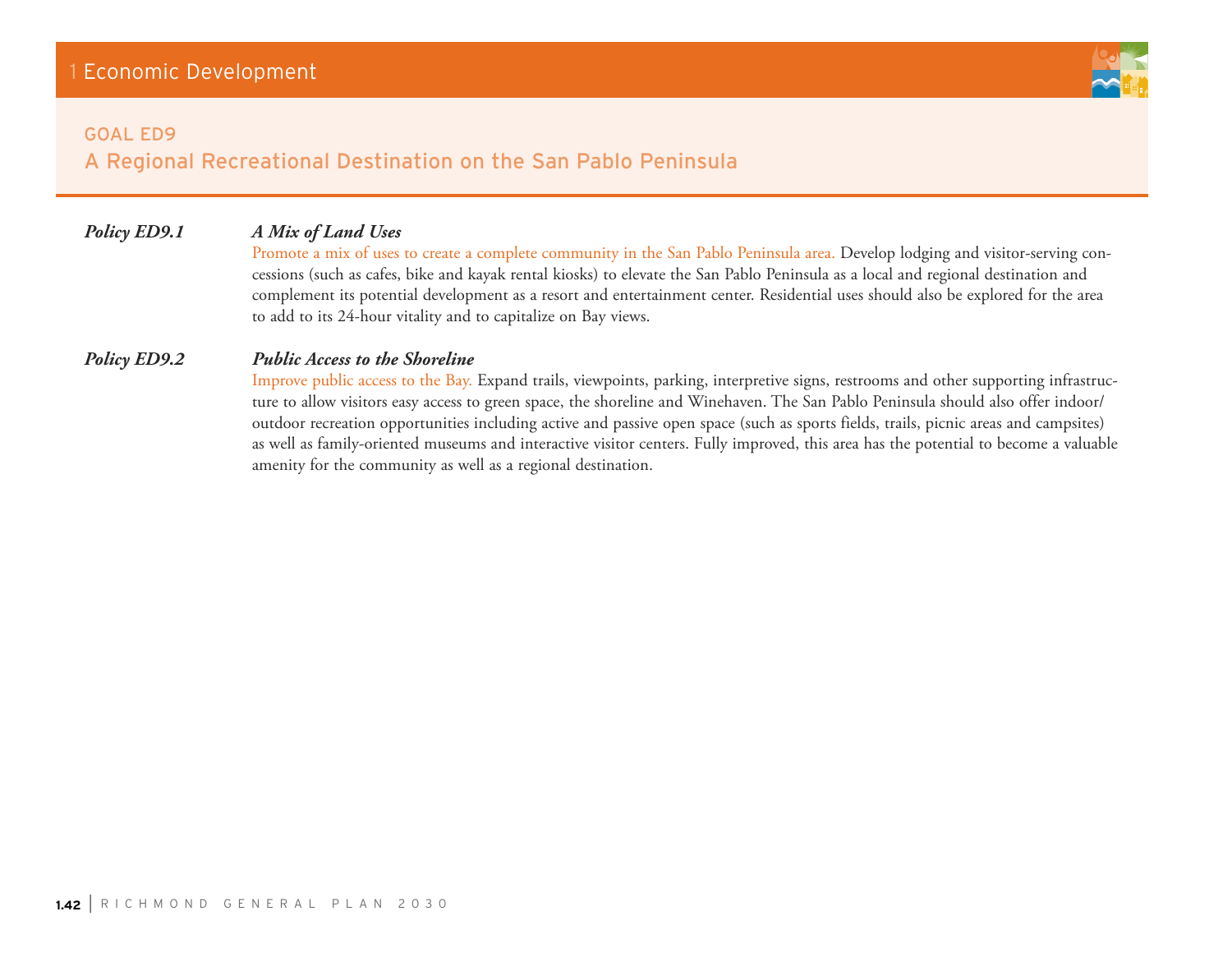

# **GOAL ED9** A Regional Recreational Destination on the San Pablo Peninsula

# *Action ED9.A Point Molate Redevelopment Plan*

Continue to pursue redevelopment of the ex-Point Molate Fuel Station, the ex-Red Rock Marina, Terminal #4, and improve conditions at the San Pablo Yacht Harbor. Identify and incorporate opportunities for public open space and recreational facilities. Integrate previous planning efforts including the Point Molate Reuse Plan and San Pablo Peninsula Open Space Study.

*See also: LU4.E*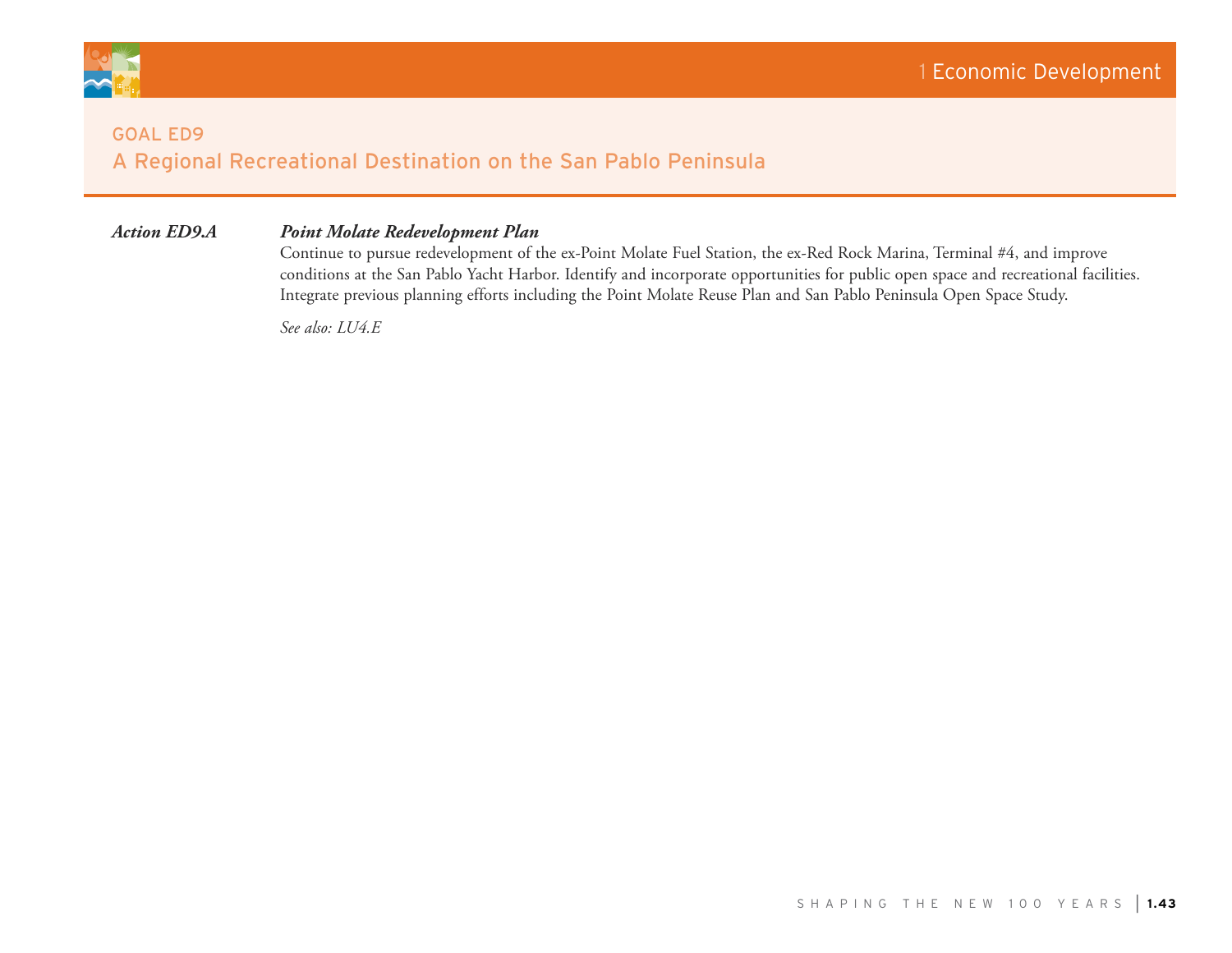

# Summary of Implementing Actions

The table presented on the following pages is a tool for guiding implementation of the City's Economic Development Element. Organized by the community's broad goals, the table provides an overview of policies and implementing actions detailed in the previous sections. Each action is linked to a designated lead responsible party. Related policies are identified in the final column.

| <b>Action</b>      |                                              | Lead Responsibility                  | <b>Supporting Policies</b> |
|--------------------|----------------------------------------------|--------------------------------------|----------------------------|
| ED1.A              | Public Safety Design Guidelines              | Planning and Building Services       | ED1.1                      |
| ED <sub>1.B</sub>  | Neighborhood Revitalization Initiative       | Planning and Building Services       | ED1.1                      |
| ED1.C              | Facade Improvement Program                   | City of Richmond as Successor Agency | ED1.1                      |
| ED <sub>1</sub> .D | <b>Community Facilities Evaluation</b>       | Engineering                          | ED1.2                      |
| ED1.E              | Joint-Use Agreements                         | City Manager's Office                | ED1.2                      |
| ED1.F              | Site Remediation                             | City of Richmond as Successor Agency | ED1.3                      |
| ED1.G              | Air Quality Monitoring and Reporting Program | City Manager's Office                | ED1.4                      |
| ED <sub>1</sub> H  | Festivals and Events Funding                 | Recreation                           | ED1.6                      |
| ED <sub>1</sub> .  | Local Arts                                   | Library Services                     | ED1.6                      |
| ED1.J              | Development Permitting Process Improvements  | Planning and Building Services       | ED1.5                      |

#### Goal ED1: An Appealing Place to Live and Work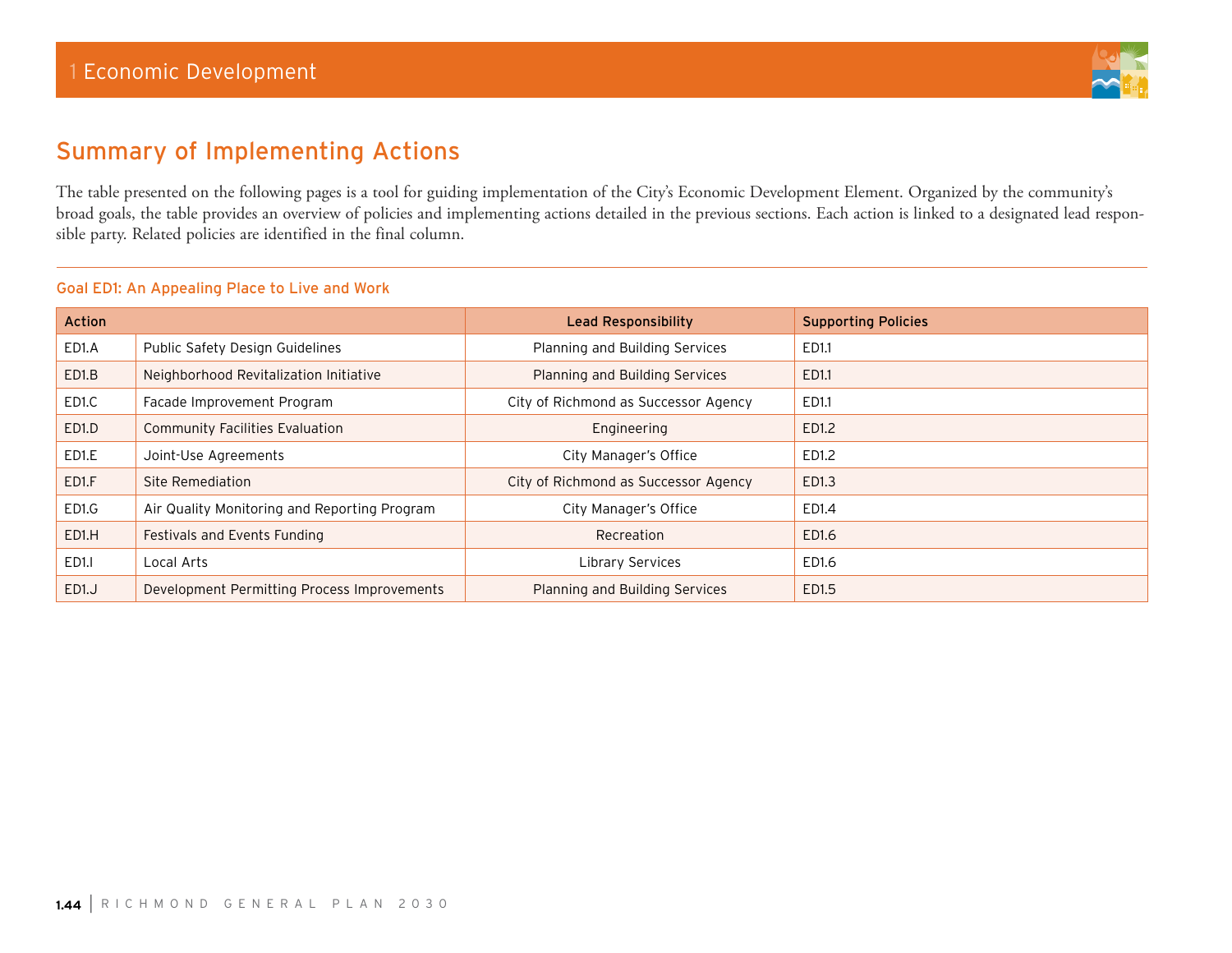

| <b>Action</b>      |                                       | <b>Lead Responsibility</b>      | <b>Supporting Policies</b> |
|--------------------|---------------------------------------|---------------------------------|----------------------------|
| ED2.A              | Small-Business Support Program        | Economic Development Commission | ED2.1                      |
| ED <sub>2</sub> .B | Marketing Campaign                    | City Manager's Office           | ED2.1                      |
| ED <sub>2</sub> .C | Business and Visitor Hotel Attraction | Economic Development Commission | ED2.2                      |
| ED <sub>2</sub> .D | Green Business Strategic Plan         | Economic Development Commission | ED2.2                      |
| ED <sub>2</sub> .E | Retail Attraction Program             | Economic Development Commission | ED2.3                      |
| ED <sub>2</sub> .F | Coordination with Major Employers     | Economic Development Commission | ED2.4                      |
| ED <sub>2</sub> .G | Business Incentives Program           | Human Resources                 | ED2.5                      |
| ED <sub>2</sub> .H | Living Wage Ordinance                 | <b>Human Resources</b>          | ED2.5                      |
| ED <sub>2.1</sub>  | Culturally-Based Retail               | Office of Economic Development  | ED2.2, ED2.3, ED2.5        |

# Goal ED3: An Educated and Skilled Workforce

| <b>Action</b> |                                            | Lead Responsibility            | <b>Supporting Policies</b> |
|---------------|--------------------------------------------|--------------------------------|----------------------------|
| ED3.A         | Workforce Development Strategy             | Employment and Training        | ED3.2                      |
| ED3.B         | Partnerships with Educational Institutions | <b>Employment and Training</b> | ED3.1                      |
| ED3.C         | Higher Education Working Group             | Employment and Training        | ED3.2                      |

## Goal ED4: A Revitalized Downtown

| <b>Action</b> |                                               | Lead Responsibility            | <b>Supporting Policies</b> |
|---------------|-----------------------------------------------|--------------------------------|----------------------------|
| ED4.A         | Macdonald Avenue Economic Revitalization Plan | Planning and Building Services | ED4.1, ED4.2, ED4.3        |
| ED4.B         | Richmond Main Street Initiative               | Planning and Building Services | ED4.1, ED4.2               |
| ED4.C         | Cultural District Designation                 | Planning and Building Services | ED4.1, ED4.4               |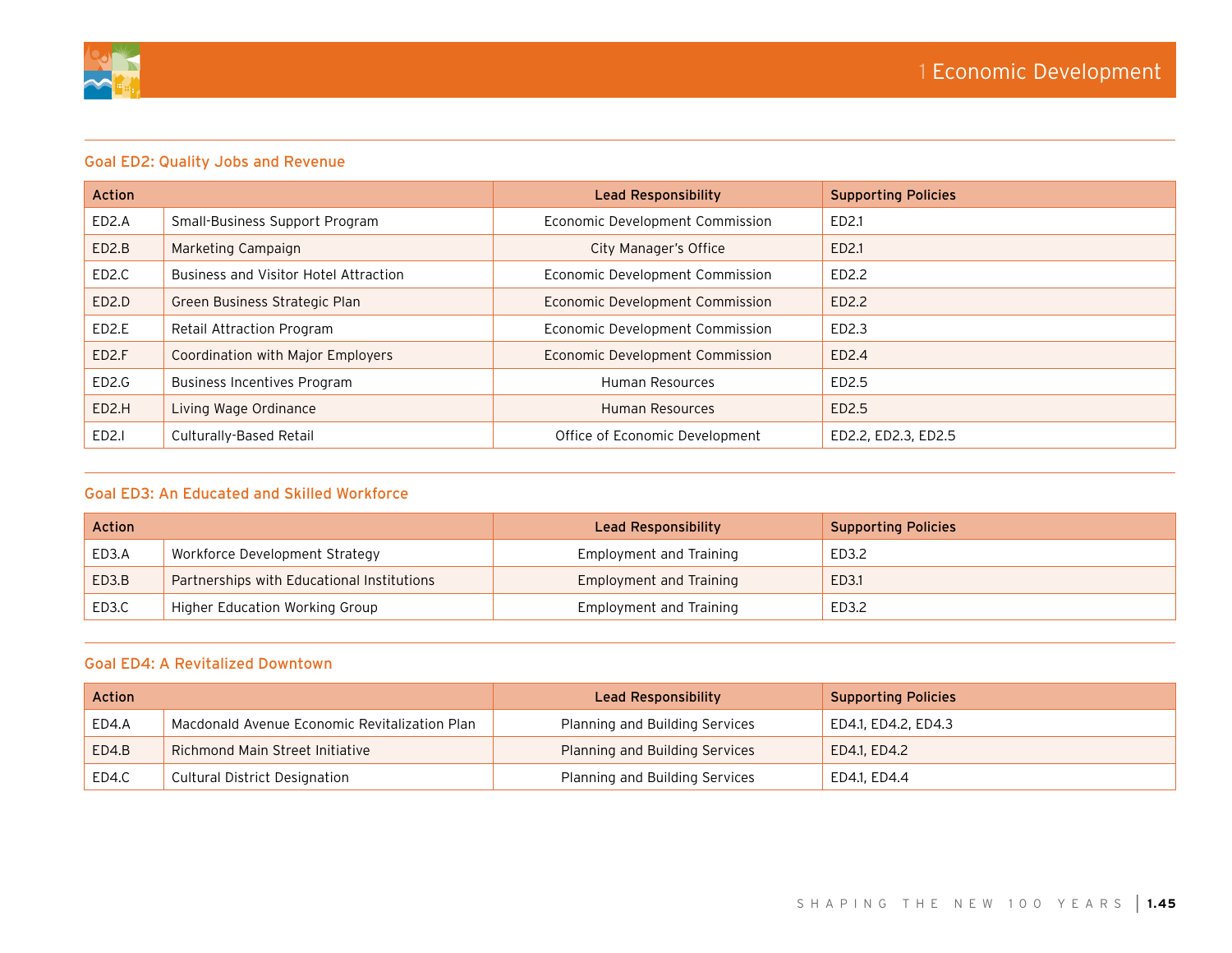

#### Goal ED5: Mixed Uses along Key Corridors

| Action |                                | Lead Responsibility            | <b>Supporting Policies</b> |
|--------|--------------------------------|--------------------------------|----------------------------|
| ED5.A  | San Pablo Avenue Specific Plan | Planning and Building Services | ED5.1, ED5.2, ED5.3        |
| ED5.B  | 23rd Street Specific Plan      | Planning and Building Services | ED5.1, ED5.2, ED5.3        |
| ED5.C  | Gateway Improvement Plans      | Planning and Building Services | ED5.1, ED5.2, ED5.3        |

#### Goal ED6: A Regional Destination at Hilltop Mall

| Action |                       | Lead Responsibility            | <b>Supporting Policies</b> |
|--------|-----------------------|--------------------------------|----------------------------|
| ED6.A  | Hilltop Specific Plan | Planning and Building Services | ED6.1, ED6.2, ED6.3        |

# Goal ED7: Mixed Uses along the Richmond Parkway

| <b>Action</b> |                                              | Lead Responsibility                   | <b>Supporting Policies</b> |
|---------------|----------------------------------------------|---------------------------------------|----------------------------|
| ED7.A         | Richmond Parkway Improvements                | City of Richmond as Successor Agency  | ED7.1, ED7.5               |
| ED7.B         | Industrial Use Buffers - Expanded Definition | <b>Planning and Building Services</b> | ED7.2                      |

# Goal ED8: A Thriving Mixed Use Neighborhood along the Southern Shoreline

| <b>Action</b> |                                  | Lead Responsibility            | <b>Supporting Policies</b> |
|---------------|----------------------------------|--------------------------------|----------------------------|
| ED8.A         | Southern Shoreline Specific Plan | Planning and Building Services | ED8.1, ED8.2, ED8.4, ED8.5 |
| ED8.B         | Ferry Terminal Specific Plan     | Planning and Building Services | ED8.1, ED8.2, ED8.4, ED8.5 |
| ED8.C         | Port Strategic Business Plan     | Planning and Building Services | ED8.1, ED8.2, ED8.6        |
| ED8.D         | Visual Appearance Ordinance      | Planning and Building Services | ED8.7                      |

# Goal ED9: A Regional Destination on the San Pablo Peninsula

| Action |                                 | Lead Responsibility            | <b>Supporting Policies</b> |
|--------|---------------------------------|--------------------------------|----------------------------|
| ED9.A  | Point Molate Redevelopment Plan | Planning and Building Services | ED9.1, ED9.2               |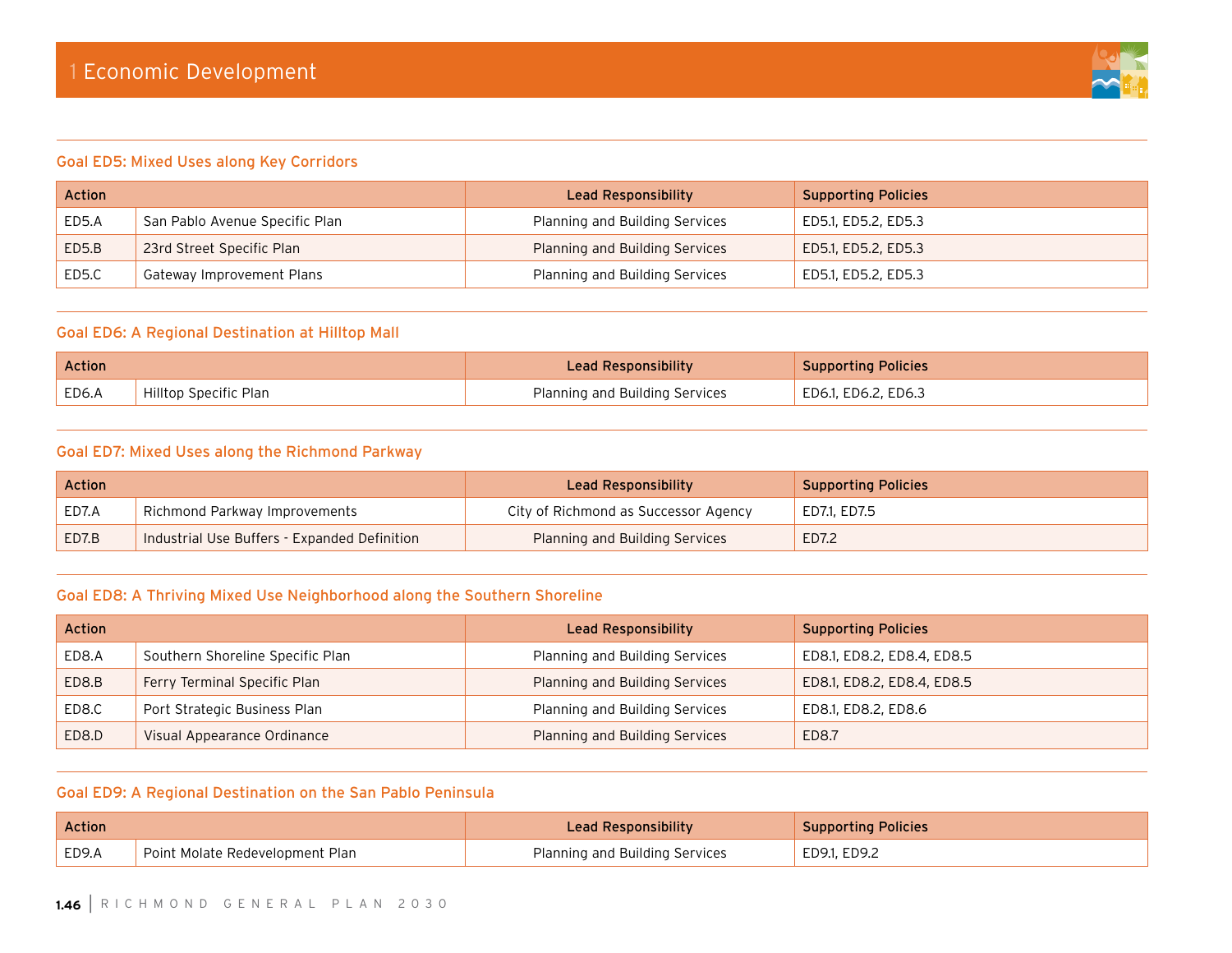

# Regulatory Framework

A broad range of organizational bodies, plans and ordinances contribute to Richmond's economic development in both direct and indirect ways.

## **Departments, Agencies and Commissions**

The following local organizations are instrumental in promoting economic development in Richmond.

# **City of Richmond as Successor Agency to the Richmond Community Redevelopment Agency**  The City of Richmond As Successor Agency to the former Richmond Community Redevelopment Agency works to initiate and facilitate the revitalization of physical, economic, and social conditions through the redevelopment of blighted areas as well as through economic development, job training, community development, and the management of real estate assets; all of which is designed to reduce blight and crime, develop community resources, and stimulate private sector investment in the City.

The Successor Agency addresses these issues through its various divisions as described below.

• Housing and Community Development – The Housing and Community Development Division improves the City's neighborhoods by supporting affordable housing development, assisting special needs populations with housing concerns, improving existing housing conditions and expanding economic opportunities for low and moderate-income residents.

- • Office of Economic Development The Economic Development Division works to retain, expand and attract businesses to Richmond.
- Housing Authority The Richmond Housing Authority is tasked with providing affordable housing for low and very low-income residents through federally funded housing programs.
- • Employment and Training (RichmondWORKS) – The Employment and Training Division administers workforce training programs to serve residents and local businesses.

# **Richmond Planning and Building Services Department**

The City of Richmond Planning and Building Services Department is responsible for the approval of new construction and design review, and oversees long-range planning and the implementation of the City's General Plan. The department also produces specific plans, updates zoning ordinances and analyzes the environmental impacts of development pursuant to the California Environmental Quality Act (CEQA).

# **Richmond Economic Development Commission**

The Richmond Economic Development Commission (EDC) offers technical assistance and input on key economic development issues in Richmond. The EDC also undertakes its own initiatives in support of the City's Community and Economic Development Agency.

## **Planning Commission**

The Planning Commission reviews and approves planning and land use projects in Richmond, helping to shape the City's physical form.

#### **Workforce Investment Board**

The Richmond Workforce Investment Board (WIB) brings together a broad range of business interests, educational institutions, service providers and labor groups to ensure that the City and County workforce system meets employers' needs for skilled workers and workers' needs for career and economic advancement. Working closely with the Employment and Training Division, the WIB provides policy guidance and direction, evaluates performance and recommends continuous improvements to the workforce system which spans multiple departments, agencies and organizations.

## **Related Plans and Ordinances**

The following plans and ordinances support and guide economic development in Richmond.

# **Macdonald Avenue Economic Revitalization Plan**

Completed in 2004, the Macdonald Avenue Economic Revitalization Plan guides long-term development along Macdonald Avenue. Through design guidelines and by identifying opportunity sites and economic development strategies, the Plan seeks to transform Downtown into a pedestrianfriendly urban village offering products, services, arts and entertainment that reflect the community's rich and diverse heritage.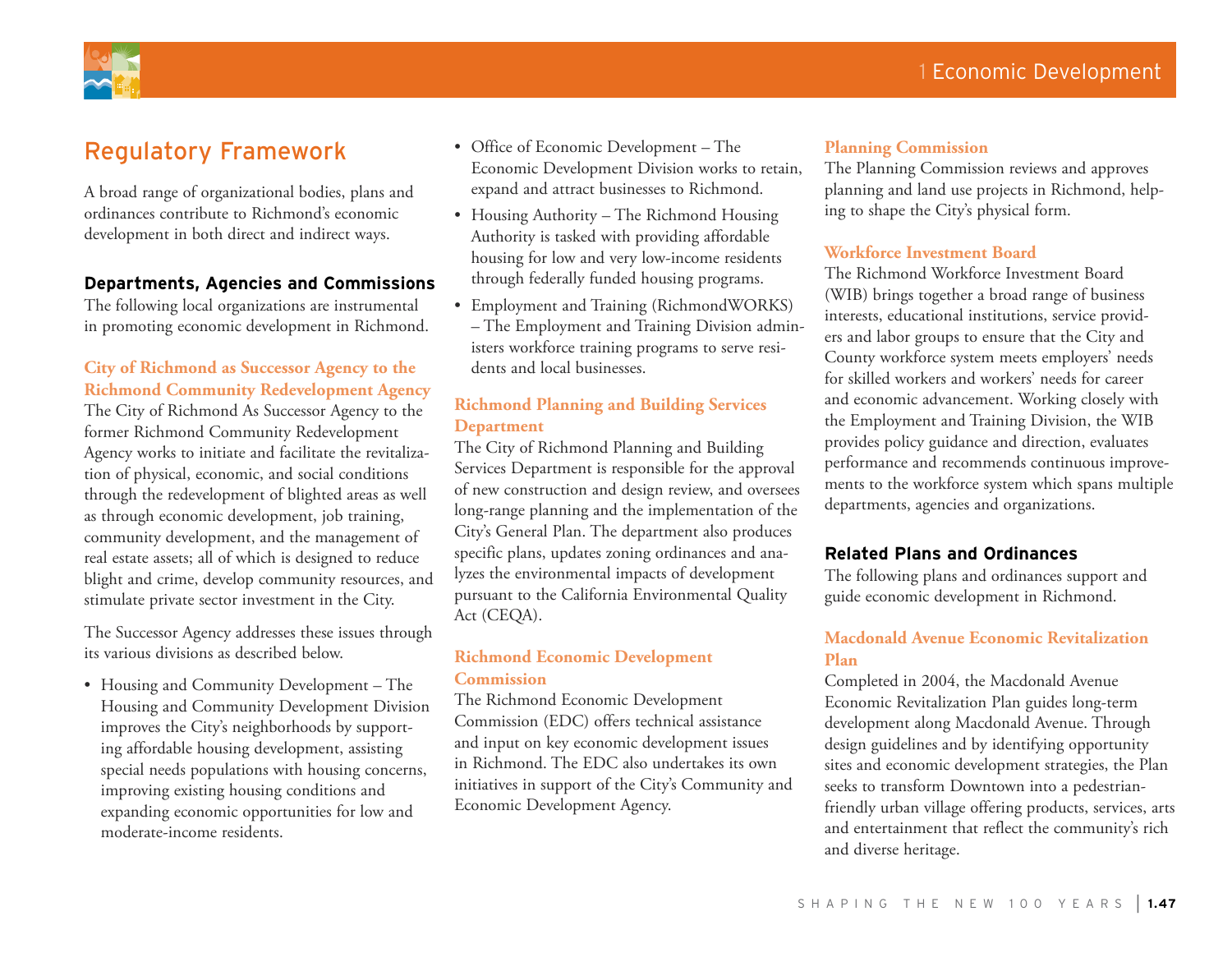# **Civic Center Master Plan**

The Master Plan returns the City of Richmond's administrative functions to a revitalized Civic Center campus. The completed project, which also includes private residential, retail and office space, will form a major activity node within walking distance of the BART/Amtrak station. Moreover, as a Leadership in Energy and Environmental Design (LEED) certified project, it serves as a model for green development in Richmond.

# **San Francisco Bay Seaport Plan**

The San Francisco Bay Area Seaport Plan is the product of a cooperative planning effort of the Metropolitan Transportation Commission (MTC) and the San Francisco Bay Conservation and Development Commission (BCDC). The Seaport Plan constitutes the maritime element of MTC's Regional Transportation Plan, and is incorporated into BCDC's San Francisco Bay Plan, where it is the basis of the Bay Plan port policies. The MTC uses the Seaport Plan to assist in making project funding decisions and managing the metropolitan transportation system, and BCDC uses the Seaport Plan to help guide its regulatory decisions on permit applications, consistency determinations, and related matters.

The Seaport Plan promotes the following goals:

Ensure the continuation of the San Francisco Bay port system as a major world port and contributor to the economic vitality of the San Francisco Bay region;

- Maintain or improve the environmental quality of San Francisco Bay and its environs;
- • Provide for efficient use of finite physical and fiscal resources consumed in developing and operating marine terminals through the year 2020;
- Provide for integrated and improved surface transportation facilities between San Francisco Bay ports and terminals and other regional transportation systems; and
- Reserve sufficient shoreline areas to accommodate future growth in maritime cargo, thereby minimizing the need for new Bay fill for port development.

(http://www.bcdc.ca.gov/pdf/planning/plans/seaport/)

# **Richmond Business Opportunity Ordinance**

The City's Business Opportunity Ordinance offers local businesses an advantage in securing City contracts. Specifically, the Ordinance assigns a preference to bids submitted by prime contractors in the City that include a minimum 20% participation by Richmond firms and bids that include a City-Certified Mentor-Protégé Agreement with local employers.

# **Local Employment Ordinance**

The City's Local Employment Ordinance requires development projects that receive a specified City subsidy and City Public Works or Service Contracts with a specified value to hire a certain percentage

of local residents. In addition, businesses with more than ten employees that occupy a portion of a City project site for a specified number of years must hire a minimum percentage of local residents.

## **Living Wage Ordinance**

The City's Living Wage Ordinance specifies an hourly rate for employees in businesses that receive City contracts in excess of specified amounts. Lessees of City property, licensees, concessionaires and franchisees are also subject to the Ordinance as are recipients of City financial aid. The Ordinance also includes waivers according to the business' size (for example, number of full-time employees) and the portion of time that the subject workers spend on a City contract.

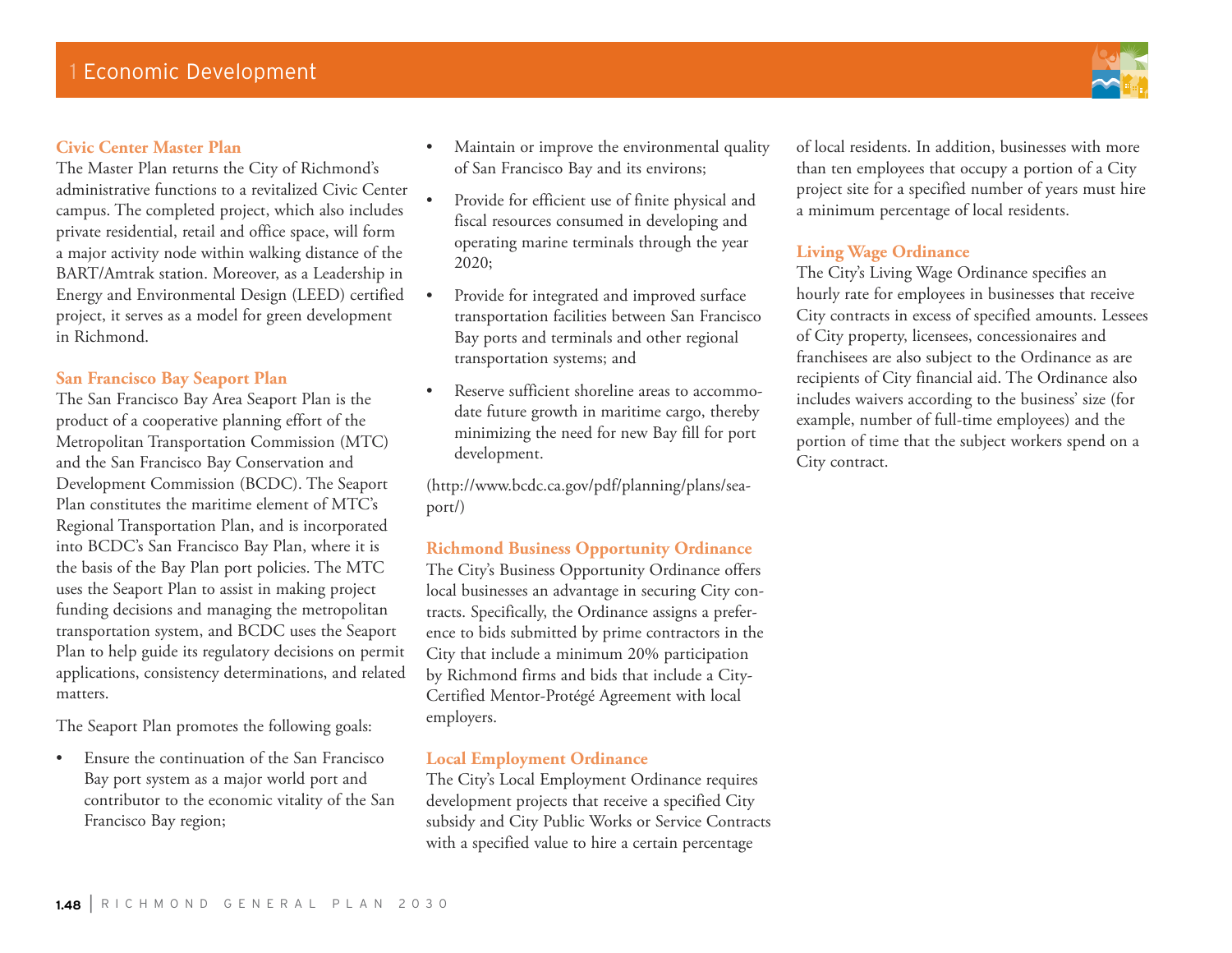



# Notes

- 1. Official California Legislative Information Website. http://www.leginfo.ca.gov/.
- 2. United States Census Bureau, American Community Survey, 2005. http://www.census. gov/acs/
- 3. Association of Bay Area Governments, 2000. Projections and Priorities 2009, Building Momentum: San Francisco Bay Area Population, Household, and Job Forecasts. http://www.abag.ca.gov/.
- 4. California Employment Development Department, Employment and Wages, Quarterly Census, http://www.labormarketinfo. edd.ca.gov/.
- 5. NAIBT Commercial Real Estate Services, 2007. http://www.naibtcommercial.com/btresearch. asp?mode=Quarterly+Reports.

# Cover Artwork

- 1. Left: Photograph by Billy Hustace Photography
- 2. Right: "Richmond's Vision" (detail) by Lauren Ari, Richmond Resident